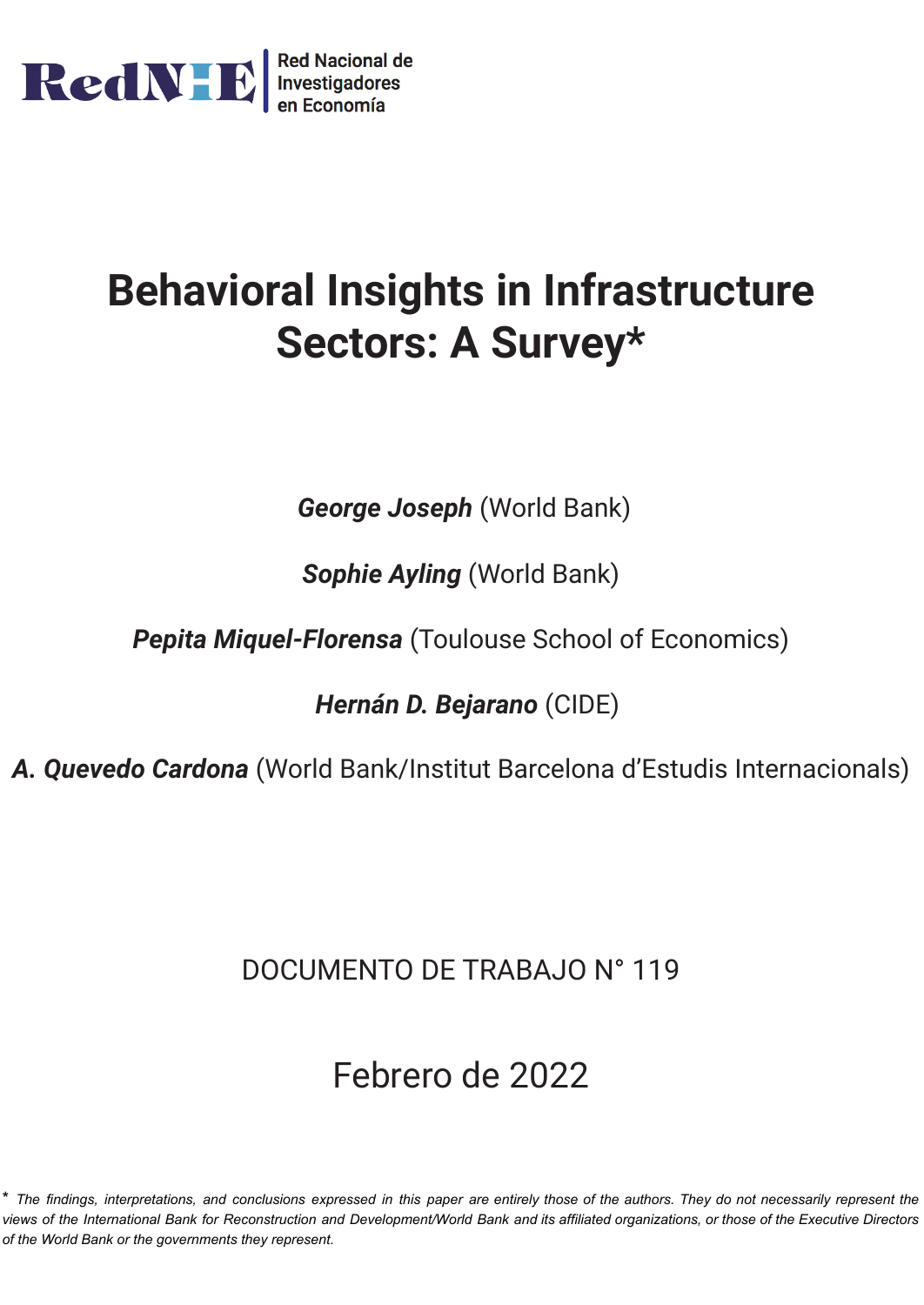Los documentos de trabajo de la RedNIE se difunden con el propósito de generar comentarios y debate, no habiendo estado sujetos a revisión de pares. Las opiniones expresadas en este trabajo son de los autores y no necesariamente representan las opiniones de la RedNIE o su Comisión **Directiva** 

The RedNIE working papers are disseminated for the purpose of generating comments and debate, and have not been subjected to peer review. The opinions expressed in this paper are exclusively those of the authors and do not necessarily represent the opinions of the RedNIE or its Board of Directors.

### Citar como:

Joseph, George, Sophie Ayling, Pepita Miquel-Florensa, Hernán D. Bejarano y Alejandra Quevedo Cardona (2022). Behavioral Insights in Infrastructure Sectors: A Survey. *Documento de trabajo RedNIE N°119*.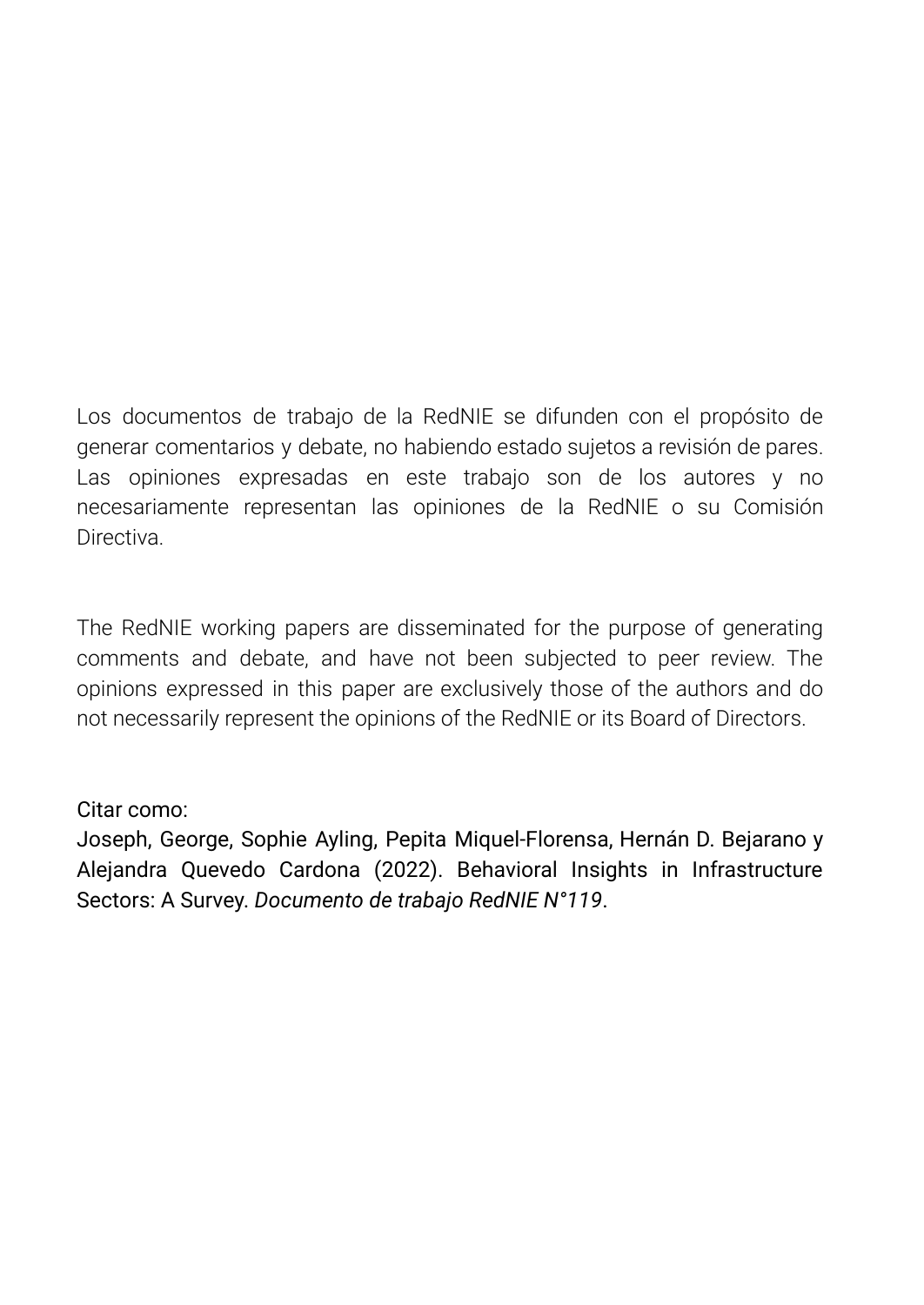# Behavioral Insights in Infrastructure Sectors: A Survey

George Joseph<sup>1</sup>, Sophie Ayling, Pepita Miquel-Florensa, Hernán D. Bejarano, Alejandra Quevedo Cardona

#### **Abstract**

In the past two decades, insights from behavioral sciences, particularly behavioral economics, have been widely applied in the design of social programs such as pensions, social security, and taxation. This paper provides a survey of the existing literature in economics on the application of behavioral insights to infrastructure sectors, focusing on water and energy. Various applications of behavioral insights in the literature are examined from the perspectives of the three main actors in the infrastructure sectors: policy makers, service providers, and consumers. Evidence is presented from the literature on how behavioral regularities, such as imperfect optimization, limited selfcontrol, and nonstandard preferences, affect the strategies, decisions, and actions of policy makers, service providers, and consumers, often leading to suboptimal outcomes for service investment, delivery, access, and use. The paper also highlights how behavioral interventions such as anchoring, framing, nonpecuniary incentives, and altering the choice architecture can lead to improvements in performance, adoption, consumption, and other outcomes of interest in the infrastructure sectors.

Key Words: D9: Micro-based Behavioral Economics; Publicly Provided Goods, Water, Energy, Infrastructure, Development Planning and Policy

JEL: D9, H4, O21, Q4

<sup>&</sup>lt;sup>1</sup> George Joseph, Water Global Practice, World Bank (gjoseph@worldbank.org), Sophie Charlotte Amy Ailing, Pepita Miquel Florensa, Toulouse School of Economics, (pepita.miquel@tse-fr.eu), Hernán Bejarano Department of Economics, CIDE, Mexico(hernan.bejarano@cide.edu) and Alejandra Quevedo Cardona, Universidad del Rosario (alejandra.quevedo@urosario.edu.co).

Funding for this research was provided by the Global Water Security and Sanitation Partnership (GWSP), Water Global Practice, The World Bank.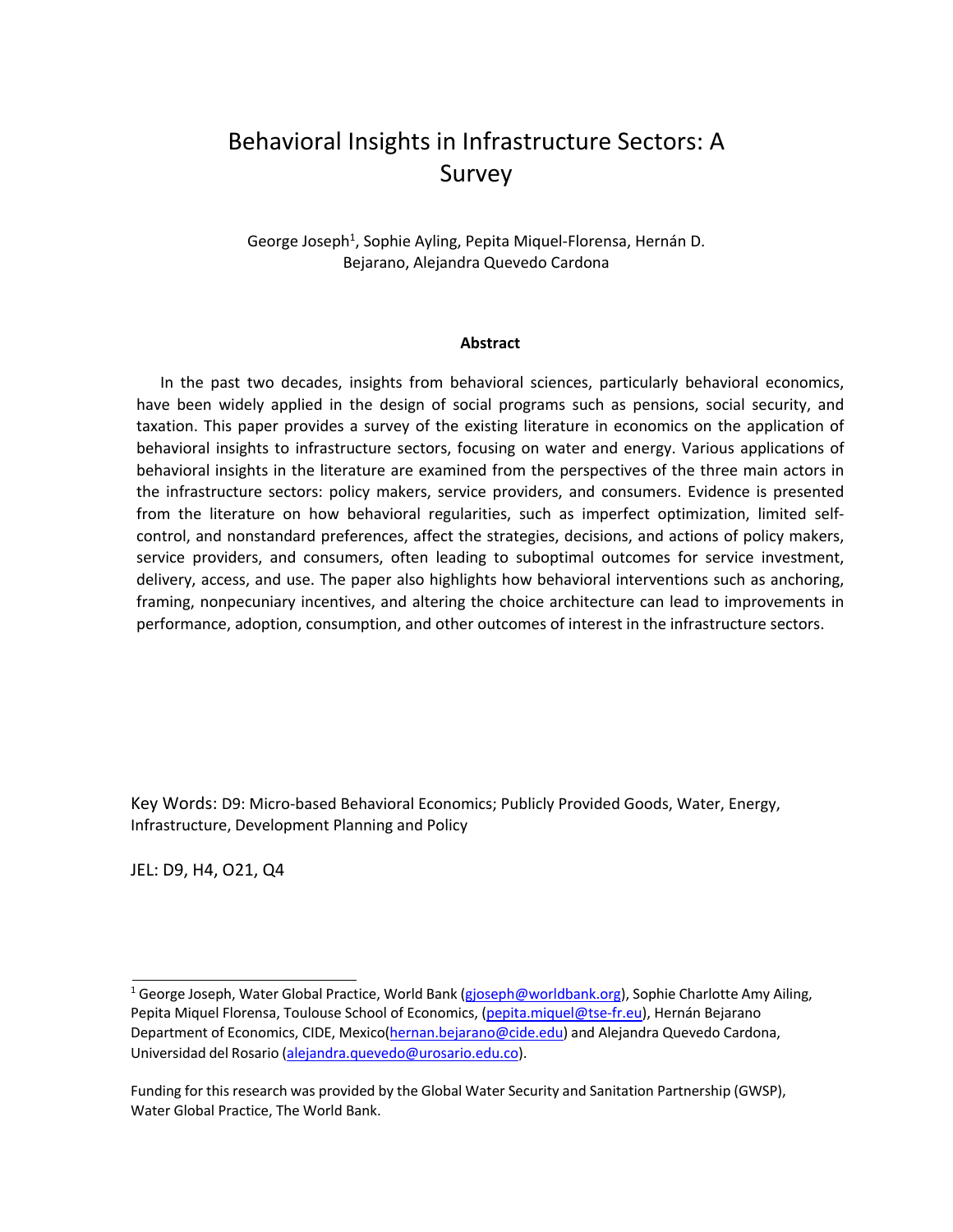## Behavioral Insights in Infrastructure Sectors: A Survey

George Joseph, Sophie Ayling, Pepita Miquel-Florensa, Hernán D. Bejarano, Alejandra Quevedo Cardona

#### **1. Introduction and Background**

Infrastructure is a key driver of economic growth, whether it be in transport [\(Cantu, 2017\)](#page-41-0), energy [\(Sahin et al., 2014\)](#page-41-0), or water and sanitation [\(Frone & Frone, 2014\)](#page-41-0). In 2019, the total infrastructure investment globally stood at USD 2.7 trillion [\(Global Infrastructure Hub, 2019\)](#page-41-0), while private investment constituted USD 96.7 billion (3.5% of the total) across 409 projects [\(World Bank,](#page-41-0) [2020\)](#page-41-0). Nonetheless, though these sound like substantial sums, there is a pronounced infrastructural gap in developing countries. For instance, the estimated cost to meet the SDG for drinking water and sanitation services is \$1.7 trillion, three times more than has been invested in the sector to date [\(Nagpal et al., 2018\)](#page-41-0). Moreover, approximately one billion people still lack access to electricity globally [\(Fay et al., 2021\)](#page-41-0); 2.2 billion lack access to safe drinking water and 4.2 billion do not have safely managed sanitation services (WHO & UNICEF, 2019). Governments are called upon to extend, improve and better maintain existing infrastructure, but real investment in infrastructure sectors taken together does not match estimated needs. Real investments in Africa, South Asia, and Latin America are 3.5, 4.7, and 3.2 percent, respectively, while needs are estimated at 9.2, 7.5 and 4.5 percent of GDP [\(Rozenberg & Fay, 2019\)](#page-41-0).

Beyond the acute need for increasing infrastructure investments and addressing the financing gap, infrastructure sectors are plagued with inefficiencies stemming from the suboptimal use of available inputs, limited exploitation of scale economies in service provision and underutilization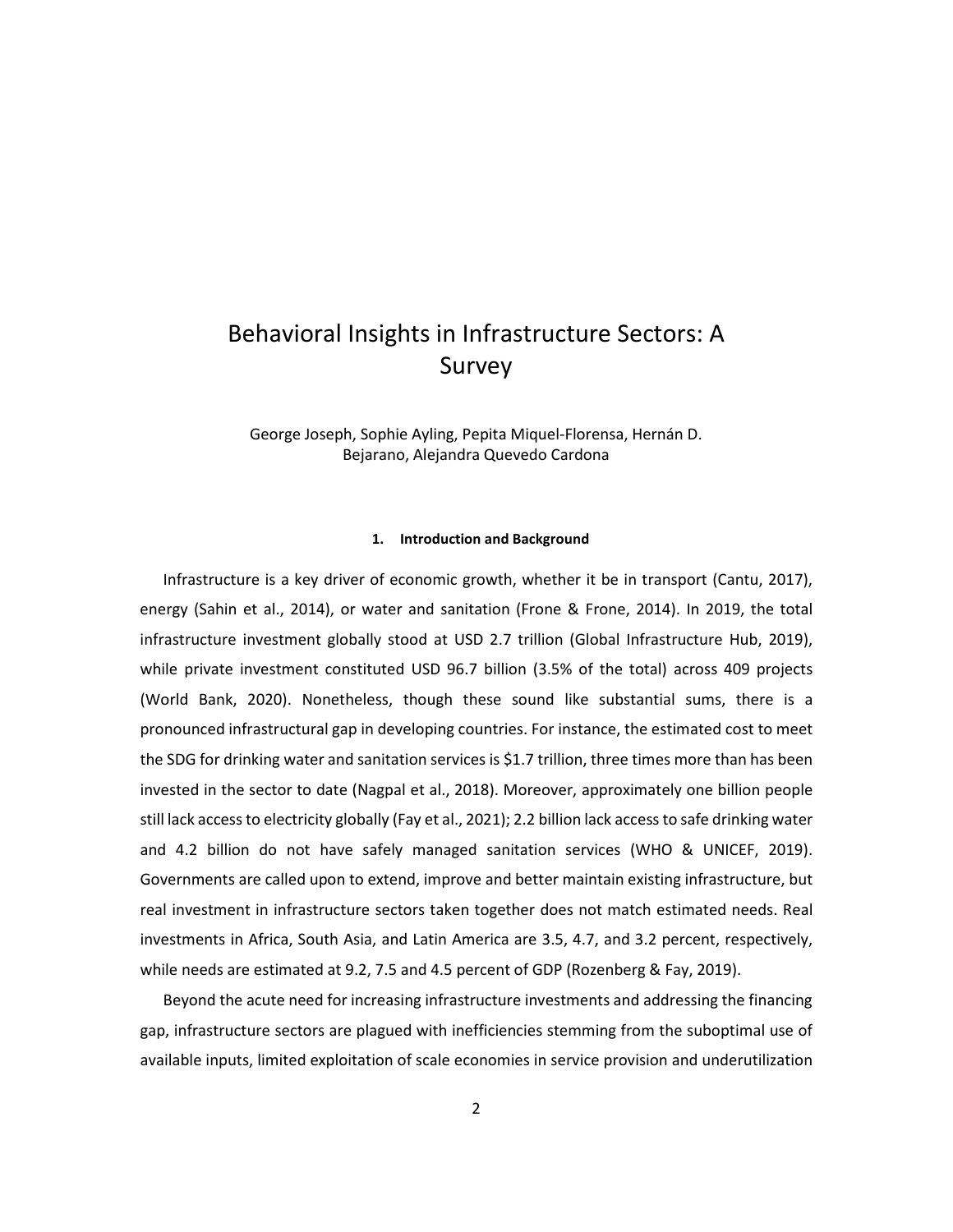of the existing infrastructure stock by the intended users. For instance, Public Expenditure Reviews (PER) of the water supply and sanitation sector have shown inefficiencies constituting between 20% and 40% in the use of available inputs. Moreover, several infrastructure sectors such as energy and water supply and sanitation, face significant revenue losses due to transmission losses and nonpayment by users. Globally, utilities lose an estimated \$39 billion of billable water and \$96 billion in electricity each year due to transmission losses and non-payment (Liemberger et al, 2019; Northeast Group, 2017).

However, governments are often constrained in stepping up public spending on infrastructure due to a number of reasons such as limited fiscal space, political economy constraints and efficiency considerations. It is partly for this reason that international organizations have placed their faith in the potential for Public Private Partnerships (PPPs) to not just boost investment but also improve project efficiency since they first became popular in the 1980s [\(Fay et al. \(2019\)](#page-41-0)). However, not only are the efficiency gains of privatization contested [\(Fabre & Straub, 2019\)](#page-41-0), but placing such faith in the private sector when it represents a maximum of 5 percent of yearly investments in infrastructure in developing countries [\(Fay et al. \(2019\)](#page-41-0)) is arguably too narrow a focus. This underscores the need to not just increase private investment, but to maximize the efficiency of public resources. Increasing public spending in the infrastructure sectors may also foster crowding in of private investments, thereby creating a virtuous circle.

Several unique characteristics of the infrastructure sectors - to include the water, sanitation, transport and energy sectors - have played a role in further aggravating these challenges, even in the ideal world of traditional neo-classical economics. According to traditional economic theory, competitive markets lead to efficient allocation of resources (Arrow and Debreu, 1954). In the framework of the traditional economic theory, existence of market imperfections such as market failures, public goods and externalities, as well as ubiquity of environments with imperfect competition and asymmetric information, often lead to departures from efficient and welfare maximizing outcomes for the related parties. The recent developments in behavioral economics made a departure from our understanding of human motivation as being driven by rational, selfserving and profit-maximizing goals to a characterization of humans as having limited cognitive abilities, bounded rationality and often lacking self-control. These behavioral regularities often interact with the market imperfections and market failures, or catalyze them to exacerbate or diminish their consequent impacts (Congdon et al, 2011). These in turn, have led to specific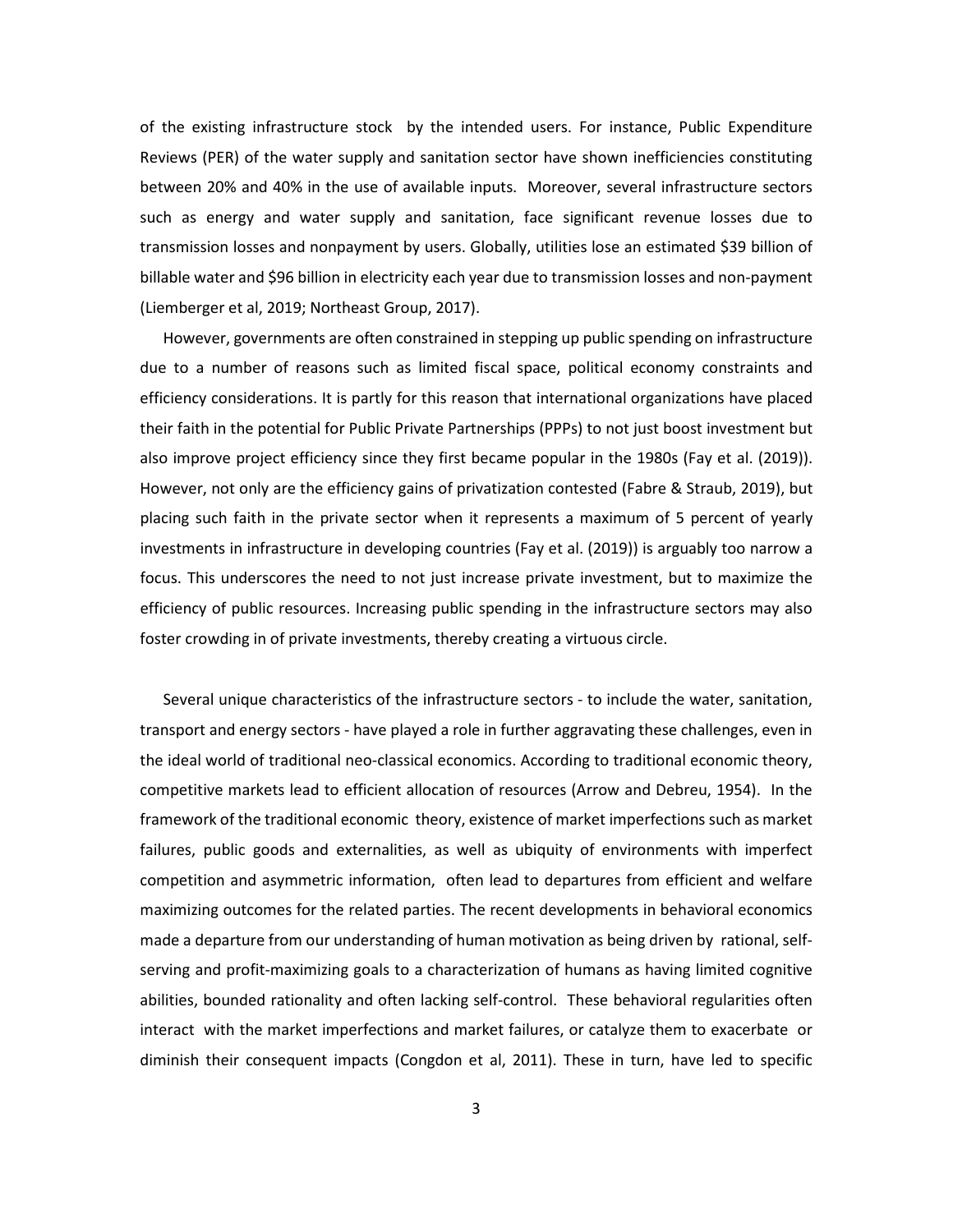bottlenecks for decision-making in infrastructure investment as well as its efficient utilization.

This paper is intended to explore how insights from behavioral economics can contribute to a more nuanced understanding of the challenges facing infrastructure sectors so as to provide policy options to address them better. In this paper, we refer to infrastructure sectors as those sectors with *a high concentration of physical assets of interrelated systems providing commodities and services essential to enable, sustain, or enhance societal living conditions and maintain the surrounding environment* (Fulmer, J 2009). Typically, a non-exhaustive list of these sectors includes water supply, sanitation and irrigation systems, public transport facilitating networked connectivity, electricity networks, telecommunication and information and technology systems. Our approach in this paper is to identify the behavioral challenges for a subset of these infrastructure sectors: water, sanitation, energy and transportation. It is approached from the perspective of the three types of actors (the infrastructure service delivery triad)- (1) policy maker or the government, (2) service providers and (3) consumers.

|                   |                              | <b>Policy makers</b>      |                                |                  |                                                    |                          |                  |               |
|-------------------|------------------------------|---------------------------|--------------------------------|------------------|----------------------------------------------------|--------------------------|------------------|---------------|
|                   |                              | <b>Challenges</b>         |                                | <b>Mechanism</b> |                                                    | <b>Tools</b>             |                  |               |
|                   |                              | -Choice among projects    |                                | -Not Welfare     |                                                    | -Framing                 |                  |               |
|                   |                              | -Establishing contractual |                                | Satisfier        |                                                    | -Persuasive              |                  |               |
|                   |                              | arrangement of service    |                                | -Trust           |                                                    | language                 |                  |               |
|                   |                              | provision                 |                                | -Impatience      |                                                    |                          | -Improvements in |               |
|                   |                              |                           | -Regulations                   |                  | Choice<br>-Repeated<br>Architecture<br>Interaction |                          |                  |               |
|                   |                              |                           |                                |                  |                                                    |                          |                  |               |
|                   |                              |                           |                                |                  | -Time horizon                                      |                          |                  |               |
|                   |                              |                           |                                |                  |                                                    |                          |                  |               |
| <b>Consumers</b>  |                              |                           |                                |                  |                                                    | <b>Service Providers</b> |                  |               |
| <b>Challenges</b> |                              | <b>Mechanism</b>          | Tools                          |                  | <b>Challenges</b>                                  |                          | <b>Mechanism</b> | <b>Tools</b>  |
| -Adoption         | -Choice                      |                           | -Social Norms                  |                  | -Good service                                      |                          | -Status Quo      | -Extrinsic    |
| -Overconsumption  | Overload<br>-Status Quo Bias |                           | approaches<br>-Plan Principles |                  | performance                                        |                          | <b>Biases</b>    | Rewards       |
|                   |                              |                           |                                |                  |                                                    |                          |                  |               |
| -Pricing          |                              |                           |                                |                  | -Employees motivation                              |                          | -Habit           | -Managerial   |
| -Sustained use    |                              | -Social Norms             | -Message                       |                  | -Adoption of new                                   |                          | -Present Bias    | Practices     |
|                   | Room                         | -Moral Wiggle             | Framing<br>-Non-pricing        |                  | practices                                          |                          |                  | -Framing      |
|                   |                              |                           | measures                       |                  |                                                    |                          |                  | Compensations |

*Figure 1: Infrastructure Triad through a Behavioral Lens*

*Note:* Adapted based on World Development Report (2004).

This framework enables us to examine infrastructure challenges through a behavioral lens on individual motivations, attitudes and behaviors of the three actors in the triad. Decision-makers in government, service providers and consumers are subject to a range of behavioral biases. As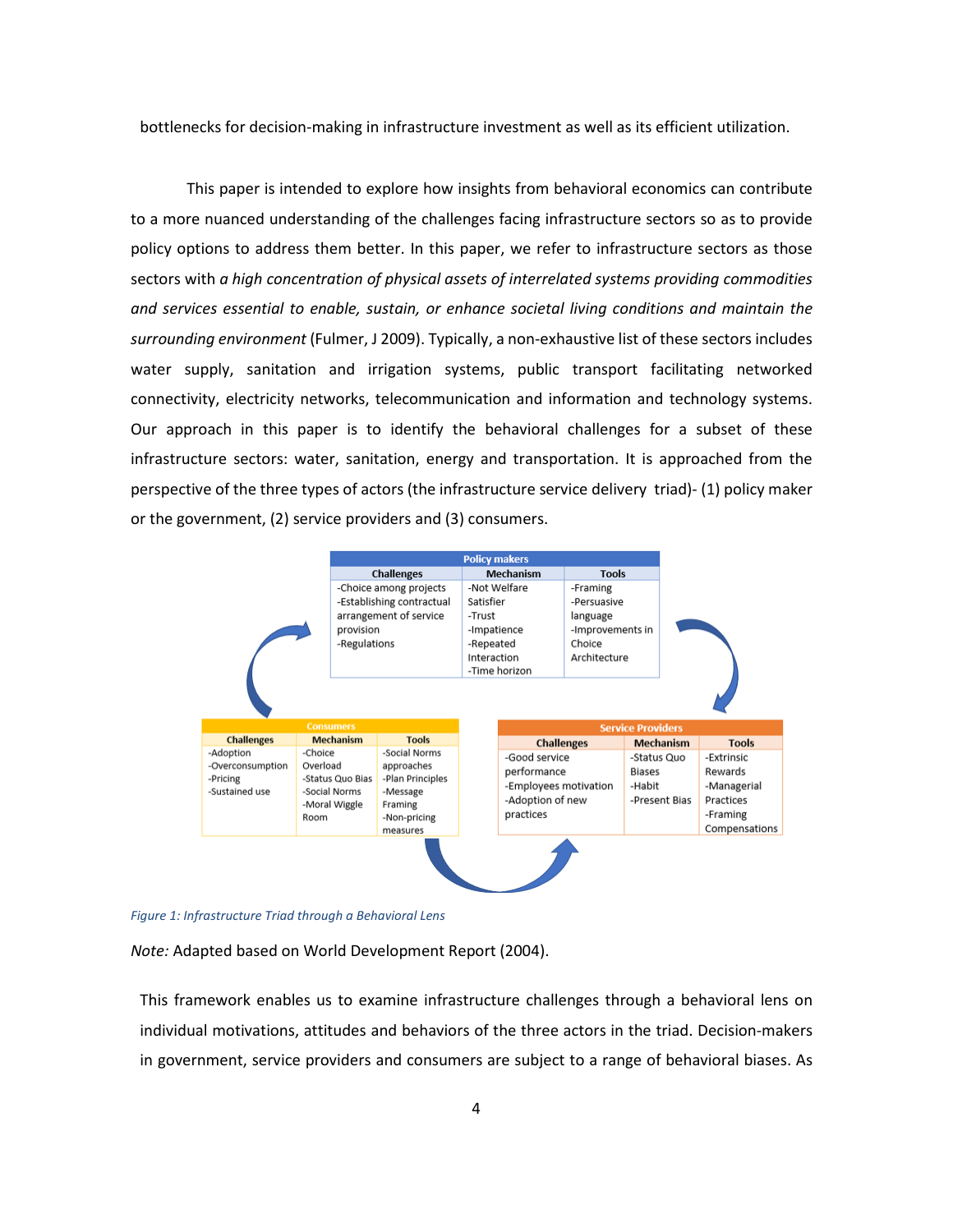such, humans at all levels, not rational self-interested agents, bring their preferences, attitudes, and limitations to bear on decisions regarding infrastructure investments and their management, as well as their operation, adoption and use. We examine the frameworks and decisions that characterize the investment; management of the services provided, the provision and pricing strategies adopted; and finally users' adoption and consumption decisions. We argue that behavioral biases, attitudes, preferences, and the complexity of the relationships between actors in this chain permeate nearly every level of decision making in these sectors.

Though there have been many reviews of behavioral interventions across sectors, those that exist are primarily focused on social sectors such as health and education (Bloom, Propper, et al. (2015); Gauri et al. (2019); Ashraf et al. (2014); Bloom, Lemos, et al. (2015); Patel & Volpp (2012) and Bellé (2015)), while few are focused on infrastructure (Toledo (2016), Datta et al. (2017). Allcott & Mullainathan (2010), Andor et al. (2020)). The objective of this paper is to contribute to the literature by examining the peculiarities of infrastructure sectors, through the perspectives of these three actors. To illustrate the challenges, we review a series of studies which illustrate behavioral challenges and solutions in infrastructure from across government nudge units, the private sector, and research institutions/ NGOs, following the framework provided. Though not all studies highlighted are rigorous evaluations, the review will seek to show how conducting such experiments can provide useful insights into improving infrastructure management and service delivery.

The rest of this paper is organized as follows. The second section sets the stage by presenting the fundamental concepts from traditional economic theory and behavioral economics for understanding the behavioral issues in infrastructure. The section has two parts. The first part provides a brief overview of the behavioral regularities that have been identified in the literature which are of pertinent interest to the three actors in the infrastructure sectors, by affecting their strategies, decisions and actions. In the second part we outline some of the characteristic features of the infrastructure sectors such as market imperfections and market failures and their implications. In the third section, by drawing from the behavioral economics literature, we discuss the role of each of the three actors and how identified behavioral regularities could rise to peculiar behavior by actors leading to suboptimal outcomes. The fourth section provides a discussion and concluding remarks.

5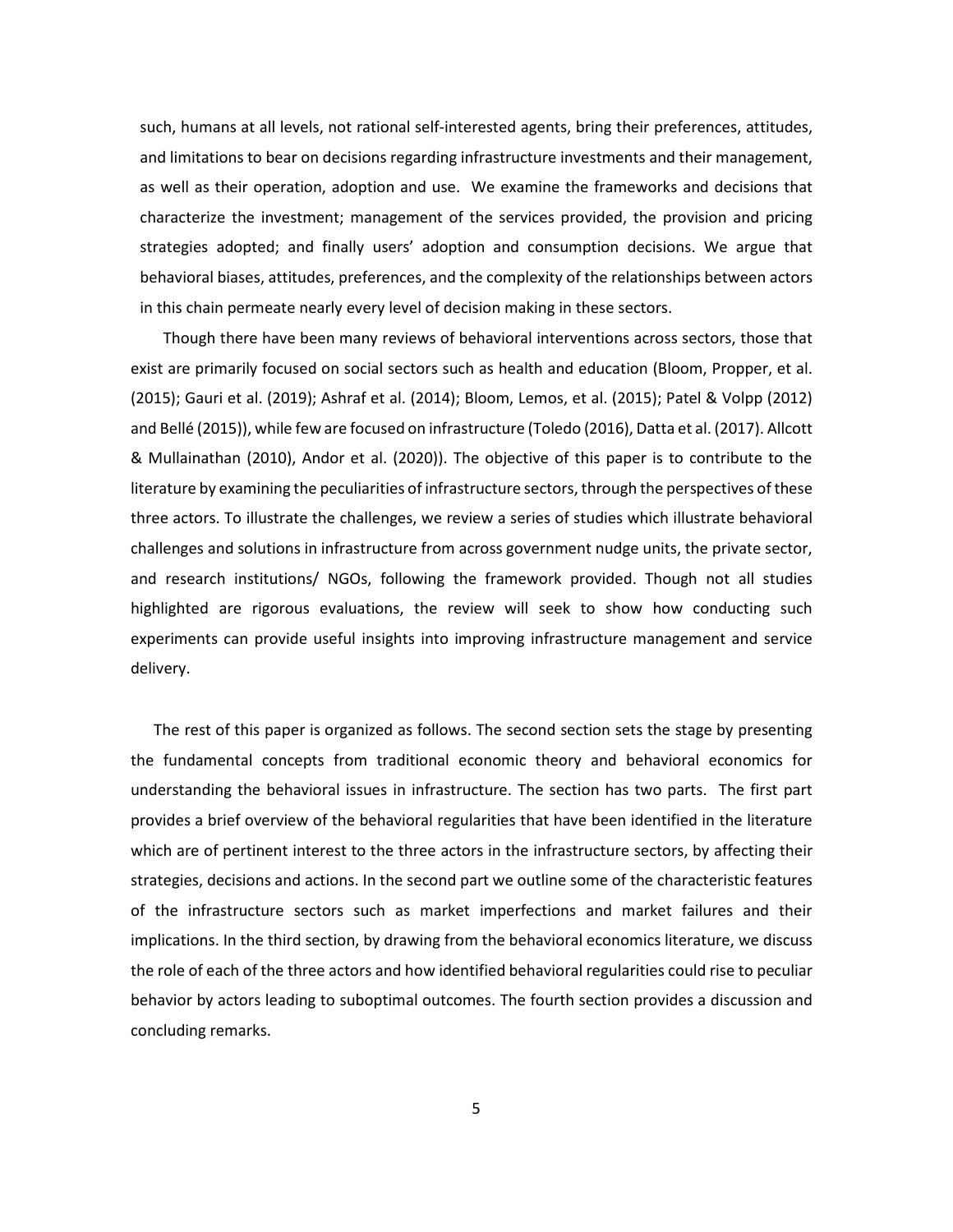#### **2. Infrastructure through the Lens of Behavioral Economics**

#### **2.1 Behavioral Regularities Relevant for the Infrastructure Sectors**

Economics is the science of how individuals and collective institutions like governments and firms, make decisions when faced with limited resources and unlimited wants (Robins 1933). Needless to say, the underlying psychological and cognitive factors that affect human behavior should inform economic behavior as well (Camerer 1999). Over the past several decades, developments in psychology, neuroscience, and related disciplines have unraveled several behavioral regularities which have been able to nuance and sometimes alter our understanding of some human behavior in economic settings. In this section, we briefly review some of the behavioral regularities that have been identified as departures from the standard model of "homoeconomicus", which are of relevance to the infrastructure sectors. Here, at the risk of oversimplification, for exposition purposes, we follow the classification of deviations from the standard economic model developed by Congdon et al (2011); imperfect optimization, limited selfcontrol and non-standard preference. These three categories are related and often overlapping aspects of individual and group behavior for which there is robust evidence from psychological experimentation (Kahneman and Tversky, 2013). In short, imperfect optimization refers to situations where people make choices that do not correspond to their desires, limited self-control exemplifies situations when people despite knowing what they want, are unable to implement their choices while non- standard preference implies that what people want is not what economic models presume as individual utility maximizers meaning individual preferences are modified by other regarding preferences.

#### **2.1.1 Imperfect Optimization**

Imperfect optimization poses challenges to the standard economics tenet that people are good at making decisions concerning their own well-being. More formally, traditional economic models assume that individuals are able to maximize their utility which is ensured by the assumptions of consistent preferences given all available information and independence of irrelevant alternatives. A large amount of literature on judgment and decision making in psychology hasshown that people are in fact not very good at making decisions due to some of the characteristic features of the human brain which in turn lead to limited attention, limited computational reasoning and biased reasoning. Limited attention refers to the limited ability of the human brain to capture and process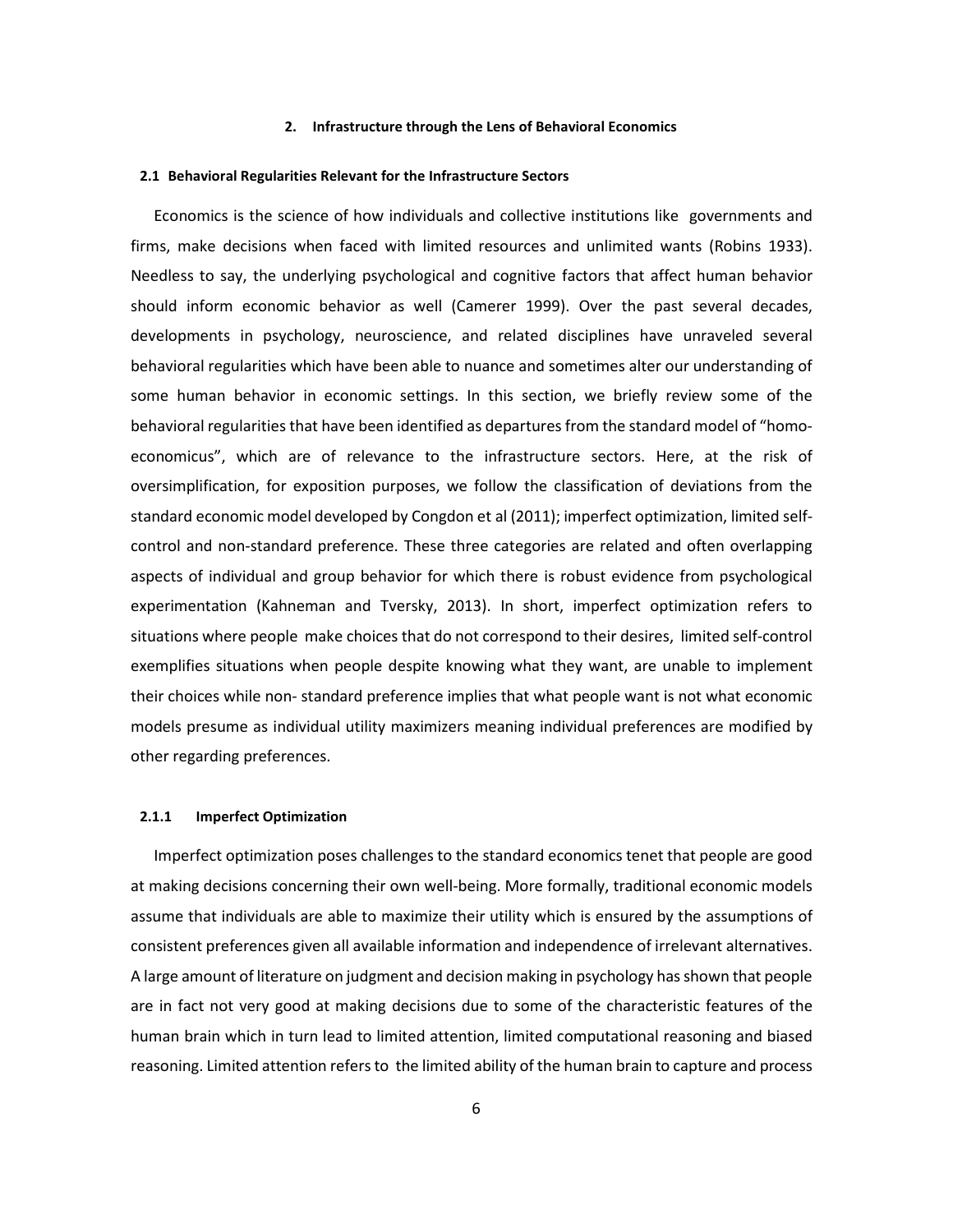all stimuli from a set of available choices taking into consideration their multiple attributes on multiple dimensions (Bernartzi and Thaler 2007). As a shortcut to overcome this challenge, individuals focus on selected features of their choice environment, ignoring many others. This makes choices sensitive to the salient features of the environment (salience effect) and particularly to where the attention is directed (local construal). Limited computational ability in turn refers to the limited cognitive power of the human brain which makes the act of choice a challenging task (choice overload). Biased reasoning arises in situations in which the human brain evaluates events of a statistical or probabilistic nature. In such situations they often tend to show persistent biases in decision making, particularly on choices involving ambiguity and risk. In short, evidence abounds in the literature showing that due to imperfect optimization, individuals make systematic errors in decision making in their attempt to maximize utility, by resorting to crude rules of thumb based on heuristics and biases.

#### **2.1.2 Bounded Self-Control**

Bounded self-control challenges the traditional economics view that not only do people know what they want but also that they are able to act on these interests by implementing their choices. In other words, neoclassical models assume that the choices people make are time consistent, and they can *ex-post* implement exactly what they had planned *ex-ante*. However, studies in psychology and behavioral economics have shown that people exhibit failures in self-control and often are time inconsistent, showing a bias of present over future consumption (Laibson, 2015). These bounded self-control issues manifest themselves as procrastination or succumbing to immediate temptation, both of which can result in suboptimal outcomes. Many psychological studies have found that small changes in the choice architecture or environment can substantially change the observed gap between choices and actions (Münscher, Vetter and Schuerle, 2016). These 'choice features' or 'channel factors' as they are known in psychology, show that small interventions or minor modifications can channel the actions of people towards or further away from their instinctive choices. The success of the introduction of default options in employer provided insurance programs or 401K plans are good examples of the use of channel effects in policy interventions as shown by Bernheim et al (2015). Further, the ability of individuals to exert selfcontrol also depends on the state of the mind of the decision maker, or the conditions under which decisions are made (Mullainathan and Shafir, 2013), which calls for consideration of the context when designing choice architecture for decision makers.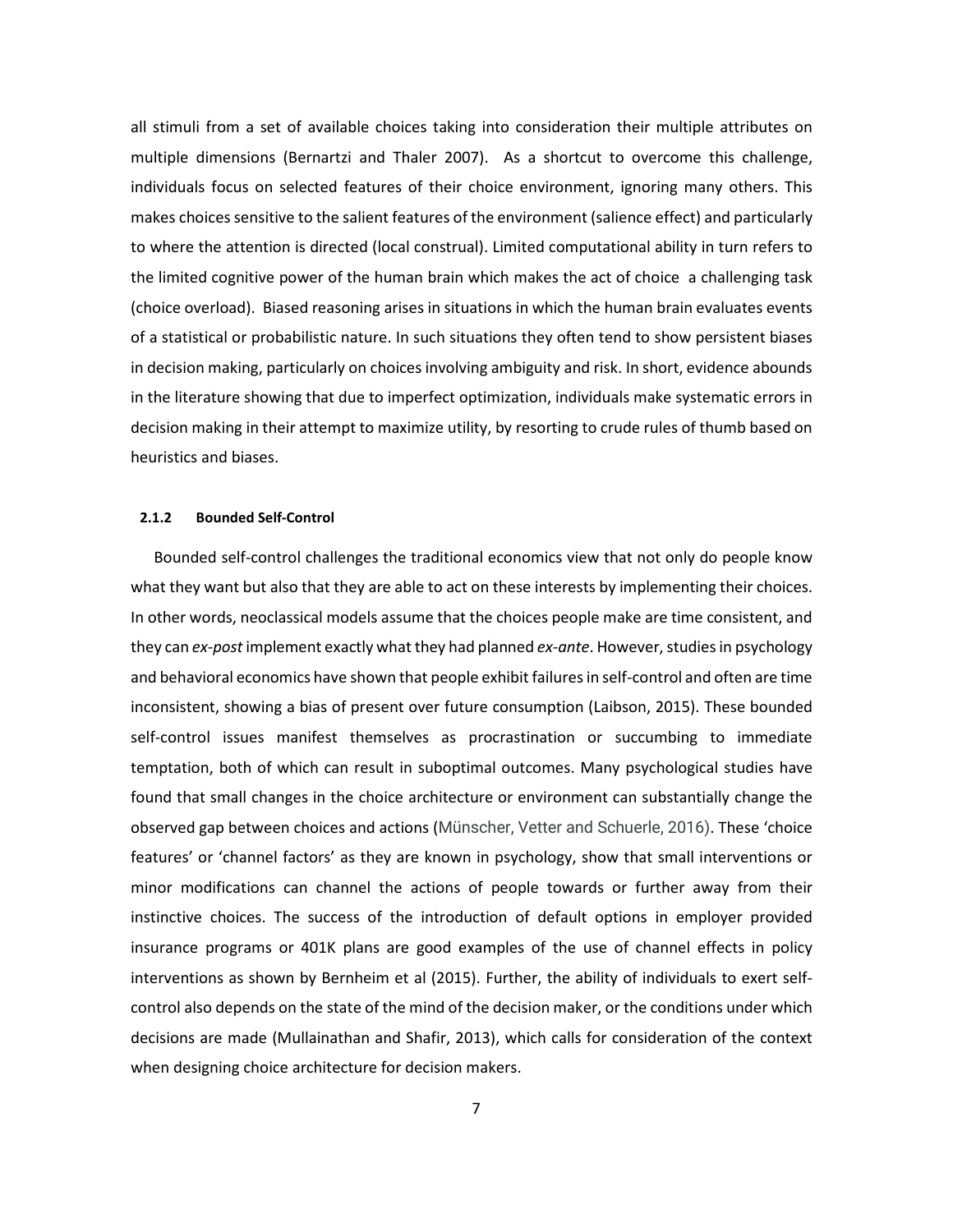#### **2.1.3 Nonstandard Preferences**

The nonstandard preferences phenomenon challenges some of the standard economic assumptions about choice. First, it is assumed that people value the end more than the means, as well as assessing the value of that outcome with respect to other outcomes. In reality, people evaluate choice outcomes relative to other options which may be available as a reference point. These are referred to as *reference dependent preferences* which in turn can give rise to systematic behavioral anomalies such as the *endowment effect*, *loss aversion* or *status quo bias*. The endowment effect is present when choices are affected by the initial endowments that the individuals possess since they create a reference point for how they value subsequent choices. The endowment effect is particularly useful in explaining the differences between the stated willingness to pay and willingness to accept valuations, a commonly observed facet in infrastructure sectors. Loss aversion indicates that people do not value gains and losses symmetrically, but losses are more intensely felt than gains. Loss aversion has implications for framing gains and losses since it makes people risk averse with respect to gains and risk loving with respect to potential losses. Status quo bias is present when people prefer to stick to what they have or to the current state regardless of potential gains from switching. This is behind the often observed reticence of consumers to make changes to the service options that utility companies offer from time to time despite possible economic gains. Experiments on default options clearly show that status quo bias can enhance these effects and hence matters much in the design of the choices (Kahneman, Knetsch & Thaler, 1991).

Second, it is commonly assumed in the neoclassical framework that individuals are at least weakly self-interested, that they try to maximize their utility regardless of the consequences to others. However, it has been shown systematically that people care not only about their utility but also on how they are seen by others as well as how they affect others. For instance, altruism, is often observed when people contribute to charities or public goods; fairness is often reflected when individual choices show that they care not only on the outcome but also on the process in which outcome was achieved as shown by the fair and cooperative behavior in countless trust and reciprocity experiments across the world (Henrich et al, 2001). Adherence to social norms is observed since people care about how they are perceived by the others as shown in energy conservation experiments.

In this subsection, we discussed the three important categories of behavioral regularities that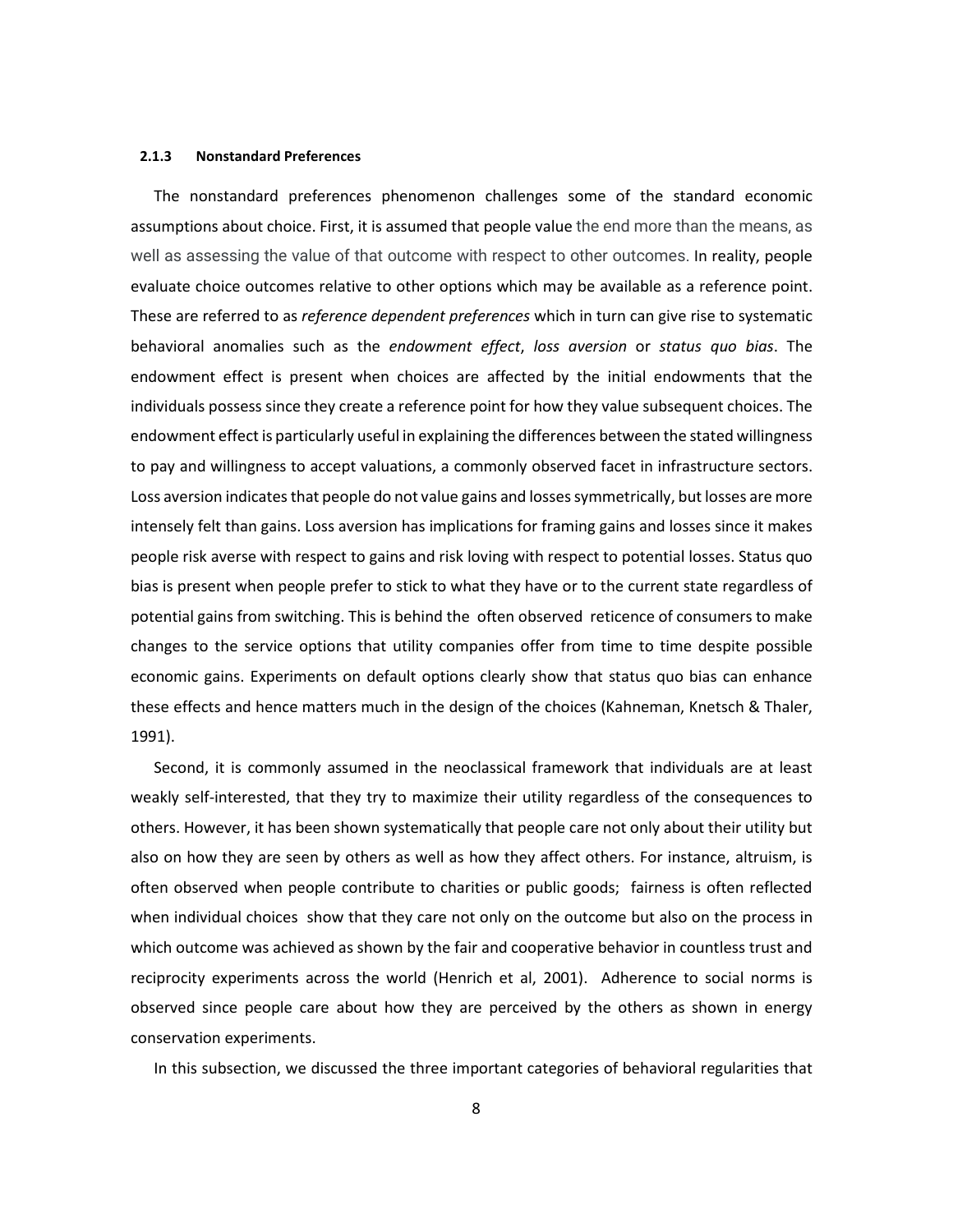are commonly observed in human behavior which have implications for infrastructure sectors. It has been suggested that the impact of behavioral regularities on market imperfections and market failure has been mixed, sometimes ameliorating them while exacerbating them in some others. Moreover these behavioral features often work together reinforcing or counteracting their effects. Therefore, the significance of these behavioral regularities will depend on how common they are in settings relating to infrastructure sectors as well as how large the magnitude of their impacts is.

#### **2.2 Characteristics of Infrastructure Sectors**

Standard economic theory highlights instances when competitive markets fail to produce socially optimal outcomes. Broadly, they can be classified into two groups: - market power and nonexistence of robust markets which delivers efficient outcomes. Market power is present when some firms are price makers as in the case of monopolies where the output falls short of the efficient level of output and the marginal cost-based prices are not market clearing. Non- existence of markets can occur under various situations such as the presence of externalities or when the participants in the market transaction are characterized by asymmetries in information. In the case of externalities, where the consumption or production decisions of one party cause costs or benefits to others who are not part of that market exchange. With asymmetric information, when one party in the transaction has more information than the other, this can also affect the robust functioning of markets. Under all these instances, government intervention is typically called for to correct the market failures. Public goods such as parks, roads, research and development are a type of externality, which are non-excludable and nonrival in consumption. It has long been recognized in economics, that in competitive markets individual expenditure falls short of the socially optimal level of the production of public goods, which in turn calls for governments to intervene. Governments need to ensure adequate provision of infrastructure to the public in areas where the private sector will fall short.

In fact, infrastructure sectors have many of the characteristics of public goods such as nonexcludability, limited non- rivalry and often high levels of public spending. We single out three characteristics of infrastructure sectors that are especially relevant from a behavioral perspective: Firstly, infrastructure investments combine high sunk costs for initial construction with time intensive, complex and low visibility operation and maintenance. Energy (on grid and off grid), water and sanitation networks, and transport (roads, bridges, public trans- port networks) all require a high starting investment in physical capital, usually irrecoverable and hence a sunk cost,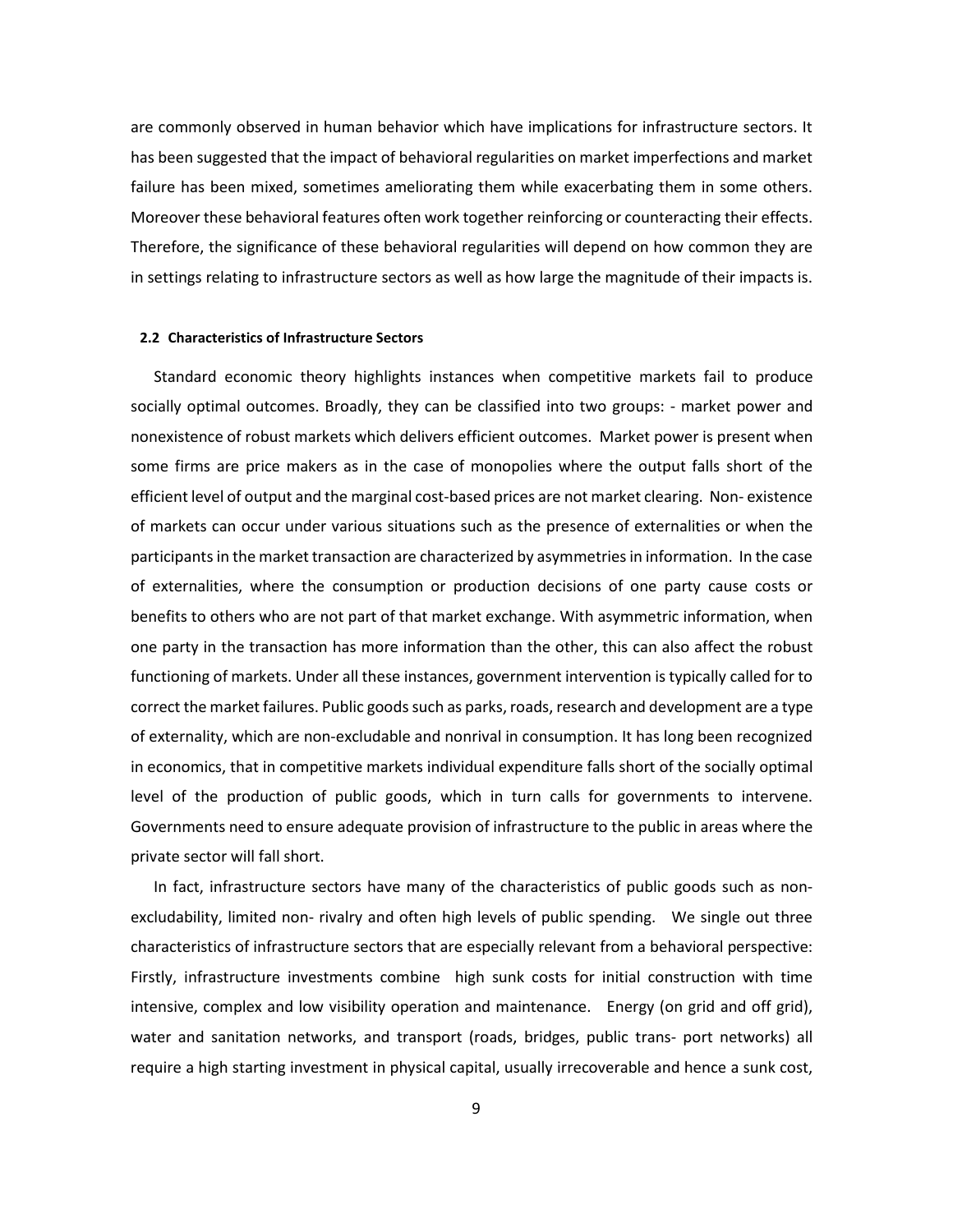that is in many cases paired with a low marginal cost of serving additional consumers/units. Incentives are heavily skewed in favor of the initial investment whereas success in maintaining these investments, and effort invested by infrastructure managers to do so are deeply underappreciated. Secondly, infrastructure sectors are usually characterized as natural monopolies because of their high initial fixed costs and very low and marginal costs (Tirole and Jean, 1988). Given the important size of the initial investment, these agreements have a relatively long life (over 15 years on average). Thirdly, making such infrastructure available may not be sufficient for them to meet their welfare enhancing objectives. As the 'last mile connection' problem shows, it is necessary to build consumer trust, address social norms, and challenge status quo biases to ensure both adoption and sustained use of new services by those that often need them the most.

The situation becomes more complicated when we introduce insights on behavioral regularities which interact with and operate along with these traditional departures from competitive markets. For instance in insurance markets, even though individuals are imperfect optimizers and/ or have non-standard preferences, they may not even realize the value of their private information or are unable to take advantage of the private information they have as the standard theory predicts. In the case of infrastructure related decision-making, limited self- control and imperfect optimization can affect the policy makers, service providers and final consumers who fail to make optimal decisions by evaluating probabilistic outcomes and making risk assessments. This is often reflected in suboptimal infrastructure planning by policy makers in the context of climate change, limited disaster preparedness by service providers as well as overexploitation of common pool resources by users as in the case of excessive groundwater extraction in many parts of South Asia (Jacoby, 2017).

The situation is similar for externalities and public goods as well. Individuals, being imperfect optimizers with limited self-control and nonstandard preferences, often fail to adhere to the prescriptions of the traditional models. For instance, individuals contribute to public causes, or internalize externalities of polluting behavior by voluntary actions reflecting imperfect optimization and nonstandard preferences. To cite another example, a 'traditional' bottleneck at an institutional level could be scarce resources that limit the funds to be allocated for investment projects. However, the decision-maker could also be constrained in their ability to analyze all the options through 'choice overload', or their own prior beliefs. For example, status quo bias could play a role in the final decision on where to invest. Finally, the decision of the consumer to adopt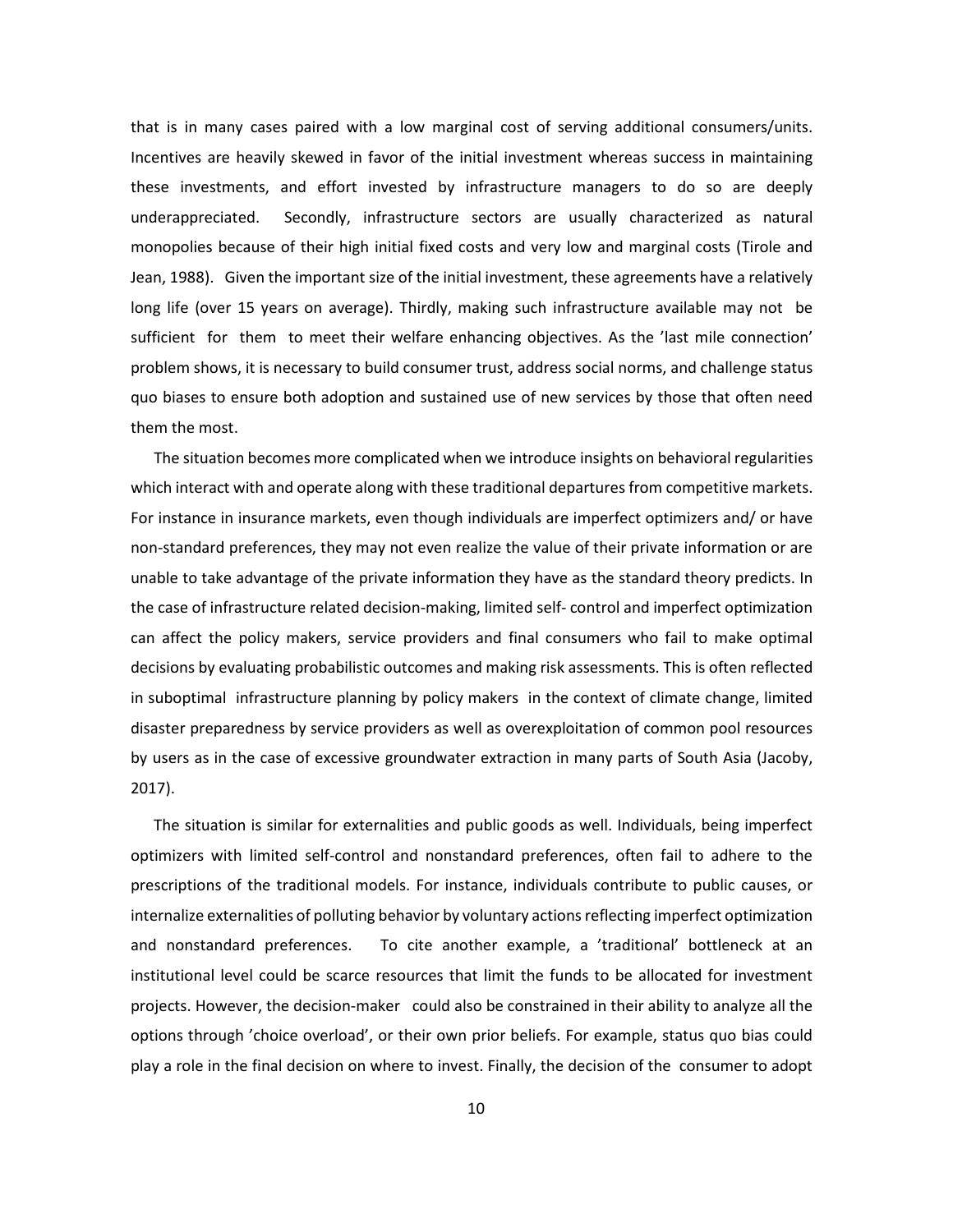or use a service is influenced by the price, but also the complexity of the pricing schemes, socialnorms, environmental attitudes, and other factors that can only be seen through a behavioral lens.

Similar behavioral and traditional factors play a role in the contract design between investors, providers of service and consumers. A common workhorse in the economics literature for understanding such agency and contract issues in the presence of information asymmetries is the principal agent framework. Here, the challenges relate to the principal-agent structure of the transaction between the policy maker and the service provider. For example, the principal (policy maker) may not be able to observe if the agent (the service provider), follows the agreements and exert the expected level of effort in the project as planned by the principal, which is a typical case of the presence of asymmetric information. Differences between principal and agent time horizons stemming from political or financial cycles and goals could add to misaligned incentives among parties, and sub-optimal outcomes. Under a traditional economics view, the immediate solution to this conflict relies on a competitive selection process, auctioning off the implementation, creating the right incentives and explicitly defining the terms of the contract. A behavioral approach enriches this perspective by recognizing that parties might not act solely as rational profit maximizers; it would reinforce the salience of repeated interaction between parties with the intention of increasing trust and diminishing parties' impatience. Behavioral tools such as framing, persuasive language, and improvements on agent choice architecture could help move projects towards better outcomes. In this paper, we discuss several instances of principal-agent problems, often modified by behavioral regularities, along the chain of infrastructure projects. These problems relate to differences in time horizons between the principal and the agent, difficulty of monitoring performance on project implementation and service provision among the contractual parties. Similarly, because infrastructure investment often generates common pool resources, we discuss the difficulty that service providers could have in pricing them properly.

In this context, viewing challenges facing the infrastructure sectors through a behavioral lens shifts the focus towards the three main actors- policy makers, service providers and the users – the three elements of the triad we proposed in the framework earlier. Since these actors are individuals or collectives of individuals, all the behavioral regularities discussed above will affect their decision-making and further accentuate or ameliorate already existing departures identified in the neoclassical economics literature (Congdon et al, 2011). Examining the involvement of the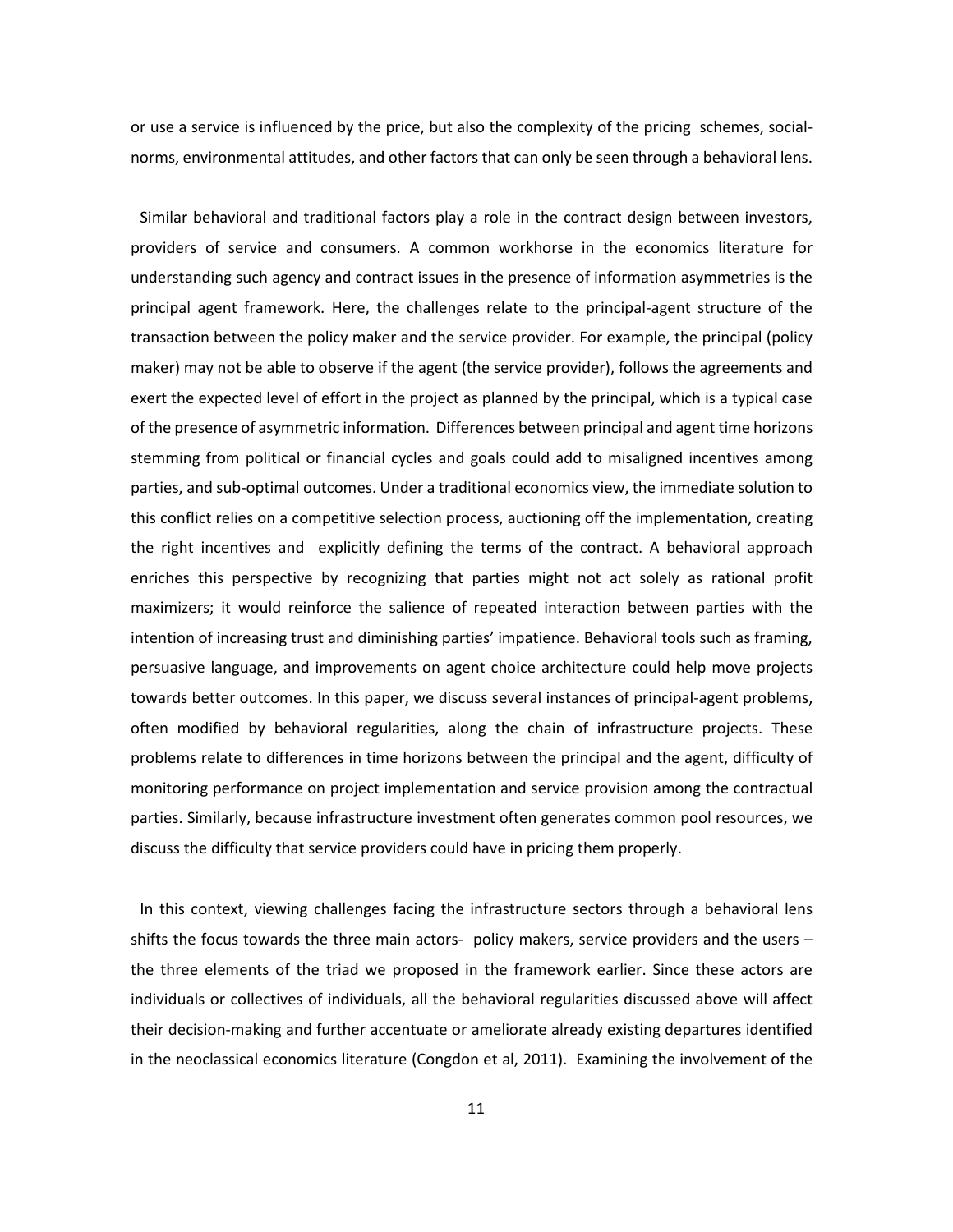private sector from this perspective may also help. If private sector participation can bring benefits, governments need to address public perceptions to increase trust and reduce uncertainty around private sector involvement in public service provision.

#### **3. Infrastructure Service Delivery Triad through a Behavioral Lens**

In this section, we will take a closer look at the three actors in the Infrastructure Service Delivery Triad - the policy maker, service provider and the consumer and explore how behavioral regularities are likely to influence many of the decision-making challenges they face in their respective roles. In this section, we focus our attention primarily on experimental evidence from the water sector to highlight the main findings. We recognize that some of these studies are not statistically wellpowered, some of them are either lab based or lab in the field experiments (Harrison and List, 2004) and are of smaller scale with limited replications. However, they provide important insights which are useful for the sector.

#### **3.1 Policy Makers and the Investor Side**

The analysis will start with the beginning of the service delivery chain from the policy maker's perspective. In the realm of infrastructure, policy makers typically have the primary role in making decisions on: (1) what projects to invest in from across several alternatives and how to finance them, (2) setting up the contractual arrangements to build, maintain and manage the infrastructure, and (3) regulating the market, particularly when services are provided privately at large.

#### **3.1.1 Infrastructure Prioritization and Financing**

Policy makers have a key role in choosing which infrastructure projects should be prioritized [\(World](#page-41-0) [Bank \(2003\)](#page-41-0)). The role of the policy maker is to identify the populations' needs, balance often conflicting interests and implement solutions, subject to the available resources. As a point of departure, we start with the traditional view of the government as a 'social welfare maximizer', affected by behavioral constraints. First, policy makers start by deciding what infrastructure projects are selected from among a number of alternatives. Apart from the obvious resource constraints posed by fiscal space, policy makers are influenced by a myriad of behavioral factors - imperfect optimization, bounded self-control and nonstandard preferences- in making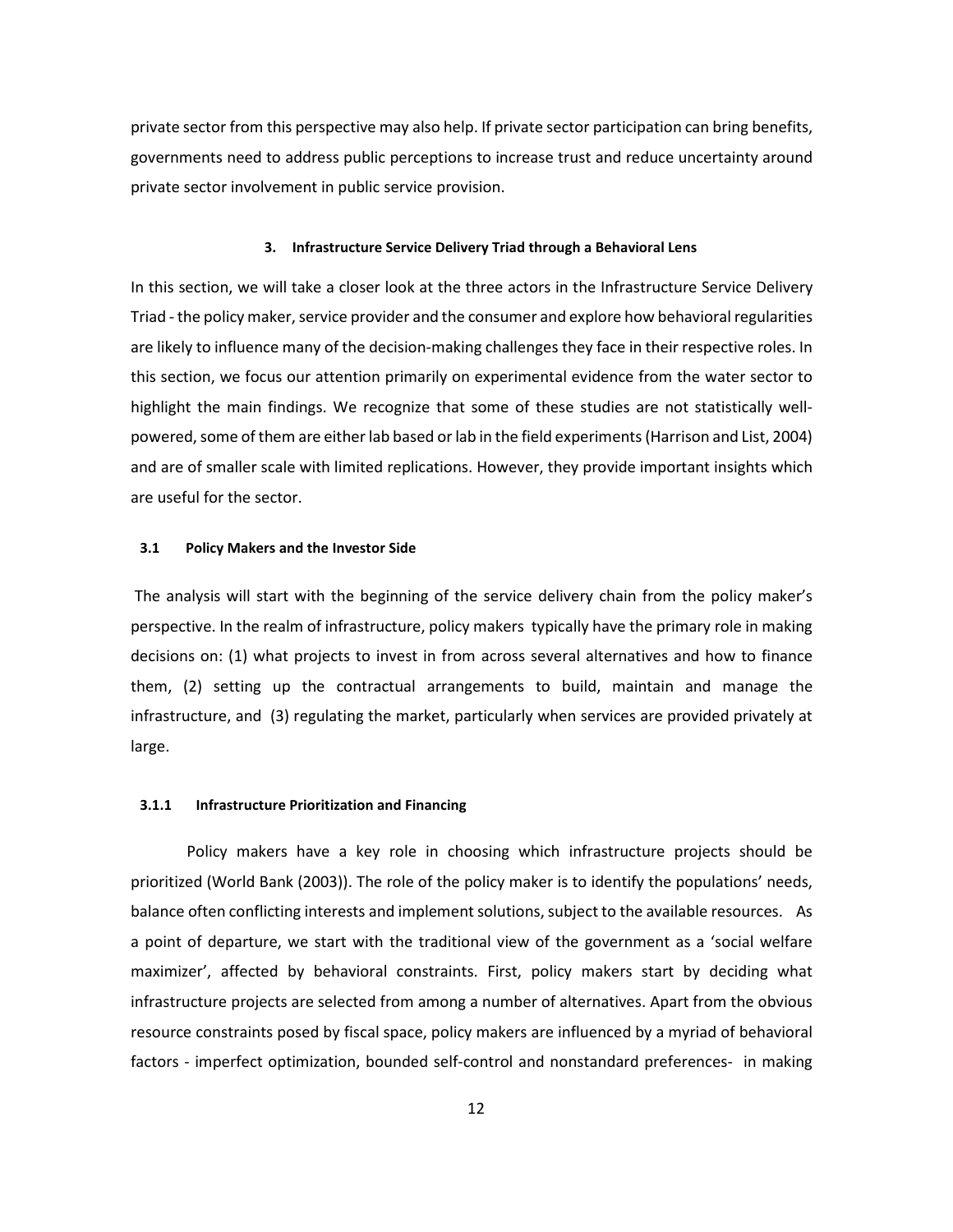these decisions. For example, in the presence of multiple investment alternatives, policy makers typically face the cognitive challenge of choice overload, which in turn forces them to rely on simple heuristics rather than optimal cost benefit calculations to make decisions. Policy makers may be subject to the availability heuristic, a decision shortcut in which the likelihood of the selection is impacted by the ability of the respondent to recall information about the options (Gohmann, 2017). Similarly, the context in which the choices are presented affects the likelihood of the selected option -choice architecture-, this may have direct implications on the infrastructure projects choice. Moreover, noneconomic considerations such as reducing interpersonal and interregional inequities also affect the choice of investments. These tend to stem from political considerations, reference dependence and nonstandard preferences (Congdon et al, 2011). Thus, even when aiming to maximize the overall social benefit, policy makers are human and not *homo economicus* agents and therefore behavioral aspects- framing, beliefs, attitudes towards risk and ambiguity, inconsistency with the social planner's time horizons, and discount rates,- all affect government choices.

When we depart from the assumption of the policy maker as the social welfare maximizer, the behavioral factors play a major role. The literature (mainly in political science) offers substantial evidence on how the policy makers' private interests put the "social welfare maximizing" assumption at stake.<sup>[2](#page-14-0)</sup> The misalignment of objectives between policy makers and citizens is driven by electoral aspirations, myopia, time inconsistencies, and a bias towards short-term returns driven by the electoral cycle. White elephants [\(Robinson & Torvik, 2005\)](#page-41-0), i.e., investment projects with a negative social surplus, are the most well-known example of the negative growth and low social impact of these politically biased decisions.<sup>[3](#page-14-1)</sup> Moreover, the short term bias of decision makers has been shown to lead to a sub-optimal allocation of resources, for example negatively impacting maintenance of existing infrastructure in favor of new constructions [\(F. K. Rioja \(2003\)](#page-41-0), [F. Rioja](#page-41-0)  [\(2013\)](#page-41-0)).

<span id="page-14-0"></span> $2$ The political science and political economy literature has widely documented the misalignment of preferences between governments and citizens. For example [Olken & Pande \(2012\)](#page-41-0) survey the inefficiency impact of corruption in developing countries[, Fisman et al.](#page-41-0) [\(2014\)](#page-41-0) look into the private returns of holding public office, and [Lehne et al.](#page-41-0) [\(2018\)](#page-41-0) reflect on the direct impact of political connections on the cost of roads. In terms of time horizons, electoral cycles have been shown to significantly influence politicians choices (see for example the seminal paper [Besley & Case](#page-41-0) [\(1995\)](#page-41-0), o[r Faye & Niehaus](#page-41-0) [\(2012\)](#page-41-0) as an example on how electoral cycles -and hence politicians' time horizons- also influence their development assistance linkages and flows of resources).

<span id="page-14-1"></span><sup>&</sup>lt;sup>3</sup> Development aid allocations for infrastructure projects have not been free of these political pressures, as shown in [Dreher et al. \(2019\)](#page-41-0), and a[s Gupta et al. \(2016\)](#page-41-0) show this electoral bias in public investment is an issue not exclusive of non-democratic settings.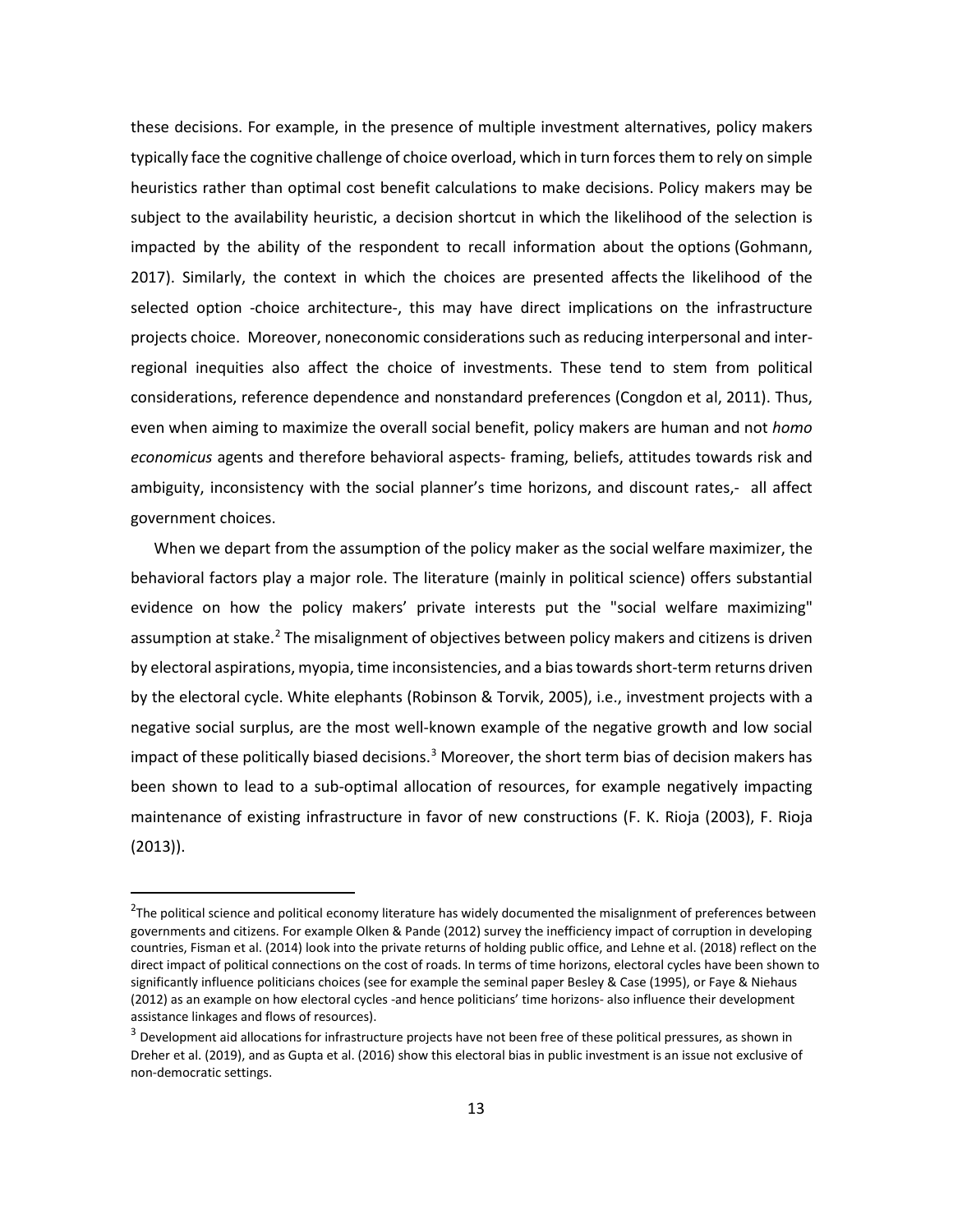The choice of PPPs could be viewed at least in part as a consequence of the behavioral biases of policy makers. Policy makers are influenced not only by the financial, ideological, and political preferences of the government as a collective, but also the time horizons of their political tenure, and thus present bias and myopic inability to make credible commitments. On the one hand, the choice among different potential infrastructure investments may create tensions between interest groups in the population that the government must consider. This choice also affects the costs, potential revenues from user fees and ultimately the financial viability of the project. This in turn affects the feasibility of a private interested partner (as shown in [Fay et al. \(2021\)](#page-41-0)). On the other hand, infrastructure investments are long term commitments while those holding political office may be working on much shorter timelines. This situation creates tensions both in the maintenance of the investments, and the choice to make the investments in the first place. The main behavioral inhibitor is that their return appears well after the current responsible politicians stay in office ends [\(Daniel et al.](#page-41-0) [\(2019\)](#page-41-0)).

#### **3.1.2 Establishing Contractual Arrangements for Service Provision**

Once the government has decided on the specific investment, the policy maker must elaborate the contract. We observe a great variety of funding and service provision arrangements across sectors and countries. These range from direct public provision to private regulated contracts, with a variety of types of Private Public Partnerships (PPP) in between. Though there is a growing role for the private sector, it is beyond argument that infrastructure construction is mainly carried out by the public sector. Specifically, 83% of the investment in infrastructure projects in developing countries was executed by public entities and state-owned enterprises in 2017 [\(World Bank, 2017\)](#page-41-0).

Conceptually, the principal (policy maker) gives authority and property rights over certain operations to the agent (service). The agent acts and makes decisions (some of these actions and decisions are explored in the next section). The government must design a contract that induces the agent to serve his/her interest of improving access to a quality service. The process for selecting a service provider must include fairness, neutrality, and transparency (World Bank, 2018). Transparent practices are key within the procuring organization, in the absence of which there could be reactions from the contracting parties as well the consumers. In this sense, procurement officers may be tempted to engage in corrupt practices due to present bias, with direct implications on the way that bidders act in the procurement process. For instance, the Procuring Infrastructure PPP Report (World Bank, 2018) evaluates laws and regulations of 135 economies and determines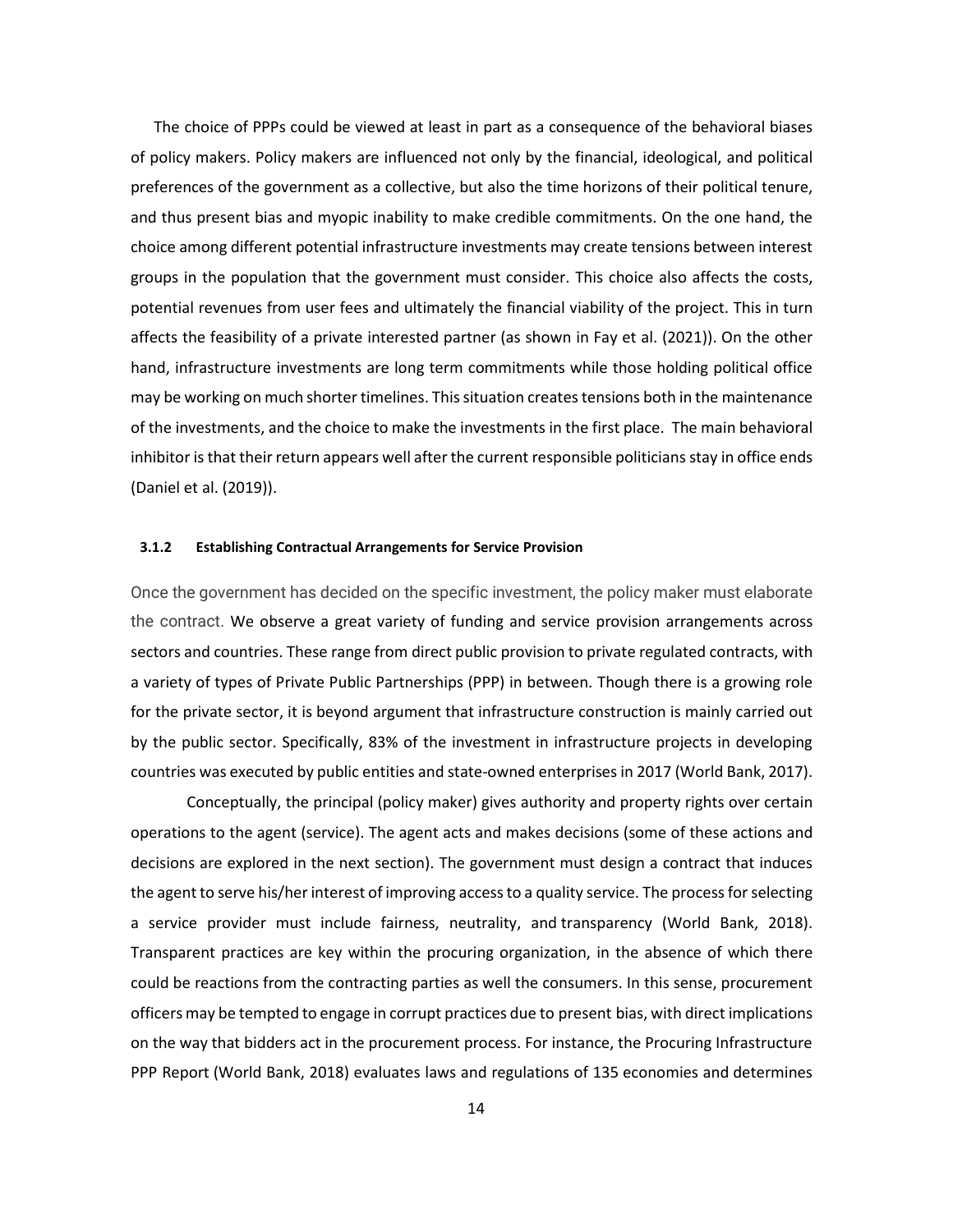that 82% of the procuring authorities provide clarification about the selection process to all bidders. However, low-income countries in the sample publish less information about the procurement process and results. This illustrates a lack of transparency, which may generate the wrong incentives among the bidders. Furthermore, the contractual arrangement must foresee the principal agent problems that may arise and establish the correct set of incentives, as well as the renegotiation and termination clauses.

Since the 1990s, Public Sector Participation has experienced a sharp rise due to its claims to increase Value for Money through a reduction in costs, and ability to increase service quality [\(Jomo](#page-41-0)  [et al., 2016\)](#page-41-0). Viewing this from a behavioral perspective, it could be argued that the outsourcing of the long-term management of the investment to a private institution creates economic incentives to improve service provision. There are a wide variety in contractual arrangements between PPPs, - at least 25 different types were identified by [Romero \(2015\)](#page-41-0). The different contractual arrangements do reflect both the costs of providing the service, the specificity of the infrastructure (example networks or stand-alone) and the capacity for service provision. The effectiveness of these contracts does vary across sectors and countries. Some studies have found that Private Sector Participation (PSP) in water projects leads to improved service quality [\(Porchet & Saussier \(2018\)](#page-41-0)) and higher connectivity rates due to the contractual incentives that PPPs in the water sector had [\(Fabre & Straub](#page-41-0) [\(2019\)](#page-41-0)). However, there are also well documented cases of controversies in private sector participation which have led to large backfire effects. Privatization of water utilities in Cochabamba, Bolivia is a well-known example of where Aguas del Tunari was granted a 40 year concessional contract for water distribution in and around Cochabamba which was cancelled after widespread protests. The company's emphasis on cost recovery led to price increases of up to 50%, after user rates were indexed according to a US consumer price index. Nickson & Vargas (2002) document how asymmetries of information, moral hazard and first mover advantage were all issues which constrained the government's capacity to first negotiate and then regulate the PPP. Similarly in Dar es Salaam, Tanzania, an intended 10 year contract was cancelled two years after signing with City Water in 2003 for a myriad of reasons. At least in part this was due to an inability to meet contractual arrangements where planning fallacies may have played an important role (WaterAid, 2008).

Learning from some challenging experiences with PPPs, the [World Bank](#page-41-0) [\(2018\)](#page-41-0) has had to document lessons on some good practices for ensuring private provision does not contravene the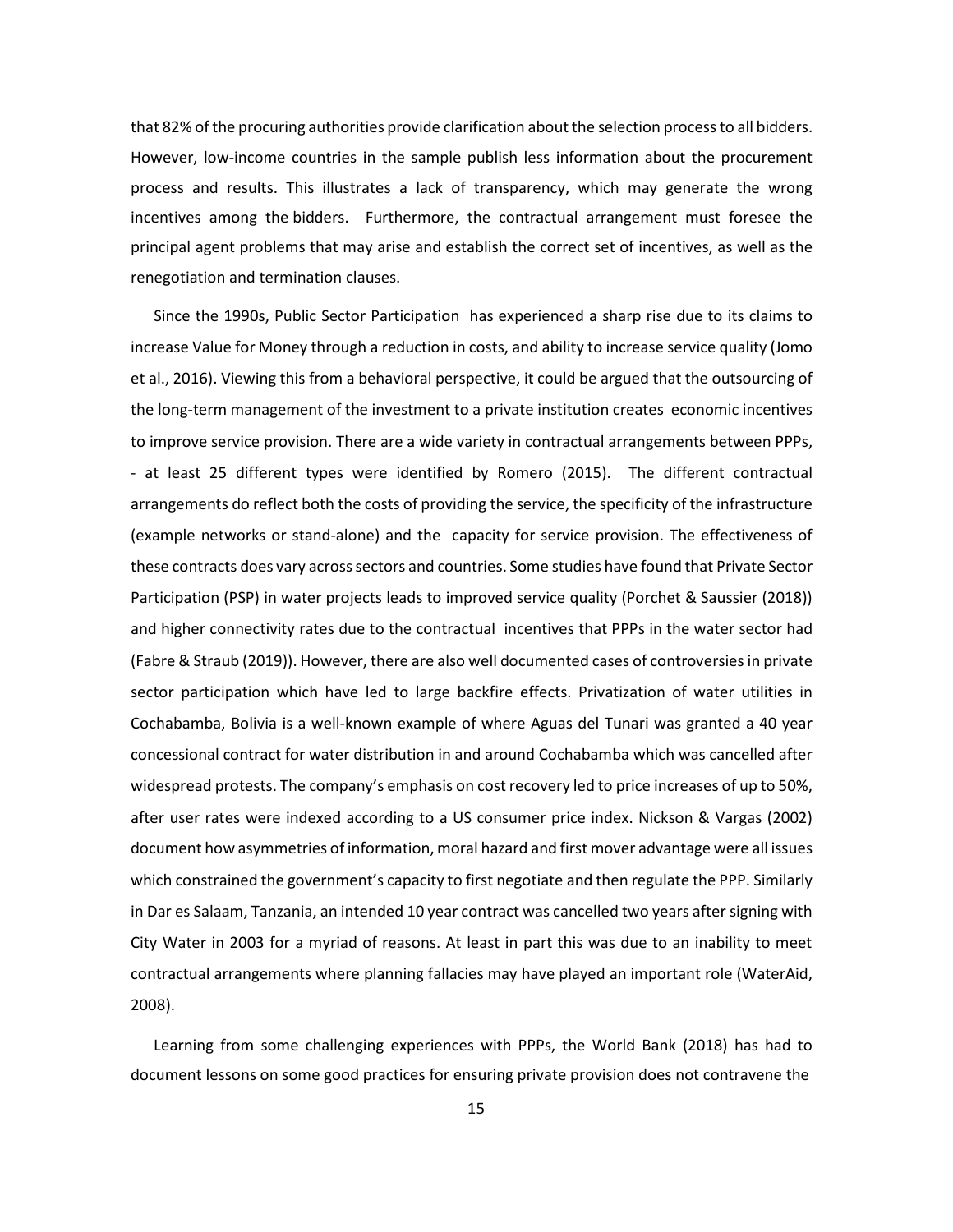principles of public good provision. For the preparation process these include the following: projects should be assessed and prioritized along with all other public investment projects; the procuring authority should prepare a draft of the contract; they must use a standardized PPP model contract to guarantee consistency. There are many behavioral biases at play in the drafting of a contract. For example, policy makers may be subject to the availability heuristic [\(Gohmann, 2017\)](#page-41-0) or constrained by their choice architecture (the policy structure within which they make decisions) both of which could impact the types of service providers chosen as well as the conditions of contract entered into. The example from Bolivia provided earlier is highly illustrative of how the bargaining power of the policy maker vis-a-vis the provider was constrained by the broader policy context of structural adjustment.

#### **3.1.3 Enabling Effective Regulatory Arrangements**

Apart from the standard instances of market failure, behavioral regularities can in turn interfere with markets and create unintended and often suboptimal outcomes (Barr et al. 2009). Regulation in infrastructure sectors typically takes the form of setting standards on quantity and quality of the services provided, setting controls on tariffs and subsidization policies and establishing transparency in the financing arrangements in infrastructure projects. Often regulatory decisions are endogenous and are influenced by the capture or corruption of politicians or regulators and collusion between service providers (Estache and Serebrinsky, 2020). Decisions on tariffs and subsidies are also influenced by political considerations, electoral gains and other short-term interests driven by myopic behavior of regulators. Service providers also react to the regulator's behavior, but as behaviorally informed agents. According to Barr et al. (2009), because firms have a great deal of latitude in issue framing, product design, they have the capacity to potentially pervert regulatory constraints. 'Ironically, firms' capacity to do so is enhanced by their interaction with consumers, since so many of the things a regulator would find very hard to control (for example, frames, design, complexity, etc.) can greatly influence consumers' behavior. The challenge of behaviorally informed regulation, therefore, is to be well designed and insightful both about human behavior and about the behaviors that firms are likely to exhibit in response to both consumer behavior and regulation. The regulators need to expand their toolkit beyond prices, quantities and quality standards to other behaviorally motivated interventions or 'nudges'. For instance, the regulators can increasingly use non-price measures for regulating consumption by appealing to social comparisons or emotions.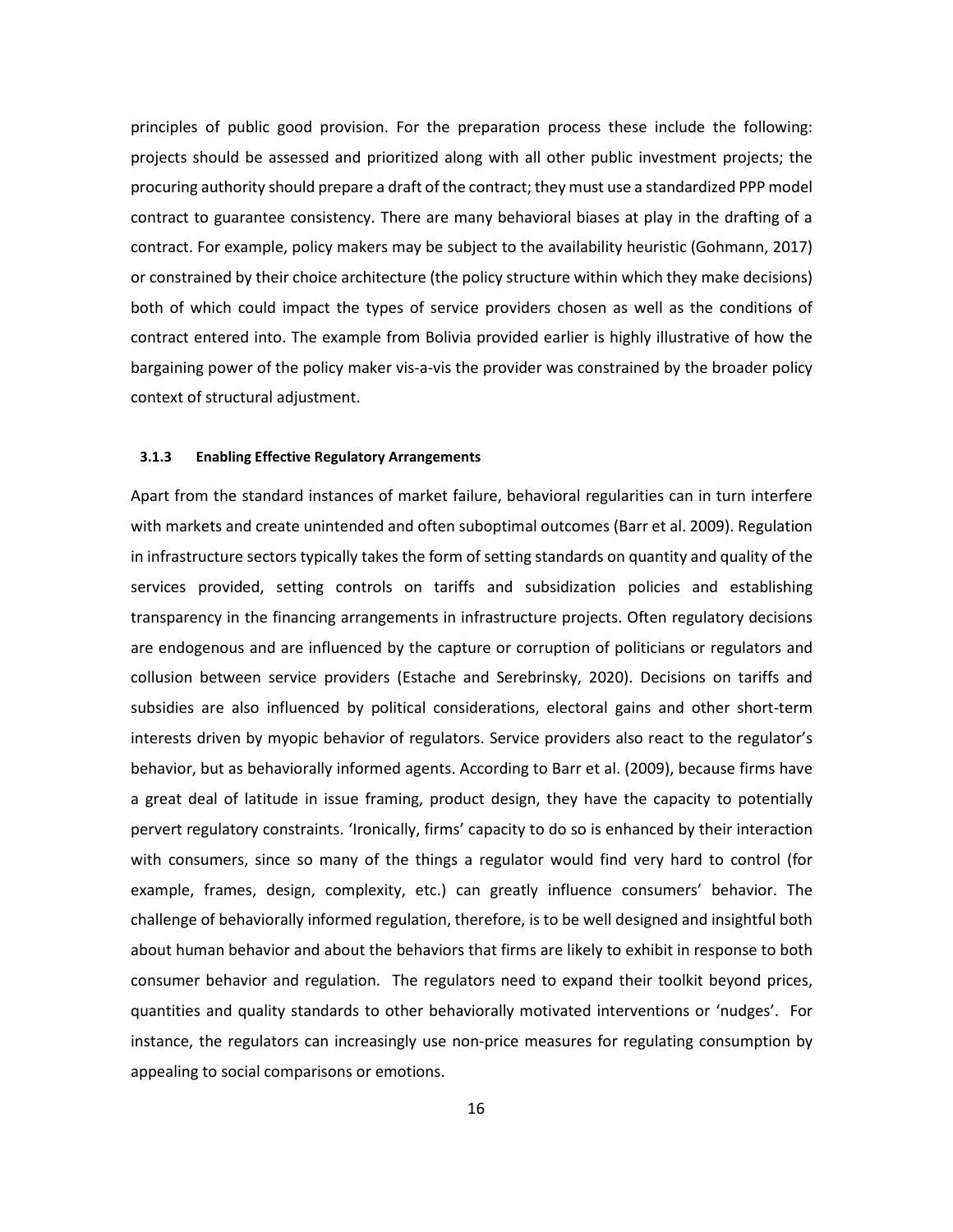#### **3.2 Service Providers**

We will move to behavioral dimensions that affect the decisions of the service provider, focusing on the incentives and behavioral barriers around good service delivery. Here we explore how behavioral factors affect the internal structure of the organization of the firm, and challenge the service provider to improve the motivation and performance of their employees.

#### **3.2.1 The Service Provider and the Policy Maker**

The choice of financing and implementation taken by the government/ policy maker is key to how the service provider relates to the consumer in terms of access and quality of the service ultimately provided. Generally, responsibility of infrastructure service provision is handed over to public sector entities, private sector entities or a mix of public and private sector. The public- sector participation in service provision can potentially address several behaviorally oriented challenges facing infrastructure sectors by addressing issues of short- term biases, high discount rates dereliction of maintenance expenditures, and temporal inconsistency. However, public or semipublic provision of infrastructure services suffer from challenges of a soft budget constraint, where the managers have limited concerns for increasing efficiency due to assured financial bailout by the government (Kornai et al. (2003), Pettersson-Lidbom (2010), Dewatripont & Roland (2000). On the other hand, as Porchet & Saussier (2018) show, private management and associated managerial practices are in general associated with an improvement in service quality and technical efficiency. This has been one of the main points highlighted as the benefits of some type of private involvement in infrastructure service provision. Behaviorally informed contracts can improve the managerial practices of service providers thus improving efficiency and financial viability. At the same time, it is key that the procuring authority conduct due diligence for establishing the contract that fits best the relationship. Officers may be subject to a planning fallacy, where insufficient attention is paid to the preparation phase, thus affecting the performance of the rest of the project. It is also possible that private or semi- private service providers can present challenges for ensuring equitable access and affordability of service, as has been illustrated by the water utility examples from Cochebamba and Dar es Salaam above.

#### **3.2.2 Management Practices and Internal Incentives of Service Providers**

As seminal reviews have highlighted [\(Camerer & Malmendier \(2007\), Garicano & Rayo \(2016\)](#page-41-0)), an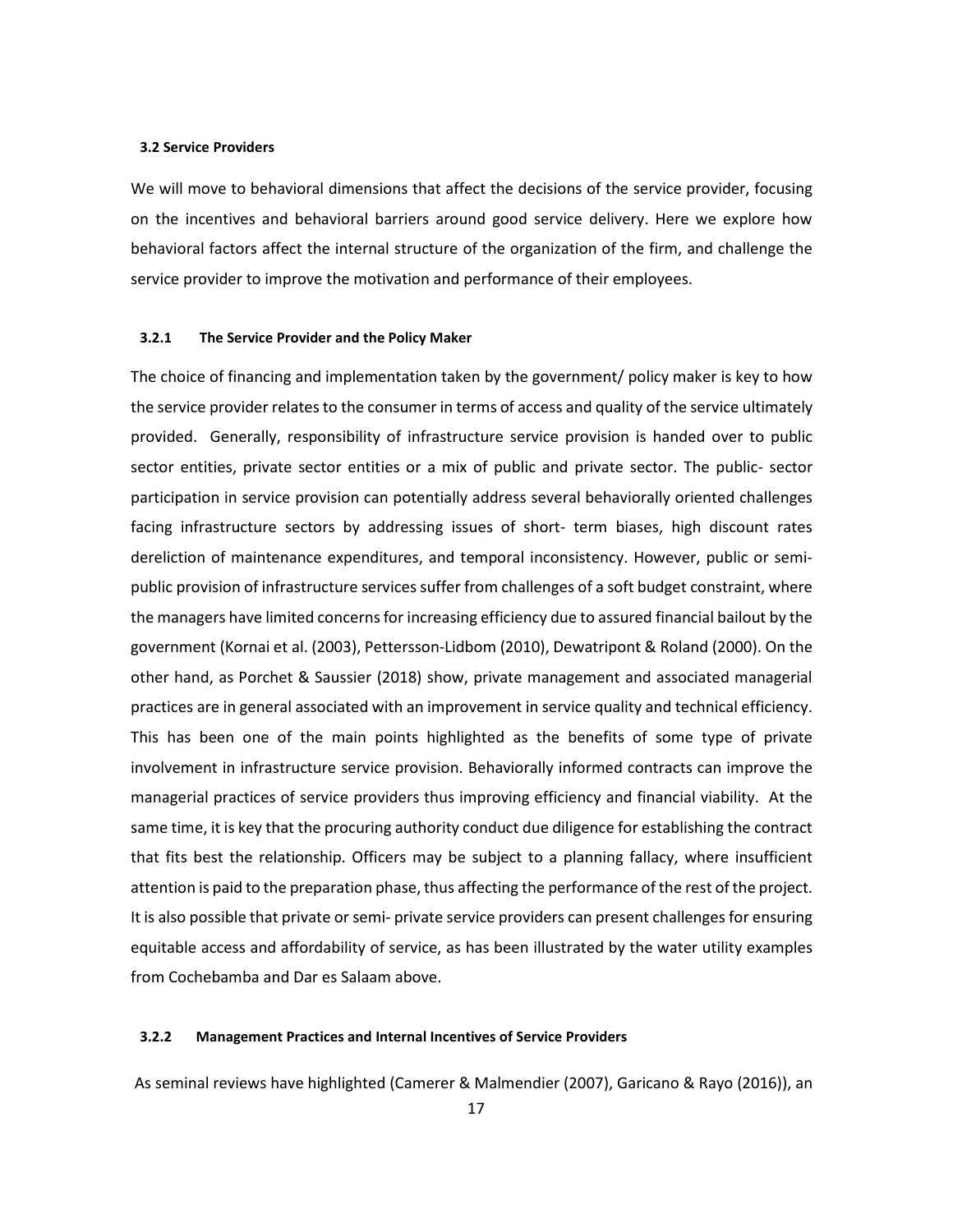appreciation of organizational behavioral dynamics is crucial for the optimal functioning of any institution. Solid management and smooth operation of a service provider requires incentives for decision makers and employees at all levels of the hierarchy; and an appreciation of the relevance of bounded rationality. The allocation of incentives within organizations [\(Bandiera et al., 2020\)](#page-41-0), and how management practices affect performance in the civil service [\(Rasul & Rogger, 2018\)](#page-41-0) are key questions to be considered for the design of optimal governance in infrastructure.

Employee's motivation lies at the heart of service provision in infrastructure, and literature has shown this motivation to be linked to (1) institutional organization and management and (2) to the prevailing monetary and non-monetary rewards systems. The literature on the first aspect is extensive, and has expanded across industrial organization, management, organizational economics and behavioral economics. It has shown the importance of the workplace environment; and how management is perceived by the employees - particularly when it comes to fairness and transparency. For example, [Van Reenen et](#page-41-0) [al.](#page-41-0) [\(2014\)](#page-41-0) highlights the importance of managerial practices in accounting for the large differences in cross-country Total Factor Productivity as well as within country differences in firm performance, [Ashraf &](#page-41-0) [Bandiera](#page-41-0) [\(2018\)](#page-41-0) provide a very comprehensive review of social incentives within organizations or [Huck](#page-41-0) [et al.](#page-41-0) [\(2012\)](#page-41-0) discuss the importance of social norms within organizations. A common theme in this literature is the importance of team management and cohesion on employee's motivation. The questions of incentives within teams [\(Holmstrom, 1982\)](#page-41-0) and of formal and real authority within organizations [\(Aghion & Tirole, 1997\)](#page-40-0) have been followed by the increasing interest in the importance of identity within organizations [\(Akerlof & Kranton, 2005\)](#page-40-0) and of the relationships within groups. (See for example [Goette et al. \(2006\)](#page-41-0) for a pioneer paper on the topic or [Balliet et al. \(2014\)](#page-41-0) for a metaanalysis of within-group favoritism [\(Balliet et al., 2014\)](#page-41-0).)

The second important aspect that affects employee's motivation are the reward schemes, that include both economic motivation and work recognition.<sup>[4](#page-19-0)</sup> Before entering into the discussion of reward structures, it is relevant to highlight the possibility of self-selection by employees entering into the public sector. [Besley & Ghatak \(2018\)](#page-41-0) show that agents working in the public sector may have pro-social motivations, which make them less sensitive to monetary rewards and more

<span id="page-19-0"></span> $4$  The literature on incentives for public servants is extensive, especially in the health and education sectors (Bloom, [Propper, et al. \(2015\); Gauri et al. \(2019\); Ashraf et al. \(2014\); Bloom, Lemos,](#page-41-0) [et al.](#page-41-0) [\(2015\); Patel & Volpp](#page-41-0) [\(2012\)](#page-41-0) an[d Bellé](#page-41-0) [\(2015\)](#page-41-0)).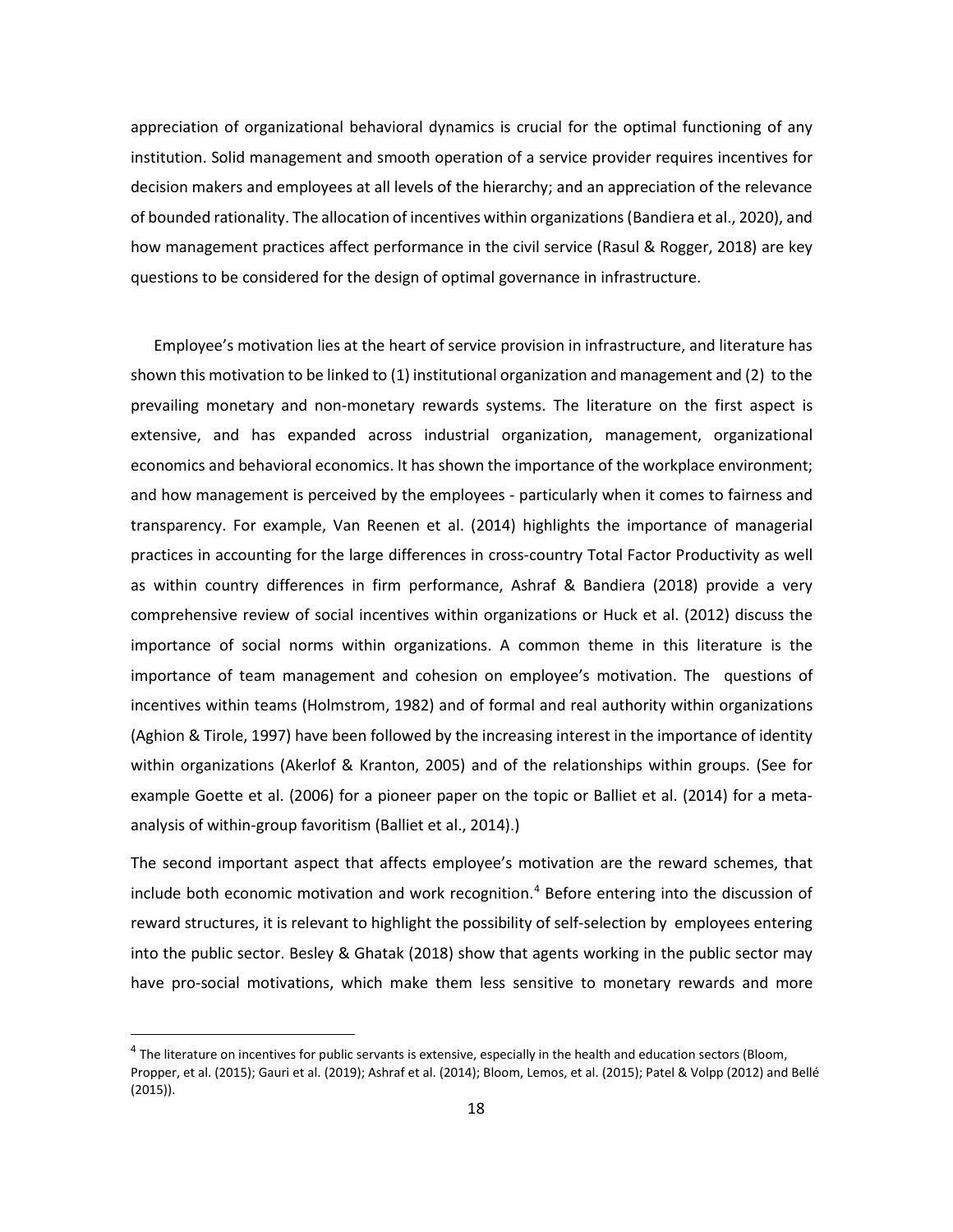sensitive to the social outcome of their work. This is important as it may have implications for the relative efficacy of financial vs. non-financial incentives in a way that would be quite dissimilar in the private sector.<sup>[5](#page-20-0)</sup> [Besley & Ghatak \(2018\)](#page-41-0) build a framework of a principal-agent model adapted to public service delivery that considers pro-socially motivated employees. They conclude that organizations may benefit from motivated employees as effort can be elicited at a lower cost. The main highlight of this work from a behavioral perspective is on how to design contracts to achieve self-selection of behaviorally motivated individuals for public service. They mention alternative forms of nonpecuniary motivation: commitment to a mission, conforming to an identity, having reputational concerns, pursuing status, and being altruistic. Indeed, the importance of incentive design cannot be underestimated as financial incentivization may have perverse effects in the public sector. For example, an experiment conducted in Italy with nurses found that monetary incentives for activities with a pro-social impact may crowd out employee motivation [Bellé \(2015\)](#page-41-0). In their review[, Bowles](#page-41-0) [& Polania-Reyes](#page-41-0) [\(2012\)](#page-41-0) note that the effectiveness of economic incentives in a population with strong social preferences is not conclusive. [Kuvaas et al. \(2017\)](#page-41-0) illustrate the difficulty to find the optimal incentive scheme in the presence of intrinsic and extrinsic motivation, with the danger of crowding out employees' motivation. In summary, the main difference between utilities run by public and private providers alike is that performance and employee motivation are not uniquely driven by profit, hence the incentive schemes to select and motivate employees will greatly differ from the standard bonus payments of profit maximizing settings. On the one hand, performance-pay [\(Eriksson & Villeval](#page-41-0) [\(2008\)](#page-41-0), [Dohmen & Falk \(2011\)](#page-41-0)) is difficult for the infrastructure service provision and maintenance tasks, given the team-work needed to perform the job, and hence the difficulty to identify individual output. On the other hand, it should be noted that at least in some cases, service providers are frequently constrained by their contractual choices with employees by their funders.<sup>[6](#page-20-1)</sup>

#### **3.3 Consumers**

The success of an infrastructure project depends on how well it is being used by the final consumers in an affordable and sustainable manner. Several networked infrastructure investments such as electricity, water and sewer networks involve economies of scale where it is important to meet the

<span id="page-20-0"></span><sup>5</sup> Se[e Georgellis et al.](#page-41-0) [\(2011\)](#page-41-0), [Prendergast](#page-41-0) [\(2007\)](#page-41-0) o[r Dal Bó et al.](#page-41-0) [\(2013\)](#page-41-0) for additional empirical examples on sorting of intrinsically motivated workers towards the public sector.

<span id="page-20-1"></span><sup>&</sup>lt;sup>6</sup> A subsection on Service Provider and the User relating to trust and reciprocity etc. could be added.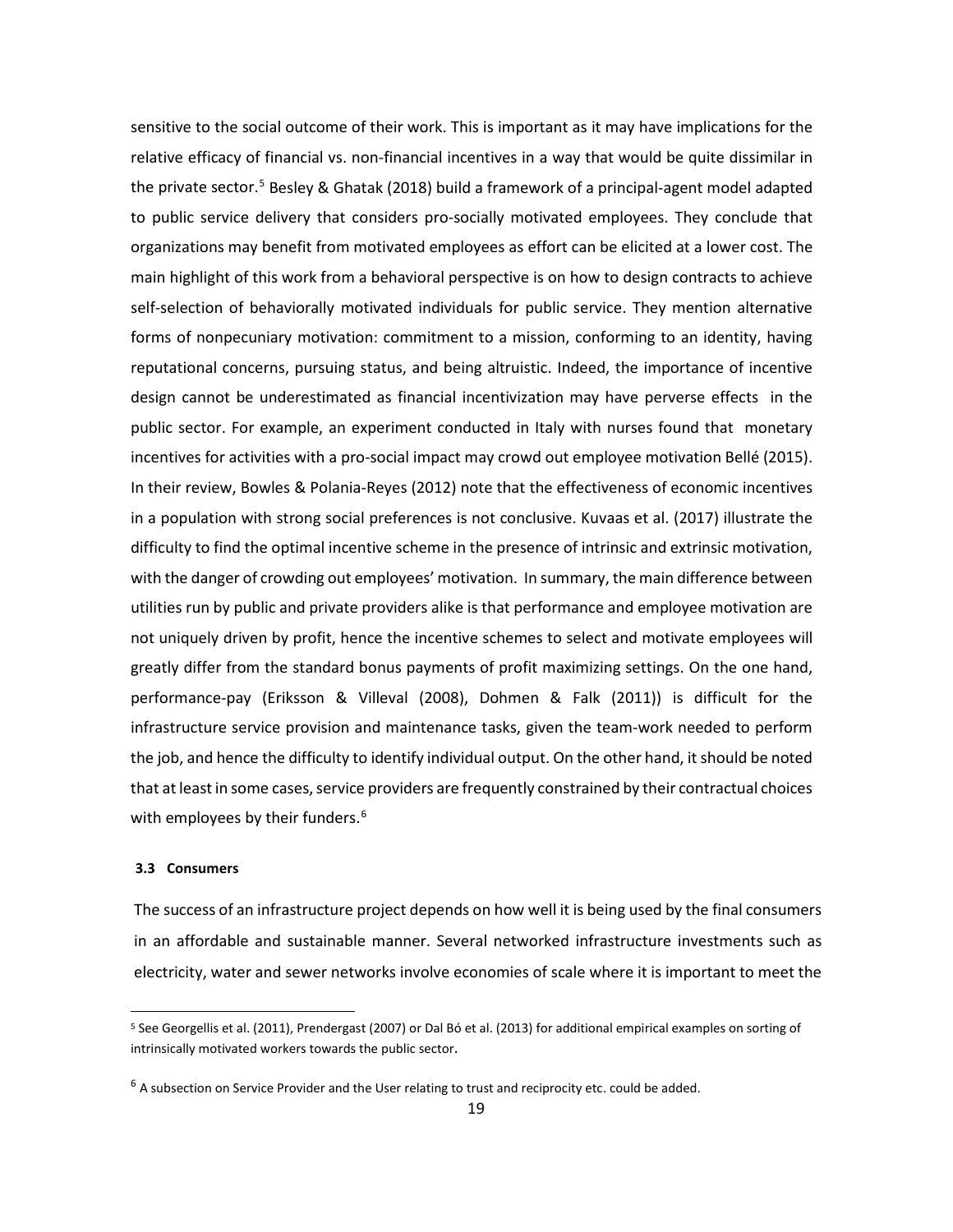needs of a larger pool of consumers to achieve cost advantages and ensure the best use of investments. Also, some infrastructure investments like water and sanitation, are merit goods with strong positive externalities, meaning the society will have more welfare gains by enabling the take up by more consumers. Finally, regardless of who builds the infrastructure - public, private or PPP profitability and costs and benefits analysis of a given project depend on many potential users' decisions regarding final adoption of the service and its sustained use. Often the supply of goods or services of any infrastructure project should match demand to avoid or minimize wasteful use of resources as well as meet the profitability concerns of investors. Therefore, forecasting users' demands becomes crucial from the conception, planning and implementation of the project. Traditionally economists have based their predictions of users' actions on 'homo-economicus' models which implies that consumption behavior is predictable based on knowledge of consumer preferences. Under this paradigm, users' actions could be predicted with an acceptable degree of accuracy. Behavioral economists have challenged the use of 'homo-economicus' model that dictate how users consume the services and goods provided by infrastructure investments [\(Bowles, 2008\)](#page-41-0). This section summarizes how behavioral insights have shifted several pre-existing assumptions regarding users' choices and decisions, having significant implications on the feasibility, profitability, and sustainability of infrastructure investments.

#### **3.3.1 Behavioral Insights on Adoption**

We start this section by describing how behavioral factors affect users' decisions of adoption and consumption. Notice here that in this paper, adoption refers to the extensive margin, while consumption, the intensive margin of any service provided by investment projects. [7](#page-21-0) Therefore, knowledge on how these two decisions are made is essential for estimating the feasibility, profitability, and sustainability of any given project. Characterizing these two types of decisions from a behavioral perspective will enable policymakers, investors, and researchers to target those factors responsible for contributing to either increase uptake or alter consumption.

<span id="page-21-0"></span> $<sup>7</sup>$  By the extensive margin, we refer to the number of users that adopt the system. Thus, while new infrastructure</sup> construction is usually aimed to convert potential users into consumers once the infrastructure is in place, service providers need to manage its use. In contrast, when we refer to the intensive margin, we focus our attention on using existing infrastructure. Here service providers aim to manage how much infrastructure is used by the consumption patterns generated under different pricing schemes.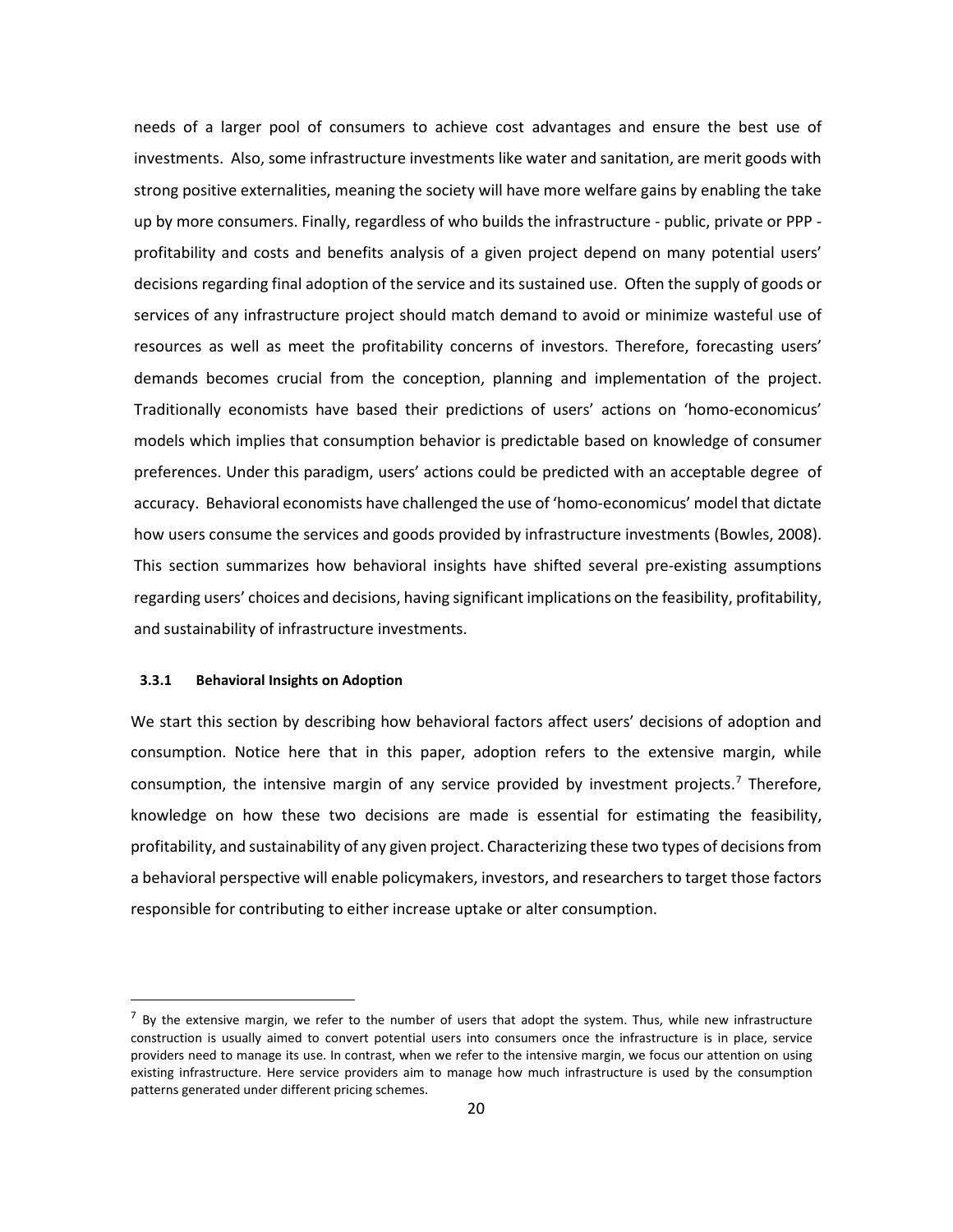The choice architectures needed for encouraging adoption and modifying consumption behaviors are very different. When facing a decision on whether or not to take up a new service, potential users must ponder its costs and benefits. The degree of uncertainty behind the underlying cost and benefits is unclear, particularly for most who are facing problems of imperfect optimization and limited self-control. To address this, information can be presented through reframed or targeted messaging, which considers potential users' attitudes, identity, and beliefs, all of which could play a crucial role in their decision to adopt. In contrast, once the consumer has adopted the service or good, they can quickly no longer envision life without it. Therefore, apart from relative prices, several behavioral factors such as other-regarding preferences, social norms or habit formation could influence their consumption behavior.

Adoption of a new technology or service can often be challenging for the consumers, due to the uncertainties, or behavioral biases such as the status quo bias. For more than four decades, economists have studied how attitudes towards risk and ambiguity influences the adoption of agricultural technologies [\(Binswanger](#page-41-0) [\(1980\)](#page-41-0), [Barham et al.](#page-41-0) [\(2014\)](#page-41-0)).<sup>[8](#page-22-0)</sup> More recently, economists have also studied how resources-saving technologies are adopted by households and businesses looking to adopt environmentally friendly practices [\(Álpizar, Bernedo, & Ferraro](#page-41-0) [\(2019\)](#page-41-0), [Kumar et](#page-41-0)  [al. \(2020\)](#page-41-0)). For instance, adoption of improved sanitation technologies including connecting to sewer networks is a challenging problem across several developing countries (Kennedy- Walker et al, 2020). But identifying what behavioral factors influence adoption in different contexts among various social groups is often a difficult empirical task. It has been observed in several contexts that traditional factors such as prices, costs, expected benefits, liquidity, and credit constraints might fail at painting a complete picture of the adoption problem and therefore researchers and policy makers should consider a broader behavioral approach. Evidence has shown that factors that have often not been included among economic variables such as wording in informational brochures, non-monetary cost (time costs), trust in the service provider or the governments affect the adoption decision. Furthermore, these factors could affect individuals and families of different strata, ideologies, or ethnic identities differently. For example[, Toledo \(2016\)](#page-41-0) found that persuasive wording was as crucial as subsidies in increasing the purchase of light-bulbs by Brazilian slum

<span id="page-22-0"></span><sup>&</sup>lt;sup>8</sup> For an excellent and recent summary of the explanatory power on agricultural adoption the interested reader could peruse [\(Streletskaya et al., 2020\)](#page-41-0).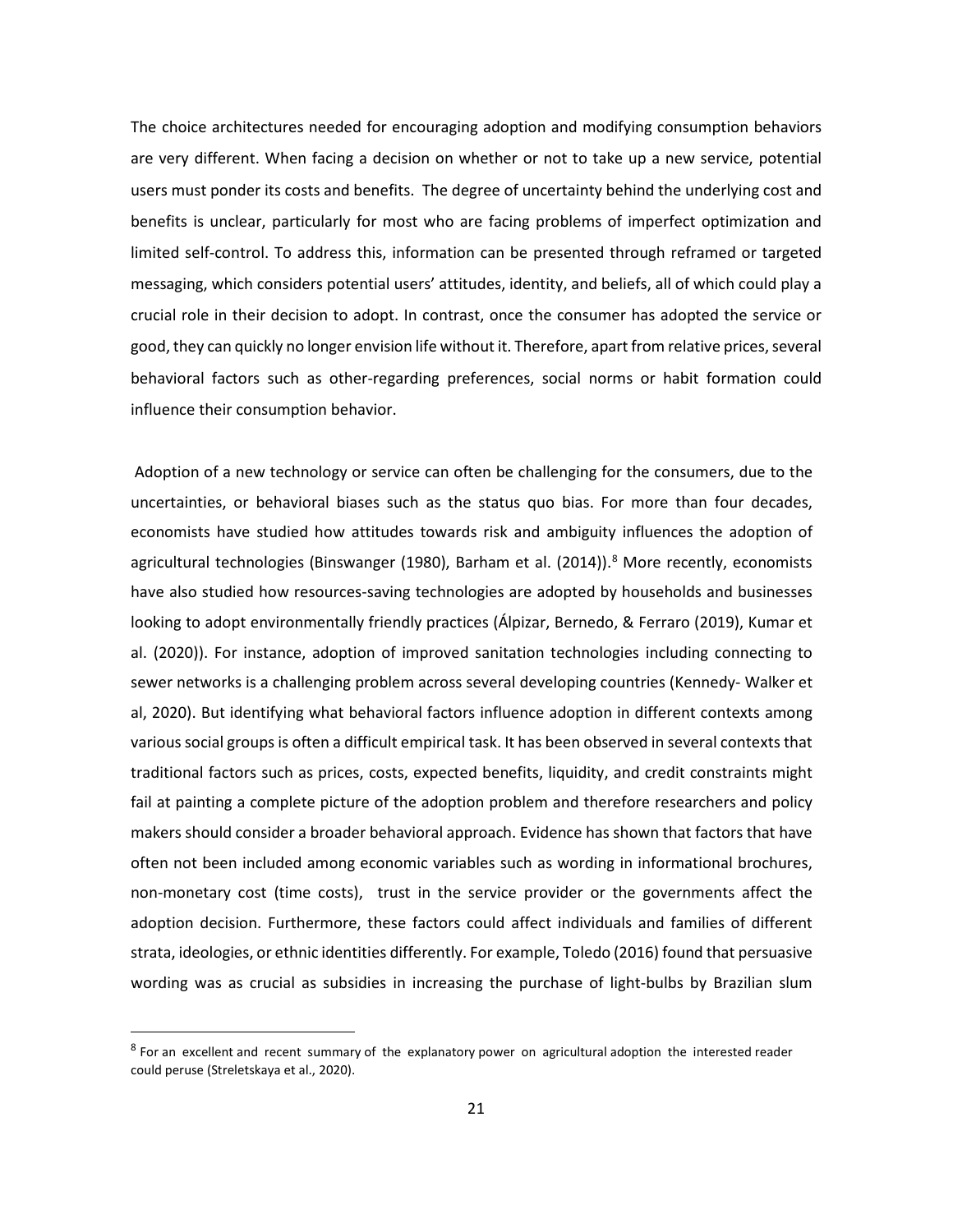inhabitants. In India, [Hoffmann \(2018\)](#page-41-0) found that in the purchase of consumer durables such as water filters, monetary prices tend to screen out the poor while nonmonetary prices (time costs) have similar effects on the poor and the nonpoor. This implies that there is a need for monetary subsidies to encourage the uptake of new technologies by the poor. Power, and intrahousehold bargaining processes within the household could be crucial to influence decisions inside the family. For example[, Álpizar, Del Carpio, et al.](#page-41-0) [\(2019\)](#page-41-0) found a couple's attitude towards uncertainty is more relevant at explaining adoption decisions of resource-saving technologies than attitudes at the individual level. Similarly, [Levine et al. \(2018\)](#page-41-0) provide additional evidence of how attitudes and cultural factors influence household decisions to adopt less polluting cook stoves in Uganda.

#### **3.3.2 Behavioral Insights on Pricing and Consumption**

As discussed in the second section, services and goods in infrastructure are usually public goods and governed by a natural monopoly that make them more difficult to price than regular private goods [\(Samuelson, 1954\)](#page-41-0). Enabling socially efficient use of infrastructure services through pricing alone is an arduous task, even in theoretical settings. Two reasons contribute to this difficulty; first, most infrastructure services can be characterized as having externalities of a public good with limited excludability leading to congestion. Therefore, the gains from infrastructure services that a consumer could obtain is determined, at least partly, by the behavior of other consumers. Second, when the consumption of different users is interlinked, then individuals and families are likely to be driven by factors other than price. In the last two decades, several economic experiments have been conducted to test how social norms, identity, and other regarding behavior affect the consumption of the services and goods resulting from infrastructure investments. This section aims to summarize the lessons from the research conducted on this topic at risk of omitting several relevant articles.

A critical characteristic of human-made public goods (such as aqueducts, water purification plants, energy distribution networks, traffic, telephone, internet network, etc.) is that they could be congested, and congestion has a substantial social cost. Once congestion is incorporated into the pricing analysis, traditional economics has a primary approach called congestion pricing. Congestion pricing says that prices should reflect the social cost generated by those who saturated the system's capacity when congestion occurs. Under the traditional view, the incorporation of additional charges should help to decrease consumption towards desired levels. In practice,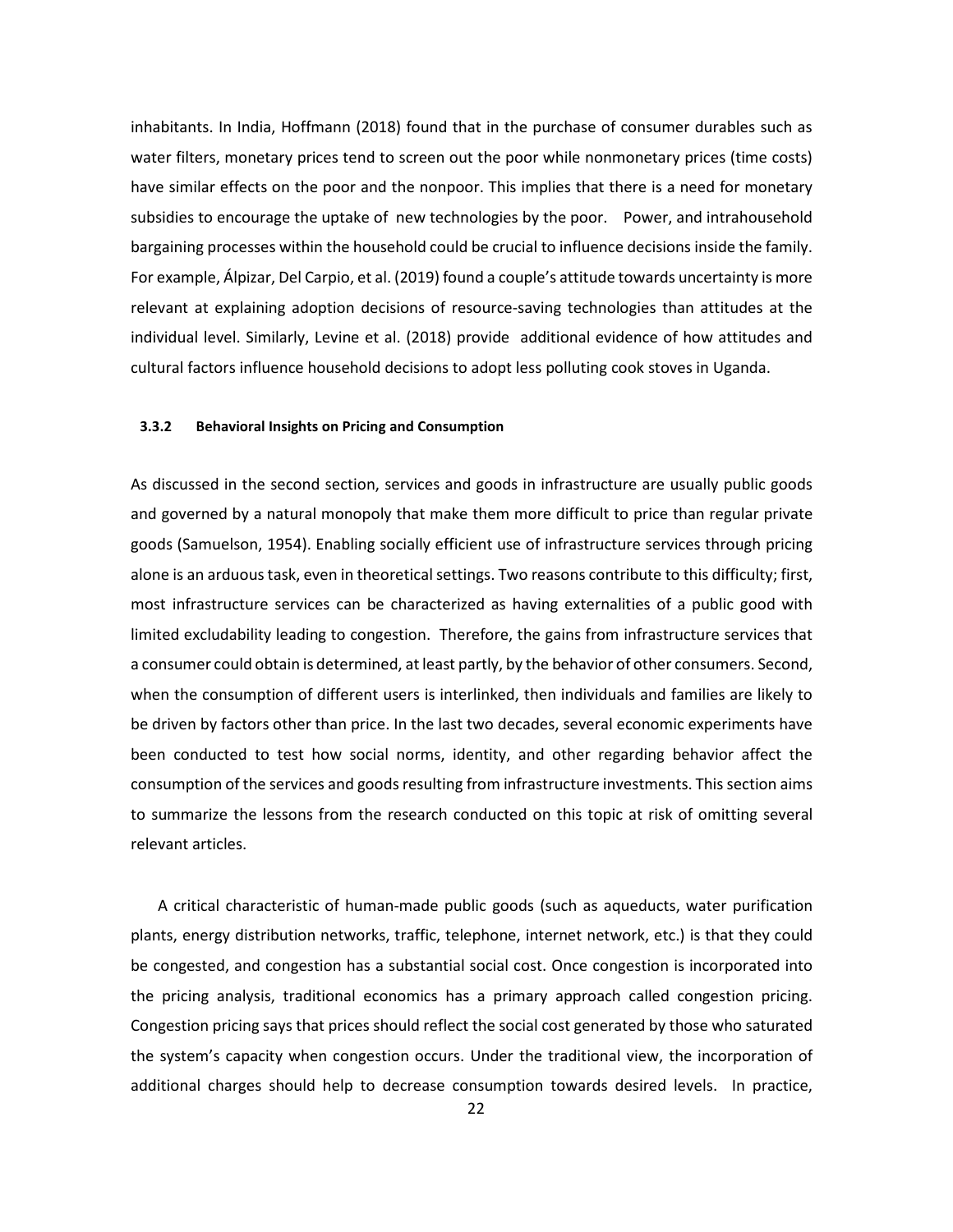although some relevant examples of congestion pricing exist, i.e., Singapore, Stockholm, and London's congestion charges and Uber's surge price, the wider applicability and political acceptability of congestion charges has been challenged for more than five decades [\(Evans](#page-41-0) [\(1992\)](#page-41-0), [Selmoune et](#page-41-0) [al.](#page-41-0) [\(2020\)](#page-41-0)).

Behavioral science has shown that limited cognitive abilities, imperfect optimization, limited self-control and nonstandard preferences significantly limit the ability of relative prices to guide optimal consumption decisions. In the field, instruments such as increasing block tariffs and nonlinear prices are ubiquitous among water and electricity utilities [\(Komives et al., 2006\)](#page-41-0). While helping utilities recover costs, these instruments can create welfare distortions when consumers face uncertain future marginal prices [\(Weitzman, 1974\)](#page-41-0). Recently, several papers have highlighted that consumers often fail to understand block-tariffs due to their complexity [\(Ito](#page-41-0) [\(2014\), Martimort](#page-41-0)  [& Stole](#page-41-0) [\(2020\)](#page-41-0), [Shaffer \(2020\)](#page-41-0)). Similarly, there is an increasing concern regarding the effects that inattention (due to complexity of pricing schemes and habit formation) has on changes in prices on the efficiency of electricity [\(Sallee, 2014\)](#page-41-0) and water consumption [\(Wang et al., 2018\)](#page-41-0). Several studies have highlighted the difficulty the consumers face in understanding the components of their utility bill, gadget's consumption standards and their effects on expenditure [\(Allcott](#page-40-0) [\(2011\)](#page-40-0), [Allcott & Wozny](#page-41-0) [\(2014\)](#page-41-0)) . Also it has been shown that consumers' decisions could often be misled by the usual lack of real-time feedback of prices in response to changes in their consumption [\(Strong & Goemans](#page-41-0) [\(2014\)](#page-41-0), [Strong &](#page-41-0) [Goemans \(2015\)](#page-41-0)).

#### **3.3.3 Behavioral Insights on Non-Price Measures and Consumption**

It is important to note, as shown by many studies, when prices are set incorrectly, the price-setting in-situ could lead to unintended and even opposite of the intended effects, [\(Rustichini](#page-41-0)  [& Gneezy \(2000\)](#page-41-0), [U. Gneezy &](#page-41-0) [Rustichini \(2000\)](#page-41-0). Thus if incorrect prices can backfire, then this makes finding the right prices an even more difficult but important task. [A. Gneezy et al., 2012](#page-41-0) note that it might be better to find additional instruments along with prices and charges to reach the intended outcomes. Behavioral economists have taken the opportunity to test behavioral instruments which rely on non-price measures in this context of inattentive consumers and complex decision environments. In these complex environments, instruments such as information, salient and carefully designed messages, default options, and additional modifications to the choice architecture could lead consumers to approximate the desired actions by the price-setting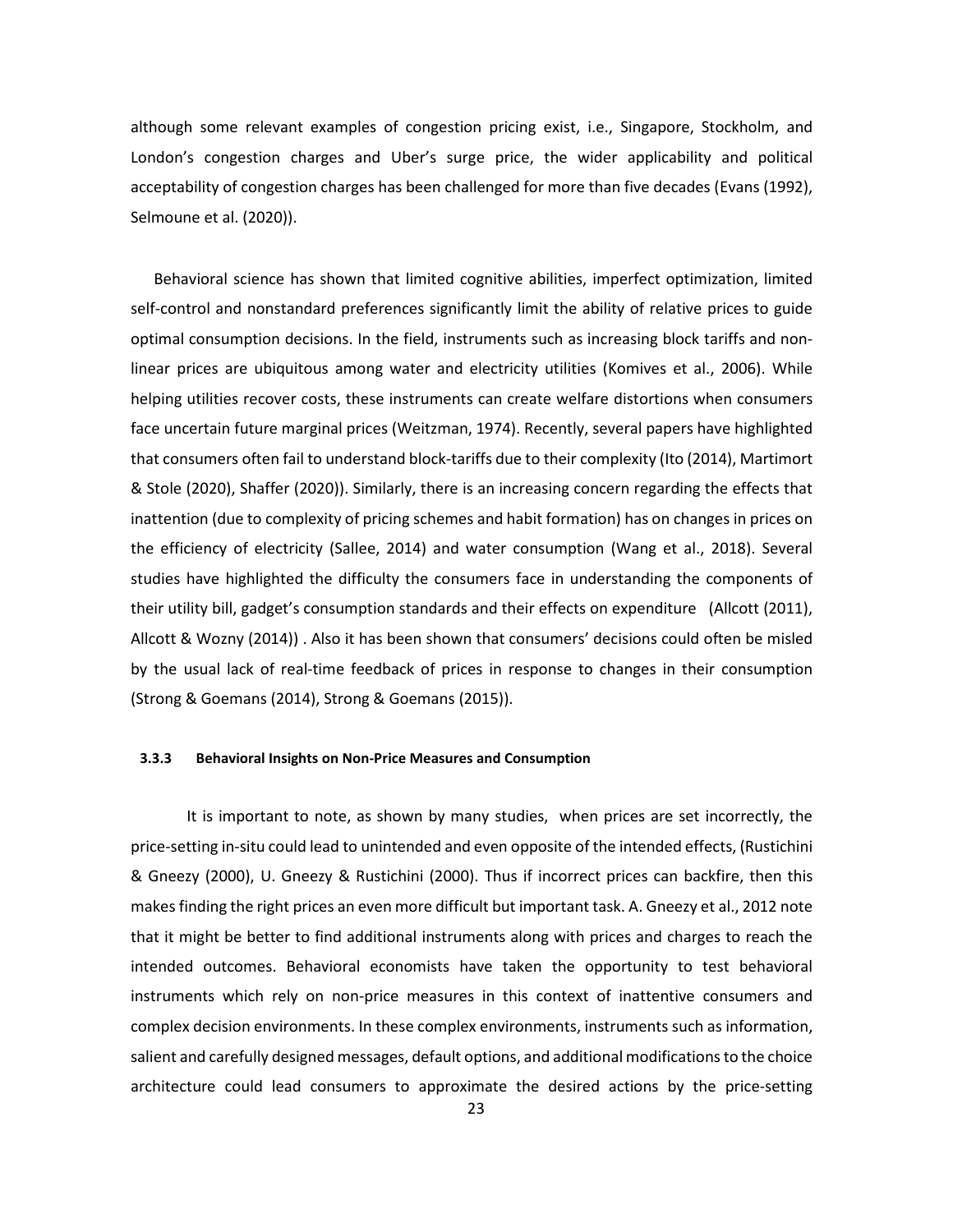institutions.

Despite being a promising field of research, little is known regarding the effects of behavioral insights on modifying traditional block tariff schemes and their potential impact on consumption. In a recent survey article, Lu and coauthors argue that block-tariff effects on guiding water consumption towards socially optimal quantities during droughts are mixed [\(Lu et al.,](#page-41-0) [2019\)](#page-41-0). Similarly, the authors argue that there is still limited conclusive evidence on the effects of nudges with social information on consumption during times of water scarcity. Though there is a paucity of replicated research in the field, several papers have shown that nudges and social information could have a potentially modest effect on diminishing water consumption during droughts. For example, during the 2015-2016 drought at Cape Town, South Africa, Brick et al (2018) demonstrated a modest effect on reducing water usage by sending behaviorally informed messages to households. Similarly, Visser et al (2021) study how schools reduced their consumption of water during the drought when they combined smart-meters and inter-school competition in 105 schools. The results have a much larger magnitude than previous studies, the intervention reduced water usage in these schools by 15%-26%. Overall, this sequence of studies in Cape Western State South Africa appears to agree with the conclusions o[f Lu et al.](#page-41-0) [\(2019\)](#page-41-0) and the lessons from Lu (2020) on the importance of providing consumers with online water-use feedback.

The finding of [Visser et al. \(2021\)](#page-41-0) in the school of South Africa's Western Cape goes in a similar direction to those found by [Jessoe et al. \(2017\)](#page-41-0) working with Southern California Households. [Jessoe et al. \(2017\)](#page-41-0) implemented a large intervention across Burbank, Southern California, during the drought of 2017. The authors found that the most effective treatment was nudging households to save water and provide advice on how to save water and gas. Additionally, this treatment provided a competitive incentive to the allocated participants.

Norm-based messages and social information nudges were used almost simultaneously to reduce water consumption[; Ferraro & Price \(2013\)](#page-41-0) ran an experiment to reduce water consumption through norm-based messaging in Atlanta, Georgia, United States of America. The authors found that messages effectively reduced peak summer water consumption [\(Ferraro & Price, 2013\)](#page-41-0). The use of norm-based messages to curtail water consumption has also been implemented in different countries. For example, [Datta et al.](#page-41-0) [\(2017\)](#page-41-0) used norm-based messages varying the language to attain great communal affiliation. i.e. your city versus your neighborhood in the city of Belen, Costa Rica.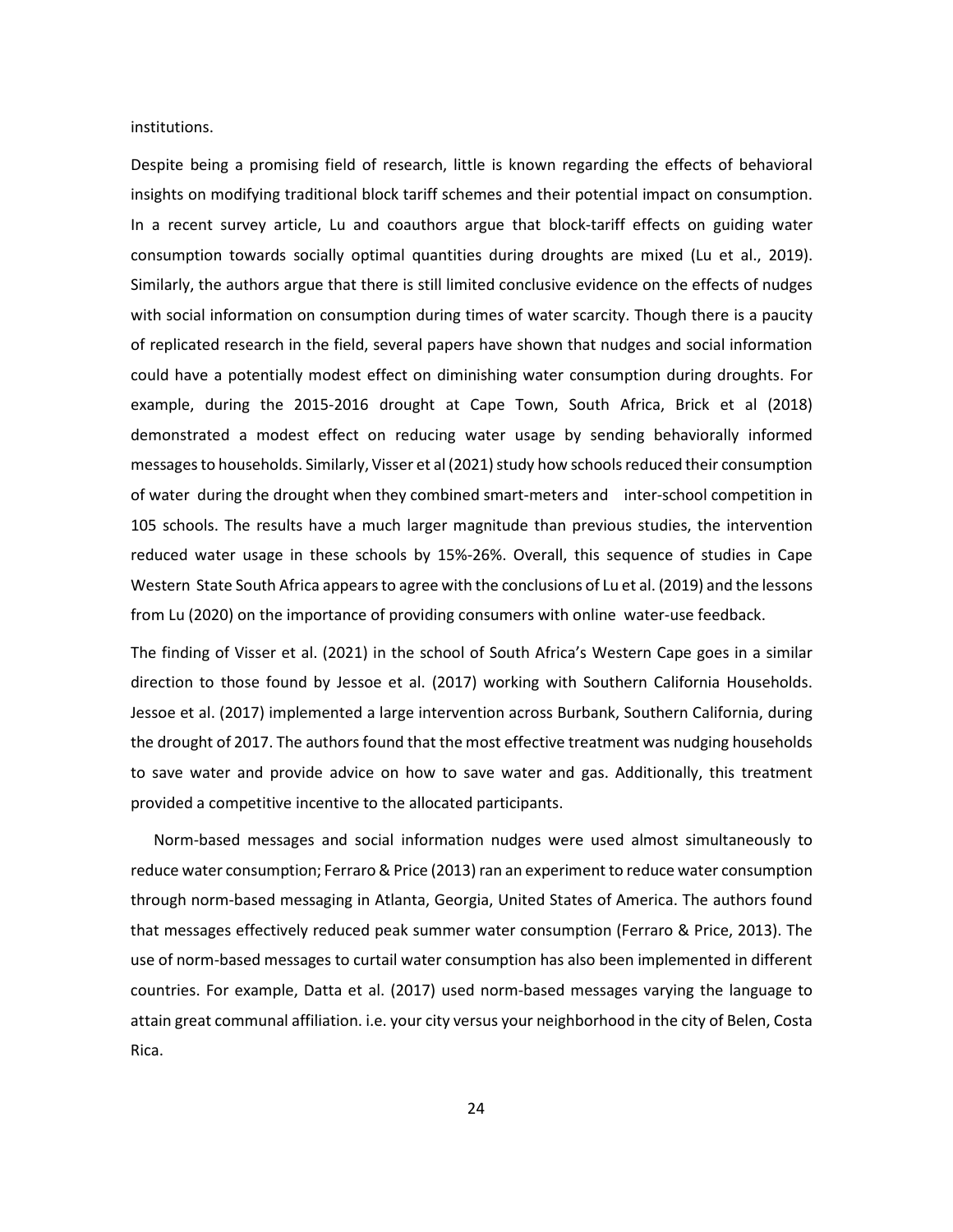A similar argument can be made for interventions to reduce electricity consumption during peak hours through behaviorally informed interventions [\(Sudarshan \(2017\)](#page-41-0), [Brandon et al. \(2019\)](#page-41-0). Economists leverage the use of social information nudges to develop several interventions in partnership with power and electricity utilities in the United States of America [\(Allcott &](#page-40-0)  [Mullainathan \(2010\),Allcott \(2011\)](#page-40-0), [Ayres et al. \(2013\)](#page-41-0)). In experiments using this nudge, at least one of the treatments provides assigned households with feedback on their own and peers' household electricity usage. The central hypothesized mechanism behind social-information nudges' is to appeal to the human desire to conform to the perceived social pressure, which will enable users to alter their consumption. After more than a decade since the first large field experiments with social information treatments have been conducted, the results are rather mixed, and the effects are of relatively smaller magnitudes. Despite the mixed results, interventions have been at least partially replicated in different places, as well as with different resources such as water, electricity and waste management. To the best of our knowledge, in addition to several experiments conducted in the United States, and Europe [\(Costa & Kahn \(2013\), Andor](#page-41-0) [et al. \(2020\)](#page-41-0)), researchers have not managed to implement similar large scale experimental designs in many places with the exception of India [\(Sudarshan, 2017\)](#page-41-0).

Similarly, it is also interesting to note that norm-based messaging tend to have unintended spillover effects thus justifying their wider applicability. Lopez-Rivas uses a multilevel experimental design in Diamante, Colombia, to improve the accuracy of estimating the effects of norm-based messages. The multilevel experimental design allows him to account for spillover effects, i.e., effects on those consumers that were not part of the experiment [\(López-Rivas, n.d.\)](#page-41-0). This article shows that when spillover effects norm-based, messages are even more effective in reducing consumption. Although it is still in its early stage, the literature on norm-based messages has transitioned from initial simple ones that just used descriptive norms, i.e. what other people do, to new goals. By combining descriptive norms with persuasive language and nudges, researchers aim to increase the likelihood of shifting consumption to those levels desired by policy makers.

Three main issues studied by researchers that have implemented norm-based interventions have great relevance for policy makers. The first issue relates to the persistence of the changes in consumption generated by the messages; it is crucial to examine whether these interventions have only short-run or motivate long-run effects [\(Ferraro et al. \(2011\)](#page-41-0), [Allcott & Rogers \(2014\)](#page-40-0), [Bernedo](#page-41-0)  [et al. \(2014\)](#page-41-0), [Brandon et al.](#page-41-0) [\(2017\)](#page-41-0)). Second, it is straightforward to see that researchers often do not observe behavioral changes but mostly consumption changes. Often households participating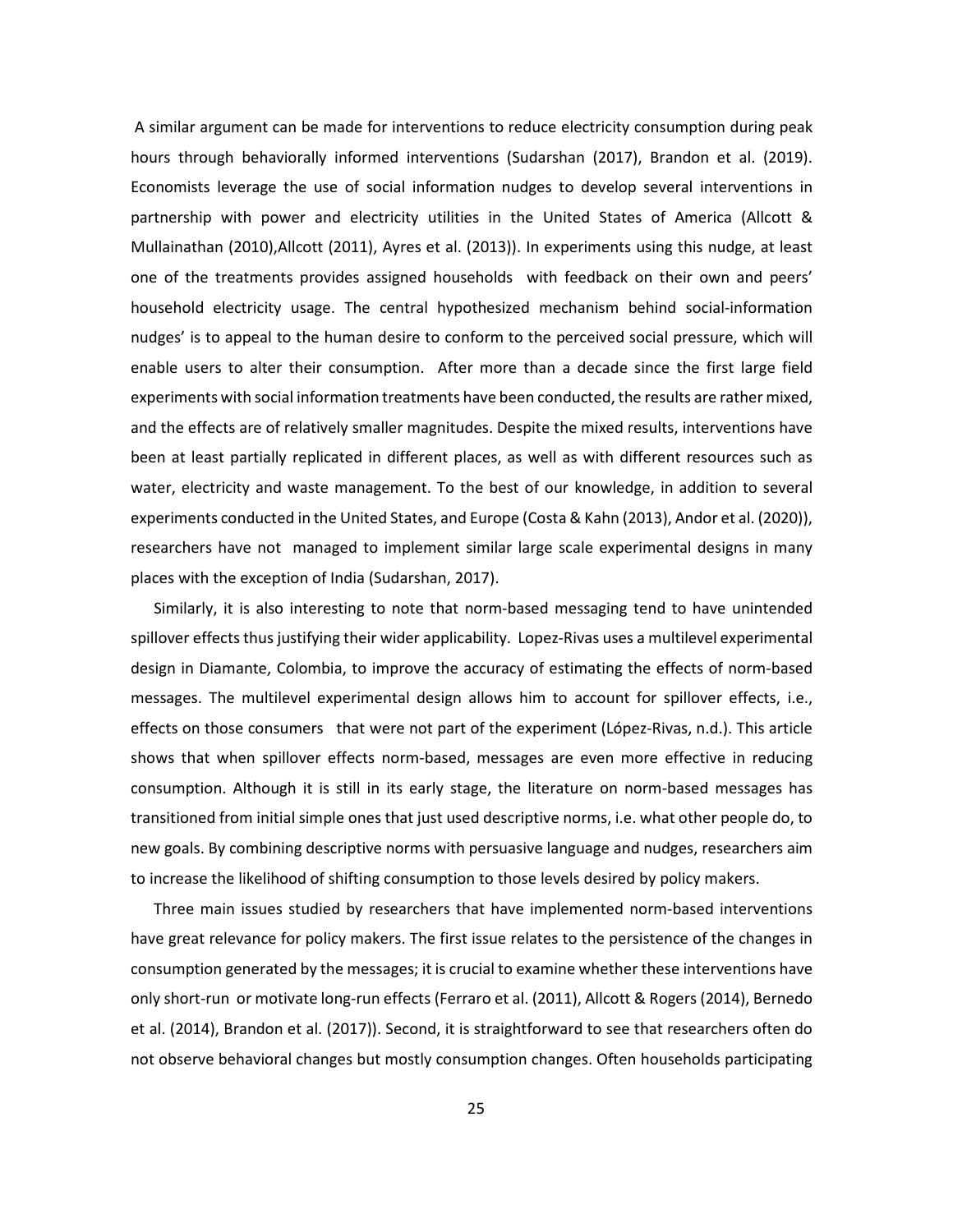in these interventions react differently to messages. Thus, some of them could invest in new energy saving gadgets, while other households could modify their behavior. Therefore, to evaluate these interventions' impact, it is of great relevance to know how heterogeneous treatment effects are generated and incorporated into the evaluations [\(Ferraro & Miranda, 2013\)](#page-41-0). Finally, researchers have identified that even households that do not participate in the interventions could modify their consumption. Thus it is essential to know if there are spillover effects on non-treated households [\(Jessoe et al. \(2017\), Torres & Carlsson](#page-41-0) [\(2018\)](#page-41-0), [Carlsson et al. \(2020\)](#page-41-0)). [9](#page-27-0)

We finish this section briefly reviewing the potential of new behavioral research targeted to change consumers' behavior to encourage regular repayment and reduce illegal connections. The different institutional settings across countries, states, municipalities, and legal status of the goods transported by these networks affect the consumers in different ways. These differences could affect behavior differently, based on cultural, moral, and religious values. Water networks present settings where difficulties in measuring, monitoring leakages and water provision's legal status have raised the belief that water consumers could be mainly driven to this kind of behavior. Evidence of the effects of these factors on utility revenues has been found for several places such as Kampala, Uganda (Mutikanga et al. 2011), Tunisia (Mattoussi and Seabright, 2014), and Nairobi (Coville et al. 2020). In Nairobi, the researchers acted in coordination with the local water utility implementing two interventions. The goal of these was to improve the repayment for sewerage connections the customers already received. Researchers vary the tone of message, going from soft encouragements to harsh language that threatened customers with disconnection from the water network. The authors found no effect of the soft encouragement treatment, while substantial effects of the treatment with the threat of disconnection. Despite this research's ethical concerns, this research's novelty in addressing such an important question does raise interest in conducting behavioral interventions to modify not consumption but other kinds of behavior such as repayment or prevention of illegal connection which are important for network service providers. The toolbox of the behavioral intervention designs has different instruments beyond threat of punishment. Ingenious researchers could choose to present intervention designs that use persuasive language and norm-based messages or even appeal to social status concerns. Furthermore, utilities could perform communal contributions, inform about the actions

<span id="page-27-0"></span> $9$  For an analytical review of the effectiveness of the research using social-norm messages to promote environmental behavior, the interested reader could perus[e Farrow et al. \(2017\)](#page-41-0) and [Yoeli et al. \(2017\)](#page-41-0).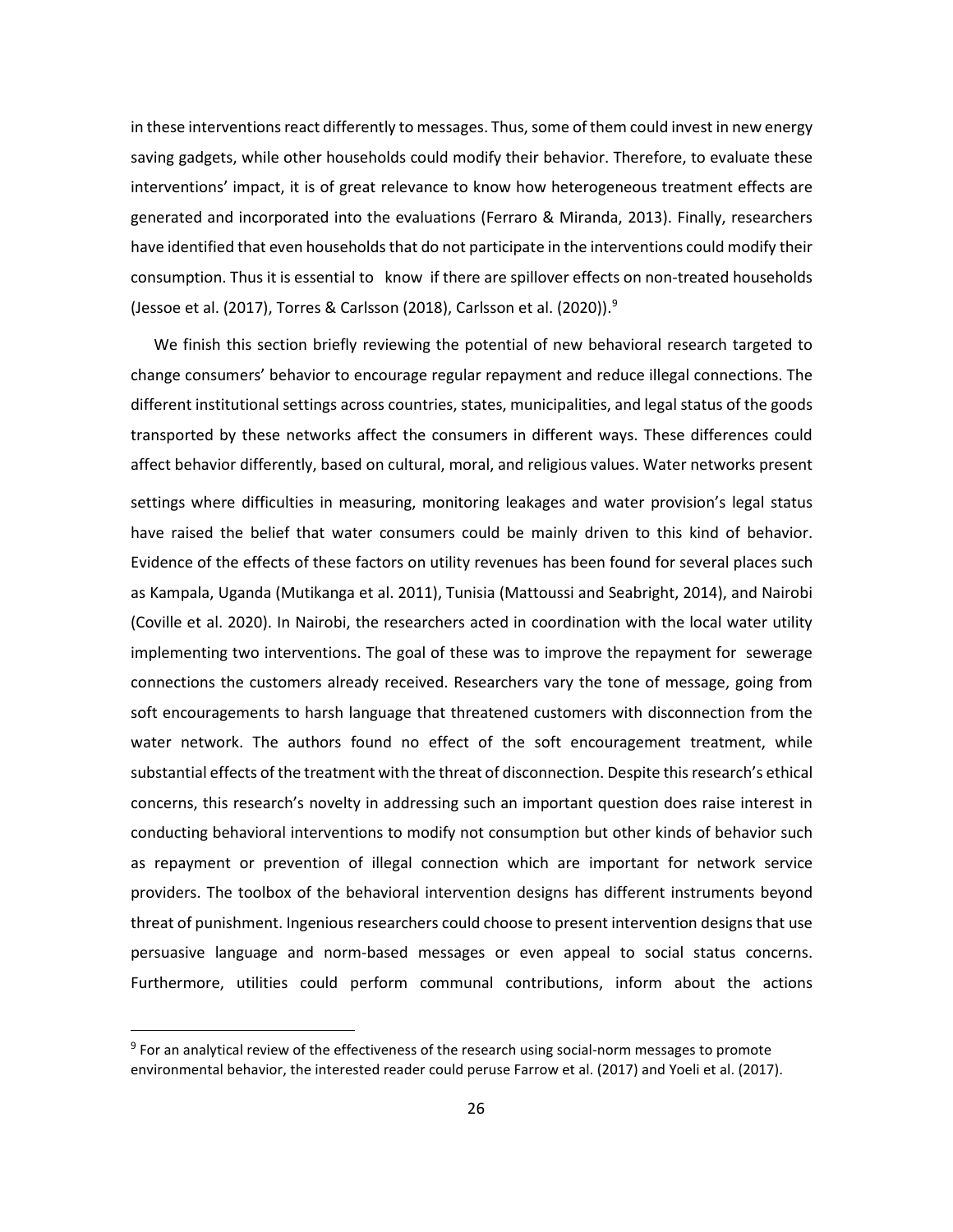undertaken by the utilities to increase institutional trust and potentially modify consumer behavior in these realms.

In summary, the existing literature highlights three relevant issues. First, there is robust evidence on the ability of behavioral interventions to increase adoption and effect consumption decisions in infrastructure. However, secondly, more large-scale experiments for replication are needed across different social and cultural milieu to gain a better understanding of the magnitude of the effects and other confounding factors. At least till this moment, there is not enough evidence indicating that nudges or informational treatments are the silver bullet as claimed by some. Thirdly, there is room for complementary behavioral mechanisms alongside financing mechanisms. This could not only alter consumption and adoption but also other aspects such as bill payment and illegal connections.

#### **4. Discussion and Conclusions**

In this paper we examined how insights from behavioral economics and other behavioral sciences can enrich our understanding about typical challenges faced by the infrastructure sectors. Infrastructure sectors such as water supply, sanitation, irrigation, telecommunication, transport and energy are typically dominated by the public sector in most developing countries which have failed to provide access to services to a significant share of the population. Moreover, they also suffer from low levels of efficiency in several performance indicators. In order to reach the goals set by the Sustainable Development Goals and other national targets, countries have to step up the investment in infrastructure sectors significantly as well as improve the efficiency of the existing ones. However, due to political economy constraints and limited fiscal space, most developing countries must rely on private financing or blended financing to meet the infrastructure investment gap.

In traditional economic theory, many infrastructure sectors exhibit characteristics of externalities and public goods and investment projects are typically characterized by monopoly tendencies- all of which call for departures from the efficient first best competitive solutions. Further, asymmetric information and absence of robust markets further complicate the challenge. Moreover, recent developments in behavioral economics have unraveled the 'homo-economicus' model of utility maximizing agents and replaced them with agents that show distinct behavioral regularities such as imperfect optimization, limited self-control and nonstandard preferences. The paper delves deeper into each of these categories of behavioral regularities and examines how they can potentially affect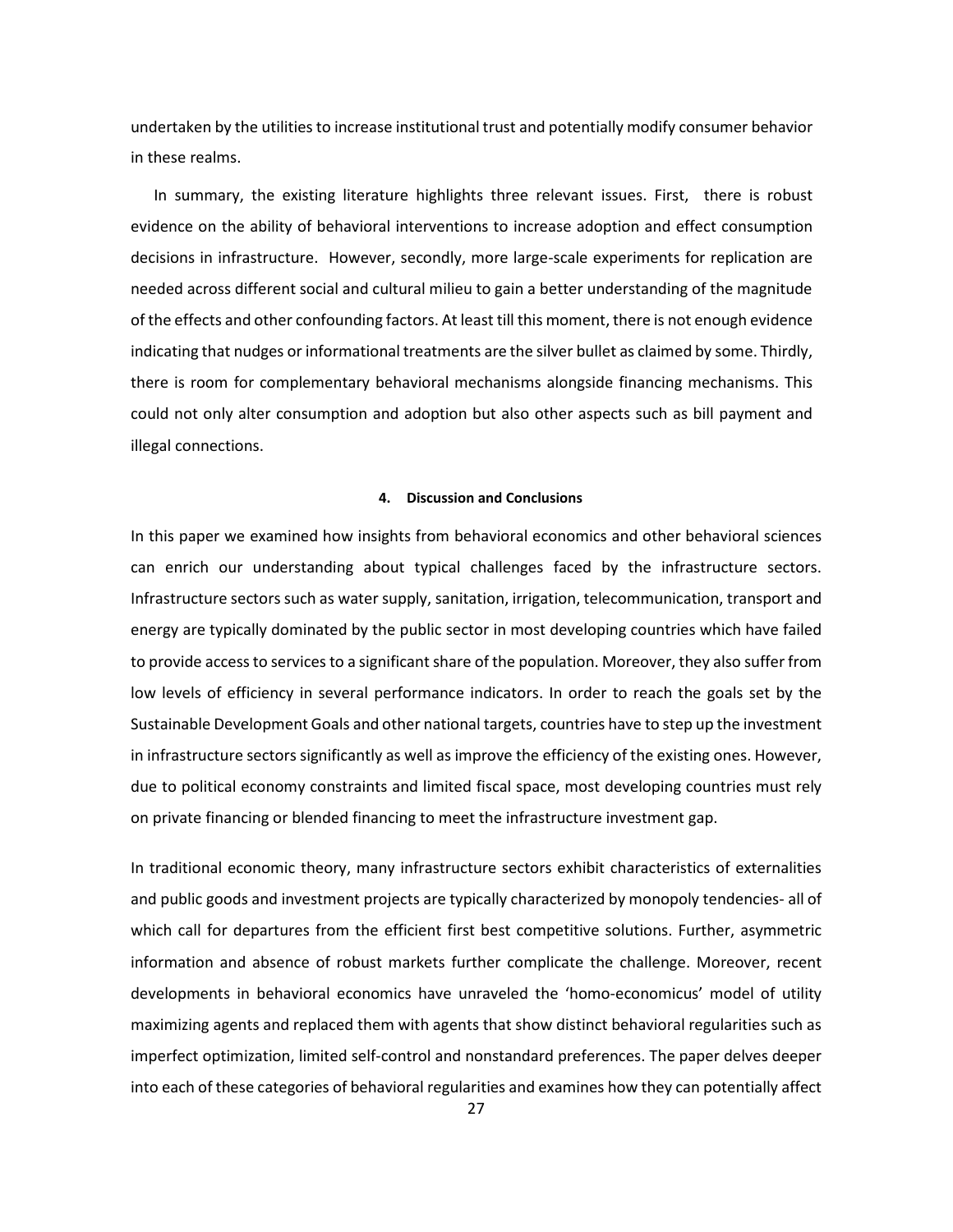the infrastructure sectors.

This paper examines how the standard infrastructure challenges are affected by insights from behavioral economics through the prism of the infrastructure service delivery triad- the policy maker, service provider and the consumer. The policy makers are constrained by imperfect optimization, myopia and nonstandard preferences which affect their decisions on establishing infrastructure prioritization and financing, establishing appropriate contractual agreements for service provision and enabling regulatory systems. The service providers are constrained by behavioral factors particularly in their agent- principal relationship with the policy maker as well as enabling appropriate internal organization within the firm to promote managerial efficiency as well as workers' motivation. Finally, behavioral factors influence the decisions of the users in their adoption and consumption decisions. Experimental evidence has shown the modest but compelling effects of framing, social norms and powerful messaging on affecting consumption decisions which have widely been used in energy and water conservation.

Notwithstanding the critique that the behavioral approach with nudges is akin to "libertarian paternalism" (Sunstein and Thaler, 2003), behavioral economics have moved from the periphery to the center of economic science. However, expanding the toolbox of economics by integrating insights from behavioral sciences is not an easy task. Critiques have argued that differentiating between the innumerable behavioral tendencies that affect individual and group behavior is practically impossible (Crosson and Treich, 2014). In many cases, we only observe the actions of individuals in response to behavioral interventions but fail to understand the underlying mechanisms that drive the psychological processes underlying individual actions (Camerer and Lowenstein, 2003). Also integration of behavioral economics challenges the basis of normative welfare economics that individuals make decisions that maximize their self-interest (Bernheim and Taubinsky, 2018). This has implications for welfare analysis based on revealed preferences underlying the choices made by individuals and groups.

On the policy front, there is increasing use of behavioral economics tools in health, education, social security and insurance, while their use in the infrastructure sectors have been quite limited. Behavioral economics can improve the toolbox of economics by offering new policy tools, improving predictions about the effects of existing policies, and generating new welfare implications (Chetty,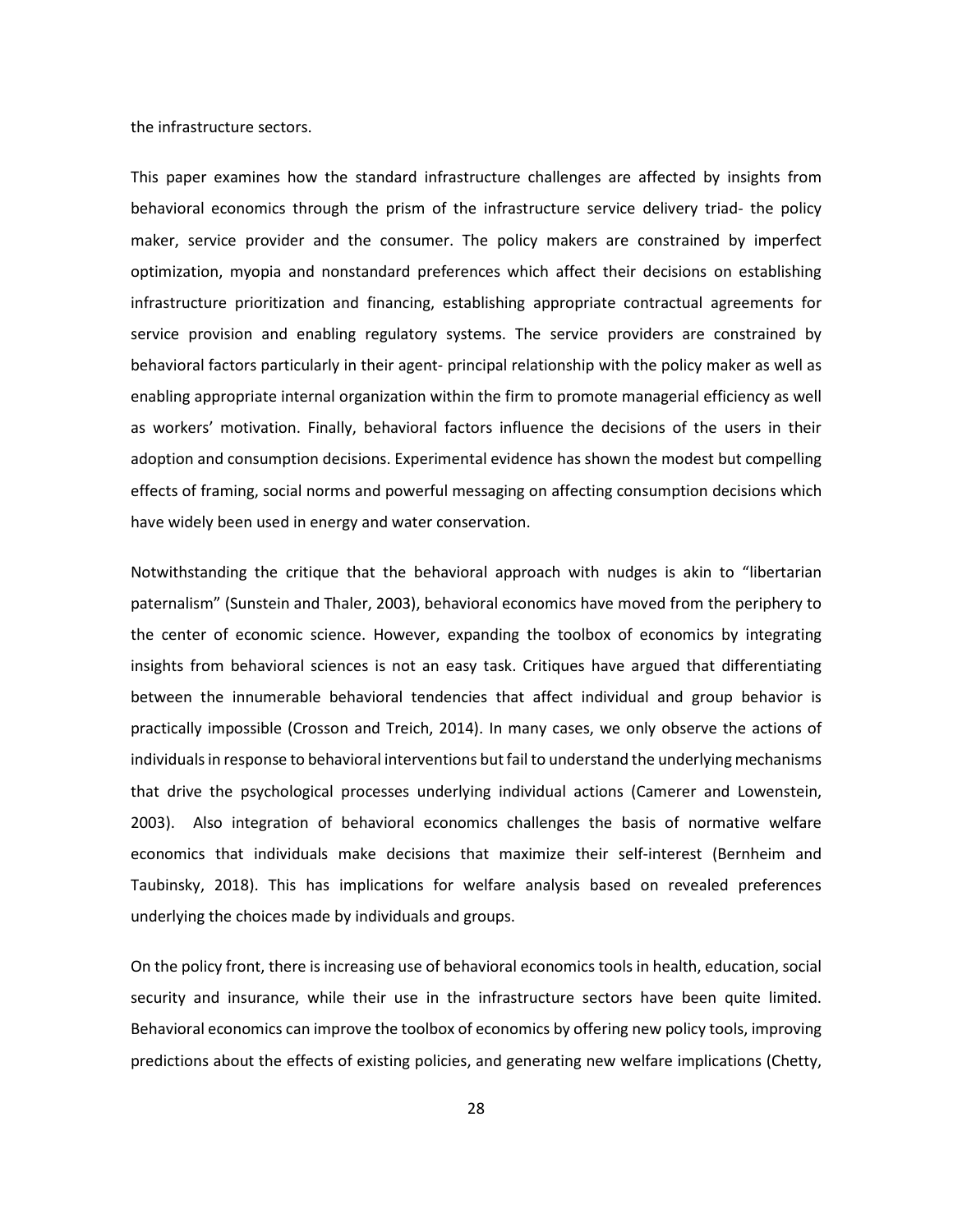2015). However, more replications and large-scale statistically well-powered experiments are needed to establish some of the behavioral findings from across different cultures and social groups to make a realistic assessment of the impact of different interventions and the magnitude of the effects. Several economists have argued that integrating behavioral economics research in practical policy areas such as environmental issues, climate change, water and energy conservation is only possible with active support and funding from the government as has been done for research and development in hard sciences. Moreover, governments can pursue policies on public information disclosures (such as in energy efficiency of appliances) which in turn can incentivize firms and utilities on undertaking conservation as well as pollution abatement initiatives from their side (Allcott and Mullainathan, 2010). Finally, as we advance beyond simple 'nudges' to more complex interventions, the political economy and institutional factors must be accounted for in developing behaviorally informed interventions to ensure their effectiveness.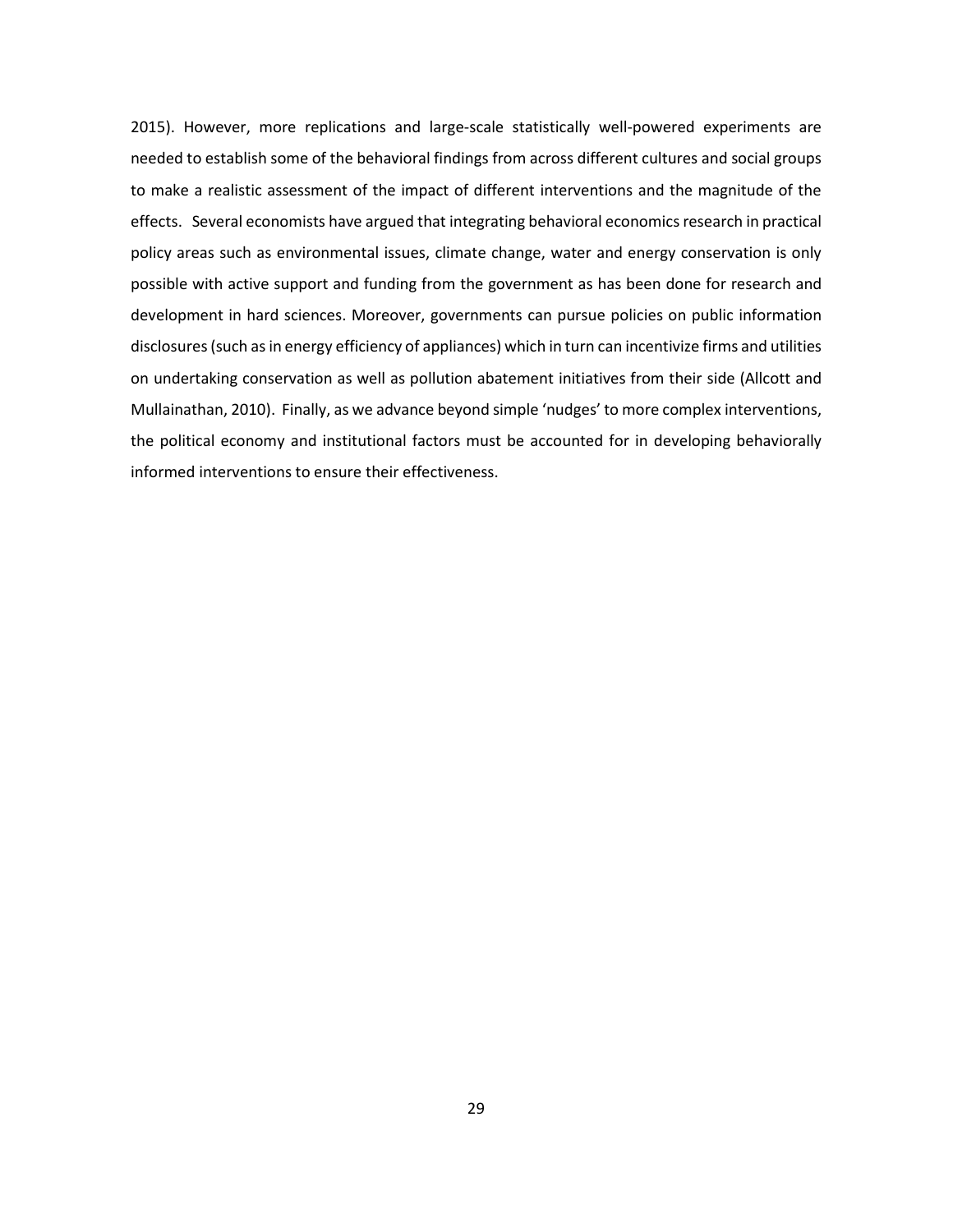#### **References**

- Aghion, P., & Tirole, J. (1997). Formal and real authority in organizations. *Journal of political economy*, *105*  (1), 1–29.
- Akerlof, G. A. (1982). Labor contracts as partial gift exchange. *The quarterly journal of economics*, *97* (4), 543– 569.
- Akerlof, G. A., & Kranton, R. E. (2005). Identity and the economics of organizations. *Journal of Economic perspectives*, *19* (1), 9–32.
- Allcott, H. (2011). Social norms and energy conservation. *Journal of public Economics*, *95* (9-10), 1082–1095.
- Allcott, H., & Mullainathan, S. (2010). Behavior and energy policy. *Science*, *327* (5970), 1204–1205.
- Allcott, H., & Rogers, T. (2014). The short-run and long-run effects of behavioral interventions: Experimental evidence from energy conservation. *American Economic Review* , *104* (10), 3003–37.
- Allcott, H., & Wozny, N. (2014). Gasoline prices, fuel economy, and the energy paradox. *Review of Economics and Statistics*, *96* (5), 779–795.
- Álpizar, F., Bernedo, M., & Ferraro, P. J. (2019). Input efficiency as a solution to externalities: a randomized controlled trial.
- Álpizar, F., Del Carpio, M. B., Ferraro, P. J., & Meiselman, B. S. (2019). The impacts of a capacity-building workshop in a randomized adaptation project. *Nature Climate Change*, *9* (8), 587–591.
- Andor, M. A., Gerster, A., Peters, J., & Schmidt, C. M. (2020). Social norms and energy conservation beyond the us. *Journal of Environmental Economics and Management*, *103* , 102351.
- Ariely, D., & Jones, S. (2012). *The (honest) truth about dishonesty*. Harper Collins Publishers New York.
- Arrow, K. J., & Debreu, G. (1954). Existence of an equilibrium for a competitive economy. *Econometrica: Journal of the Econometric Society*, 265-290.
- Ashraf, N., & Bandiera, O. (2018). Social incentives in organizations. *Annual Review of Economics*, *10* , 439– 463.
- Ashraf, N., Bandiera, O., & Jack, B. K. (2014). No margin, no mission? a field experiment on incentives for public service delivery. *Journal of public economics*, *120* , 1–17.
- Ayres, I., Raseman, S., & Shih, A. (2013). Evidence from two large field experiments that peer comparison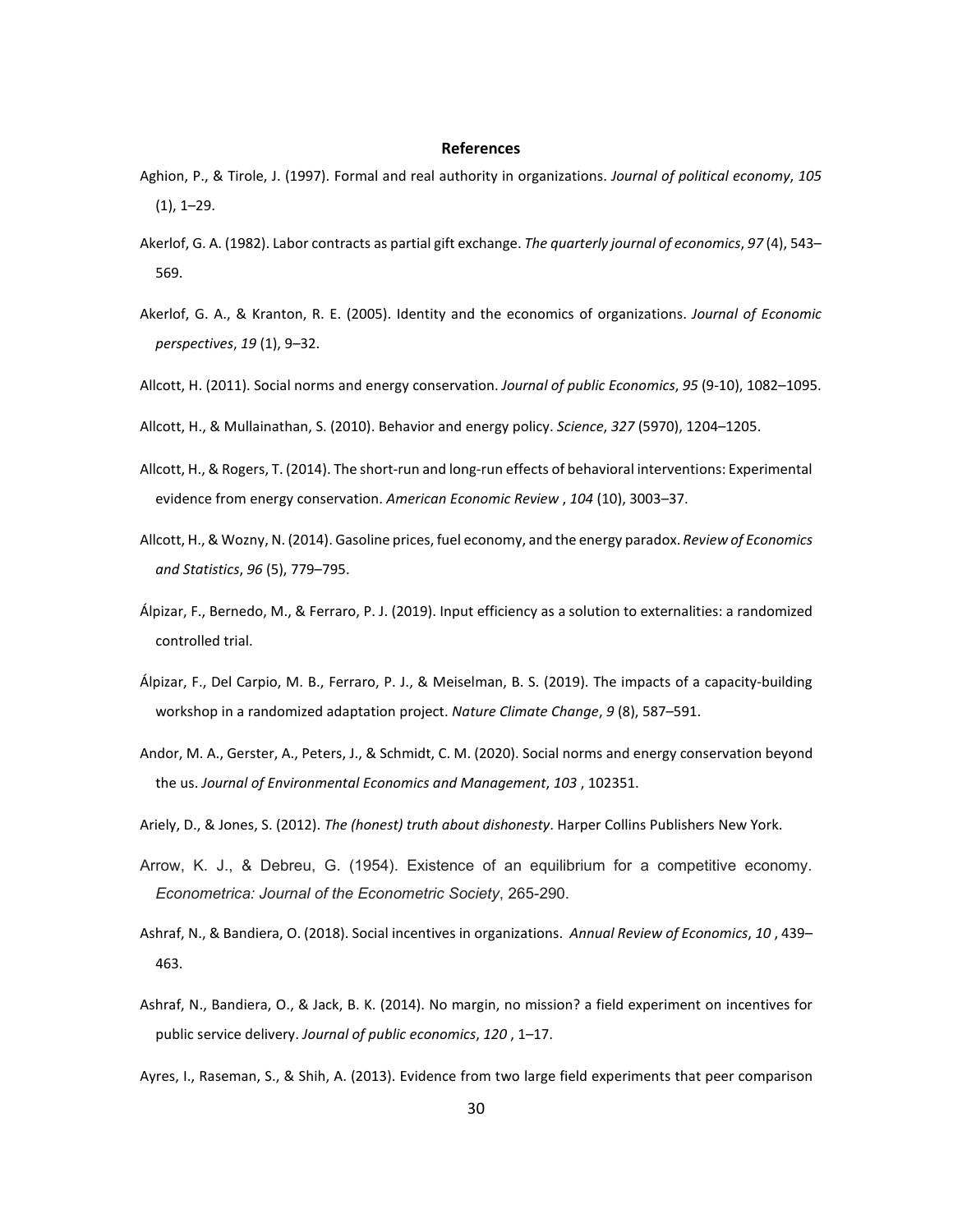feedback can reduce residential energy usage. *The Journal of Law, Economics, and Organization*, *29* (5), 992–1022.

- Balliet, D., Wu, J., & De Dreu, C. K. (2014). Ingroup favoritism in cooperation: a meta-analysis. *Psychological bulletin*, *140* (6), 1556.
- Bandiera, O., Best, M. C., Khan, A. Q., & Prat, A. (2020). *The allocation of authority in or- ganizations: A field experiment with bureaucrats* (Tech. Rep.). National Bureau of Economic Research.
- Barham, B. L., Chavas, J.-P., Fitz, D., Salas, V. R., & Schechter, L. (2014). The roles of risk and ambiguity in technology adoption. *Journal of Economic Behavior & Organization*, *97* , 204–218.
- Barr, M. S., Mullainathan, S., & Shafir, E. (2009). The case for behaviorally informed regulation. New perspectives on regulation, 25, 41-42.
- Bellé, N. (2015). Performance-related pay and the crowding out of motivation in the public sector: A randomized field experiment. *Public Administration Review* , *75* (2), 230–241.
- Benartzi, S., & Thaler, R. (2007). Heuristics and biases in retirement savings behavior. Journal of Economic perspectives, 21(3), 81-104.
- Bernedo, M., Ferraro, P. J., & Price, M. (2014). The persistent impacts of norm-based messaging and their implications for water conservation. *Journal of Consumer Policy*, *37* (3), 437–452.
- Bernheim, B. D., Fradkin, A., & Popov, I. (2015). The welfare economics of default options in 401 (k) plans. American Economic Review, 105(9), 2798-2837.

Bernheim, B. D., & Taubinsky, D. (2018). Behavioral public economics. *Handbook of Behavioral Economics: Applications and Foundations* 1, 1, 381-516.

- Besley, T., & Case, A. (1995). Does electoral accountability affect economic policy choices? evidence from gubernatorial term limits. *The Quarterly Journal of Economics*, *110* (3), 769–798.
- Besley, T., & Ghatak, M. (2018). Prosocial motivation and incentives. *Annual Review of Economics*, *10* , 411– 438.
- Binswanger, H. P. (1980). Attitudes toward risk: Experimental measurement in rural india. *Amer- ican journal of agricultural economics*, *62* (3), 395–407.
- Bloom, N., Lemos, R., Sadun, R., & Van Reenen, J. (2015). Does management matter in schools? *The Economic Journal* , *125* (584), 647–674.
- Bloom, N., Propper, C., Seiler, S., & Van Reenen, J. (2015). The impact of competition on management quality: evidence from public hospitals. *The Review of Economic Studies*, *82* (2), 457–489.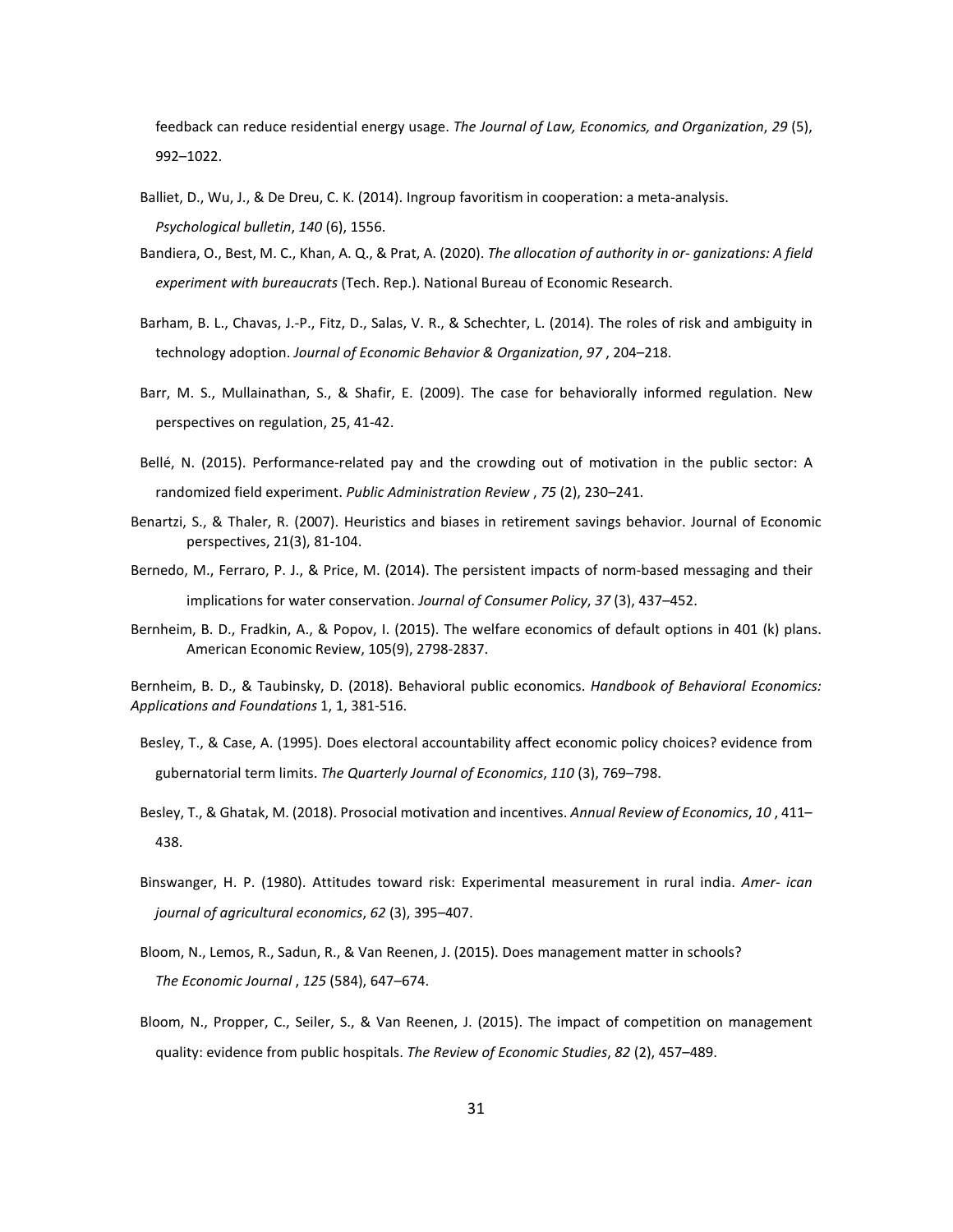- Bowles, S. (2008). Policies designed for self-interested citizens may undermine" the moral senti- ments": Evidence from economic experiments. *science*, *320* (5883), 1605–1609.
- Bowles, S., & Polania-Reyes, S. (2012). Economic incentives and social preferences: substitutes or complements? *Journal of Economic Literature*, *50* (2), 368–425.
- Brandon, A., Ferraro, P. J., List, J. A., Metcalfe, R. D., Price, M. K., & Rundhammer, F. (2017). *Do the effects of social nudges persist? theory and evidence from 38 natural field experiments* (Tech. Rep.). National Bureau of Economic Research.
- Brandon, A., List, J. A., Metcalfe, R. D., Price, M. K., & Rundhammer, F. (2019). Testing for crowd out in social nudges: Evidence from a natural field experiment in the market for electricity. *Proceedings of the National Academy of Sciences*, *116* (12), 5293–5298.
- Brick, K., De Martino, S., & Visser, M. (2017). Behavioural nudges for water conservation: Exper- imental evidence from cape town. *Preprint* .
- Camerer, C. (1999). Behavioral economics: Reunifying psychology and economics. *Proceedings of the National Academy of Sciences*, *96*(19), 10575-10577.
- Camerer, C. F., & Malmendier, U. (2007). Behavioral organizational economics. In *In peter diamond and hannu vartiainen, eds., behavioral economics and its applications. princeton and.*
- Camerer, C. F., & Loewenstein, G. (2003). Behavioral economics: Past, present, future.
- Cantu, C. (2017). Mexico's economic infrastructure: international benchmark and its impact on growth. *Journal of Economic Structures*, *6* (1), 1–26.
- Carlsson, F., Jaime, M., & Villegas, C. (2020). Behavioral spillover effects from a social information campaign. *Journal of Environmental Economics and Management*, 102325.
- Chetty, R. (2015). Behavioral economics and public policy: A pragmatic perspective. *American Economic Review*, 105(5), 1-33.
- Congdon, W. J., Kling, J. R., & Mullainathan, S. (2011). *Policy and choice: Public finance through the lens of behavioral economics*. Brookings Institution Press.
- Costa, D. L., & Kahn, M. E. (2013). Energy conservation "nudges" and environmentalist ideology: Evidence from a randomized residential electricity field experiment. *Journal of the European Economic Association*, *11* (3), 680–702.
- Coville, A., Galiani, S., Gertler, P., & Yoshida, S. (2020). *Enforcing payment for water and sanitation services in nairobi's slums* (Tech. Rep.). National Bureau of Economic Research.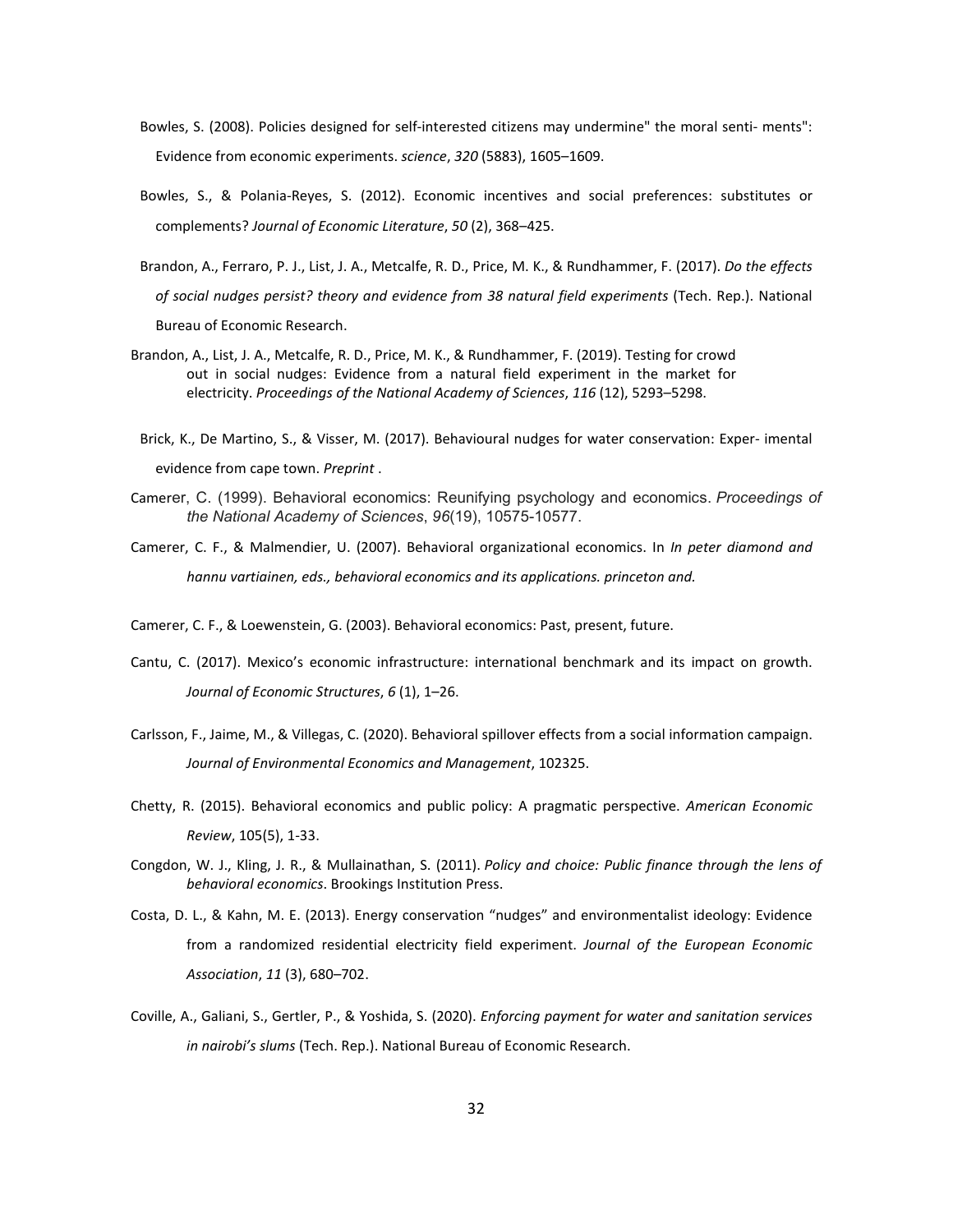Croson, R., & Treich, N. (2014). Behavioral environmental economics: promises and challenges. *Environmental and Resource Economics*, 58(3), 335-351.

- Dal Bó, E., Finan, F., & Rossi, M. A. (2013). Strengthening state capabilities: The role of financial incentives in the call to public service. *The Quarterly Journal of Economics*, *128* (3), 1169–1218.
- Daniel, A., Germà, B., & Albert, G. (2019). Politics, risk, and white elephants in infrastructure ppps. *Utilities Policy*, *58* , 158–165.
- Datta, S., Miranda, J. J., Zoratto, L., Calvo-González, O., Darling, M., & Lorenzana, K. (2017). A behavioral approach to water conservation: evidence from costa rica..
- Dewatripont, M., & Roland, G. (2000). Soft budget constraints, transition, and financial systems. *Journal of Institutional and Theoretical Economics (JITE)/Zeitschrift für die gesamte Staatswis- senschaft* , 245–260.
- Dohmen, T., & Falk, A. (2011). Performance pay and multidimensional sorting: Productivity, preferences, and gender. *American economic review* , *101* (2), 556–90.
- Dreher, A., Fuchs, A., Hodler, R., Parks, B. C., Raschky, P. A., & Tierney, M. J. (2019). African leaders and the geography of china's foreign assistance. *Journal of Development Economics*, *140* , 44–71.
- Eriksson, T., & Villeval, M. C. (2008). Performance-pay, sorting and social motivation. *Journal of Economic Behavior & Organization*, *68* (2), 412–421.

Estache, A., & Serebrisky, T. (2020). Updating infrastructure regulation for the 21st century in Latin America and the Caribbean. *Nota técnica IDB-TN-1856. Washington, DC: Banco Interamericano de Desarrollo*.

- Evans, A. W. (1992). Road congestion pricing: when is it a good policy? *Journal of transport economics and policy*, 213–243.
- Fabre, A., & Straub, S. (2019). The economic impact of public private partnerships (ppps) in infrastructure, health and education: a review.
- Farrow, K., Grolleau, G., & Ibanez, L. (2017). Social norms and pro-environmental behavior: A review of the evidence. *Ecological Economics*, *140* , 1–13.
- Fay, M., Han, S., Lee, H. I., Mastruzzi, M., & Cho, M. (2019). *Hitting the trillion mark: a look at how much countries are spending on infrastructure*. The World Bank.
- Fay, M., Martimort, D., & Straub, S. (2021). Funding and financing infrastructure: the joint-use of public and private finance. *Journal of Development Economics*, 102629.
- Faye, M., & Niehaus, P. (2012). Political aid cycles. *American Economic Review* , *102* (7), 3516–30.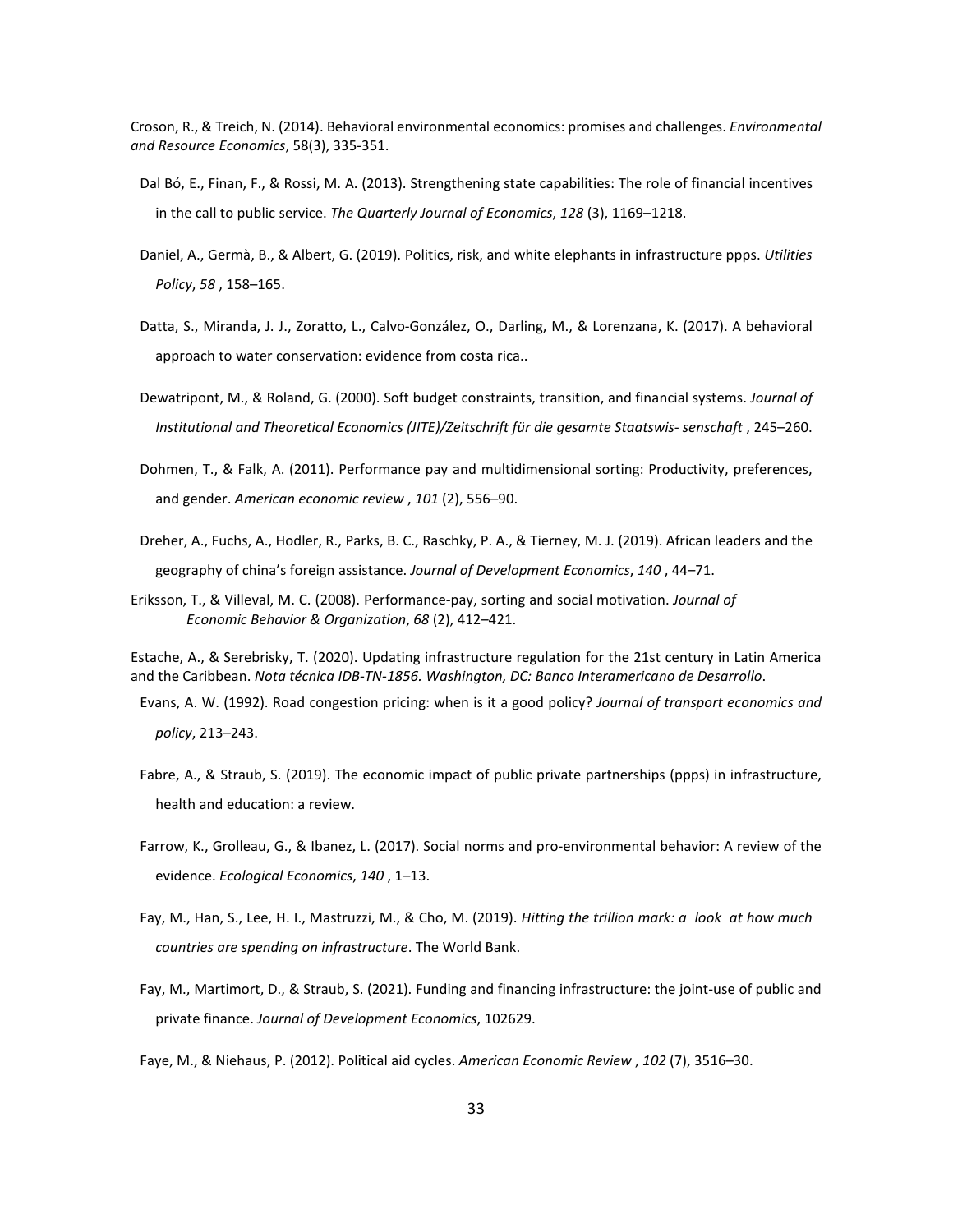- Ferraro, P. J., & Miranda, J. J. (2013). Heterogeneous treatment effects and mechanisms in informationbased environmental policies: Evidence from a large-scale field experiment. *Resource and Energy Economics*, *35* (3), 356–379.
- Ferraro, P. J., Miranda, J. J., & Price, M. K. (2011). The persistence of treatment effects with norm-based policy instruments: evidence from a randomized environmental policy experiment. *American Economic Review* , *101* (3), 318–22.
- Ferraro, P. J., & Price, M. K. (2013). Using nonpecuniary strategies to influence behavior: evidence from a large-scale field experiment. *Review of Economics and Statistics*, *95* (1), 64–73.
- Fisman, R., Schulz, F., & Vig, V. (2014). The private returns to public office. *Journal of Political Economy*, *122*  (4), 806–862.
- Frone, S., & Frone, D. F. (2014). Challenges in analyzing correlation between water infrastructure and economic development. *Procedia Economics and Finance*, *10* , 197–206.
- Fulmer, Jeffrey (2009). "What in the world is infrastructure?". PEI Infrastructure Investor (July/August): 30–32. Garicano, L., & Rayo, L. (2016). Why organizations fail: models and cases. *Journal of Economic Literature*, *54*  (1), 137–92.
- Gauri, V., Jamison, J. C., Mazar, N., & Ozier, O. (2019). Motivating bureaucrats through social recognition: External validity—a tale of two states. *Organizational Behavior and Human Decision Processes*
- Georgellis, Y., Iossa, E., & Tabvuma, V. (2011). Crowding out intrinsic motivation in the public sector. *Journal of Public Administration Research and Theory*, *21* (3), 473–493.
- Global Infrastructure Hub. (2019). Forecasting infrastructure investment needs and gaps. *Global Infrastructure Outlook* , *2* .
- Gneezy, A., Gneezy, U., Riener, G., & Nelson, L. D. (2012). Pay-what-you-want, identity, and self-signaling in markets. *Proceedings of the National Academy of Sciences*, *109* (19), 7236–7240.
- Gneezy, U., & Rustichini, A. (2000). Pay enough or don't pay at all. *The Quarterly journal of economics*, *115*  (3), 791–810.
- Goette, L., Huffman, D., & Meier, S. (2006). The impact of group membership on cooperation and norm enforcement: Evidence using random assignment to real social groups. *American Economic Review* , *96*  (2), 212–216.
- Gohmann, T. (2017). *Glossary of behavioral economics terms.*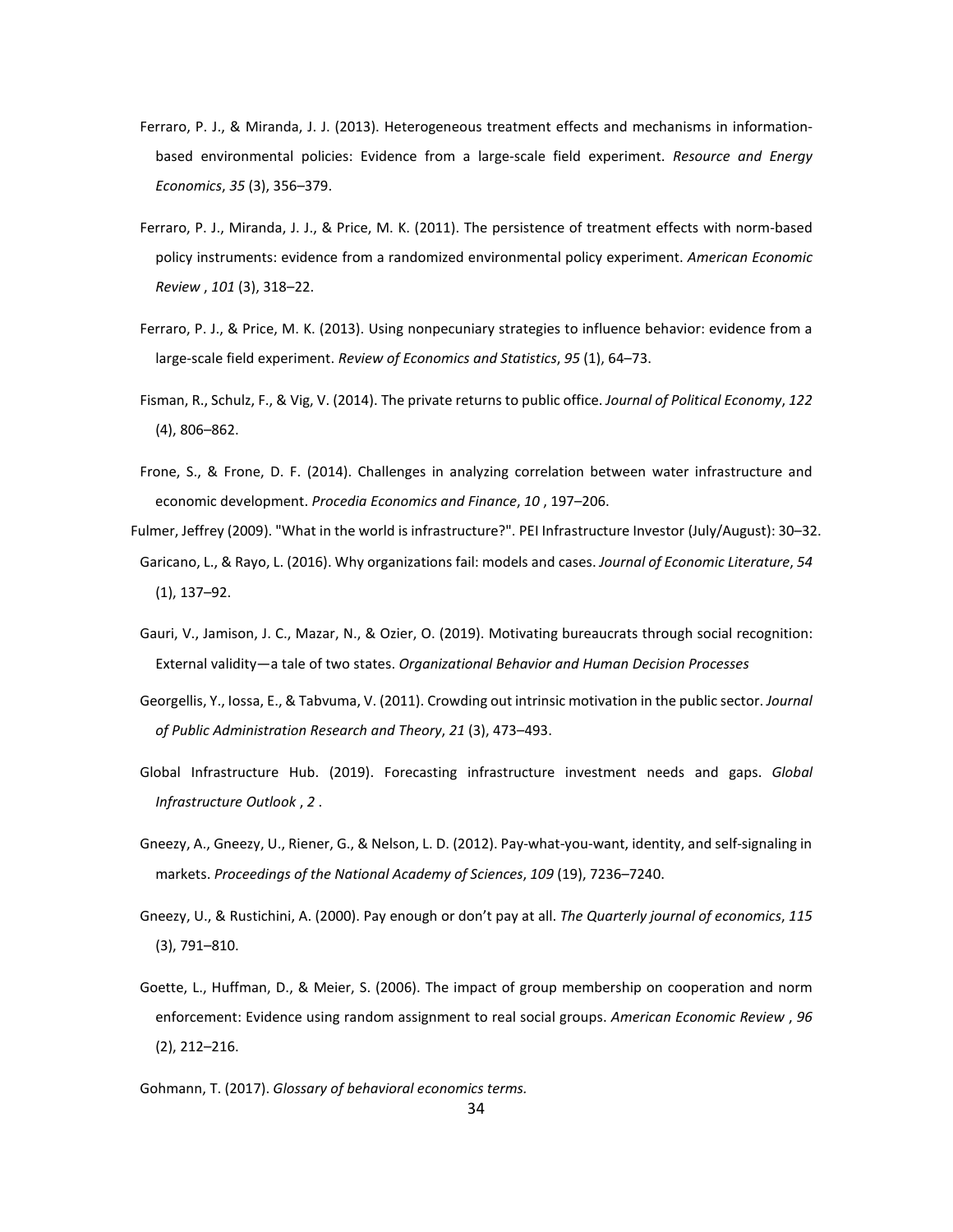- Goldstein, N. J., Cialdini, R. B., & Griskevicius, V. (2008). A room with a viewpoint: Using social norms to motivate environmental conservation in hotels. *Journal of consumer Research*, *35* (3), 472–482.
- Gupta, S., Liu, E. X., & Mulas-Granados, C. (2016). Now or later? the political economy of public investment in democracies. *European Journal of Political Economy*, *45* , 101–114.
- Harrison, G. W., & List, J. A. (2004). Field experiments. Journal of Economic literature, 42(4), 1009- 1055.
- Henrich, J., Boyd, R., Bowles, S., Camerer, C., Fehr, E., Gintis, H., & McElreath, R. (2001). In search of homo economicus: behavioral experiments in 15 small-scale societies. American Economic Review, 91(2), 73- 78.
- Hoffmann, B. (2018). Do non-monetary prices target the poor? evidence from a field experiment in india. *Journal of Development Economics*, *133* , 15–32.
- Holmstrom, B. (1982). Moral hazard in teams. *The Bell Journal of Economics*, 324–340.
- Huck, S., Kübler, D., & Weibull, J. (2012). Social norms and economic incentives in firms. *Journal of Economic Behavior & Organization*, *83* (2), 173–185.
- Ito, K. (2014). Do consumers respond to marginal or average price? evidence from nonlinear electricity pricing. *American Economic Review* , *104* (2), 537–63.
- Jacoby, H. G. (2017). "Well-fare" economics of groundwater in South Asia. The World Bank Research Observer, 32(1), 1-20.
- Jessoe, K., Lade, G., Loge, F., & Spang, E. (2017). Spillovers from behavioral interventions: Experimental evidence from water and energy use.
- Jomo, K. S., Chowdhury, A., Sharma, K., & Platz, D. (2016). Public-private partnerships and the 2030 agenda for sustainable development: fit for purpose?
- Kahneman, D., Knetsch, J. L., & Thaler, R. H. (1991). Anomalies: The endowment effect, loss aversion, and status quo bias. Journal of Economic perspectives, 5(1), 193-206.
- Kahneman, D., & Tversky, A. (2013). Choices, values, and frames. In Handbook of the fundamentals of financial decision making: Part I (pp. 269-278).
- Komives, S. R., Longerbeam, S. D., Owen, J. E., Mainella, F. C., & Osteen, L. (2006). A leadership identity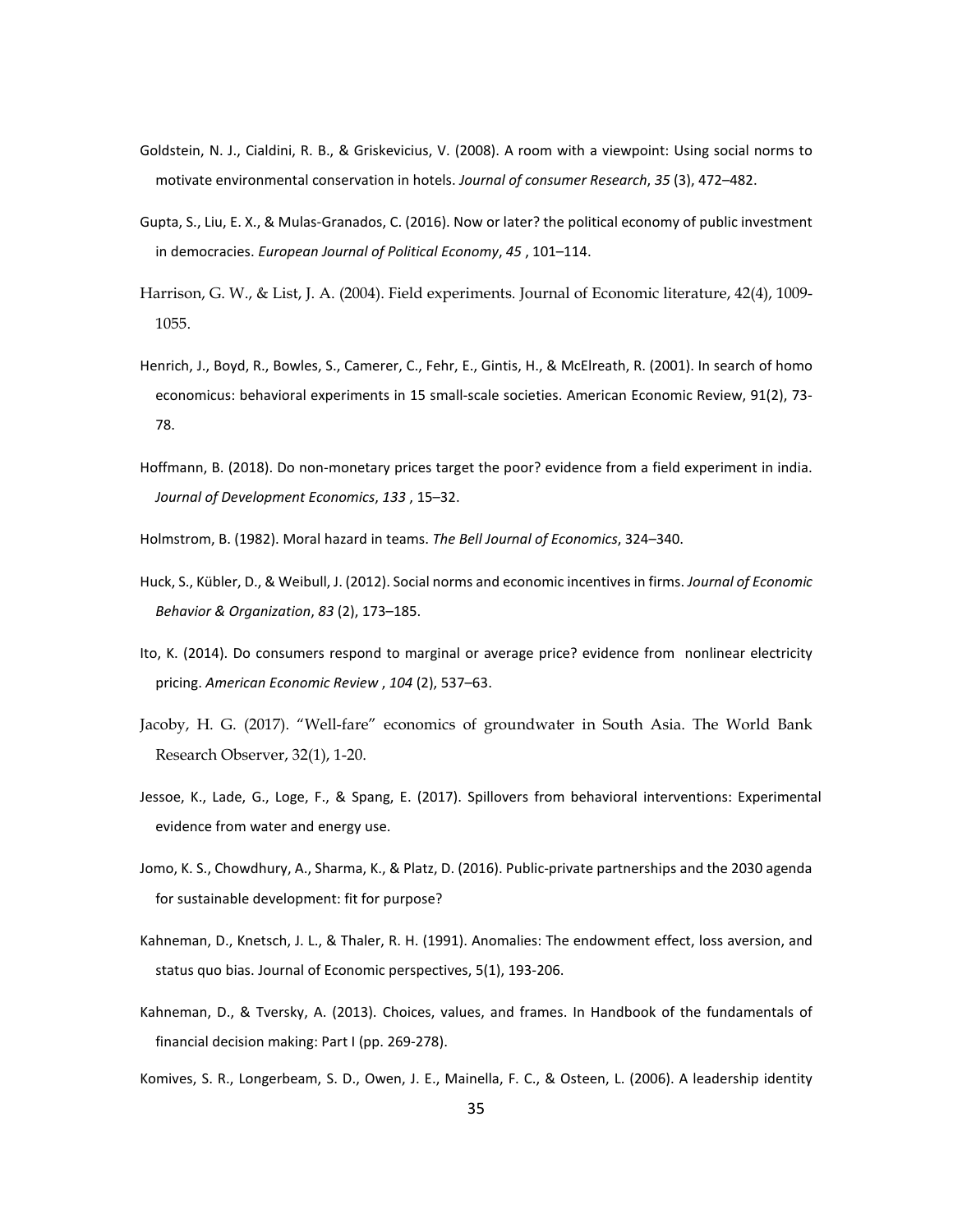development model: Applications from a grounded theory. *Journal of College Student Development* , *47*  (4), 401–418.

- Kornai, J., Maskin, E., & Roland, G. (2003). Understanding the soft budget constraint. *Journal of economic literature*, *41* (4), 1095–1136.
- Kumar, A., Moktadir, M. A., Khan, S. A. R., Garza-Reyes, J. A., Tyagi, M., & Kazançoğlu, Y. (2020). Behavioral factors on the adoption of sustainable supply chain practices. *Resources, Conservation and Recycling*, *158*  , 104818.
- Kuvaas, B., Buch, R., Weibel, A., Dysvik, A., & Nerstad, C. G. (2017). Do intrinsic and extrinsic motivation relate differently to employee outcomes? *Journal of Economic Psychology* , *61* , 244– 258.
- Laibson, D. (2015). Why don't present-biased agents make commitments?. American Economic Review, 105(5), 267-72.
- Lehne, J., Shapiro, J. N., & Eynde, O. V. (2018). Building connections: Political corruption and road construction in india. *Journal of Development Economics*, *131* , 62–78.
- Levine, D. I., Beltramo, T., Blalock, G., Cotterman, C., & Simons, A. M. (2018). What impedes efficient adoption of products? evidence from randomized sales offers for fuel-efficient cookstoves in uganda. *Journal of the European Economic Association*, *16* (6), 1850–1880.
- López-Rivas, J. D. (n.d.). Spreading the word! direct and spillover effects of a normative message on water conservation josé david lópez-rivas.
- Lu, L. (2020). Information-based interventions for household water efficiency in england and wales: evidence, barriers and learning opportunities. *International Journal of Water Resources Develop- ment* , *36* (6), 926–939.
- Lu, L., Deller, D., & Hviid, M. (2019). Price and behavioural signals to encourage household water conservation: implications for the uk. *Water resources management* , *33* (2), 475–491.
- Martimort, D., & Stole, L. A. (2020). Nonlinear pricing with average-price bias. *American Economic Review: Insights*, *2* (3), 375–96.
- Mattoussi, W., & Seabright, P. (2014). Cooperation against theft: A test of incentives for water management in tunisia. *American Journal of Agricultural Economics*, *96* (1), 124–153.

McRae, S., & Meeks, R. (2016). Price perception and electricity demand with nonlinear tariffs. *Mimeo.*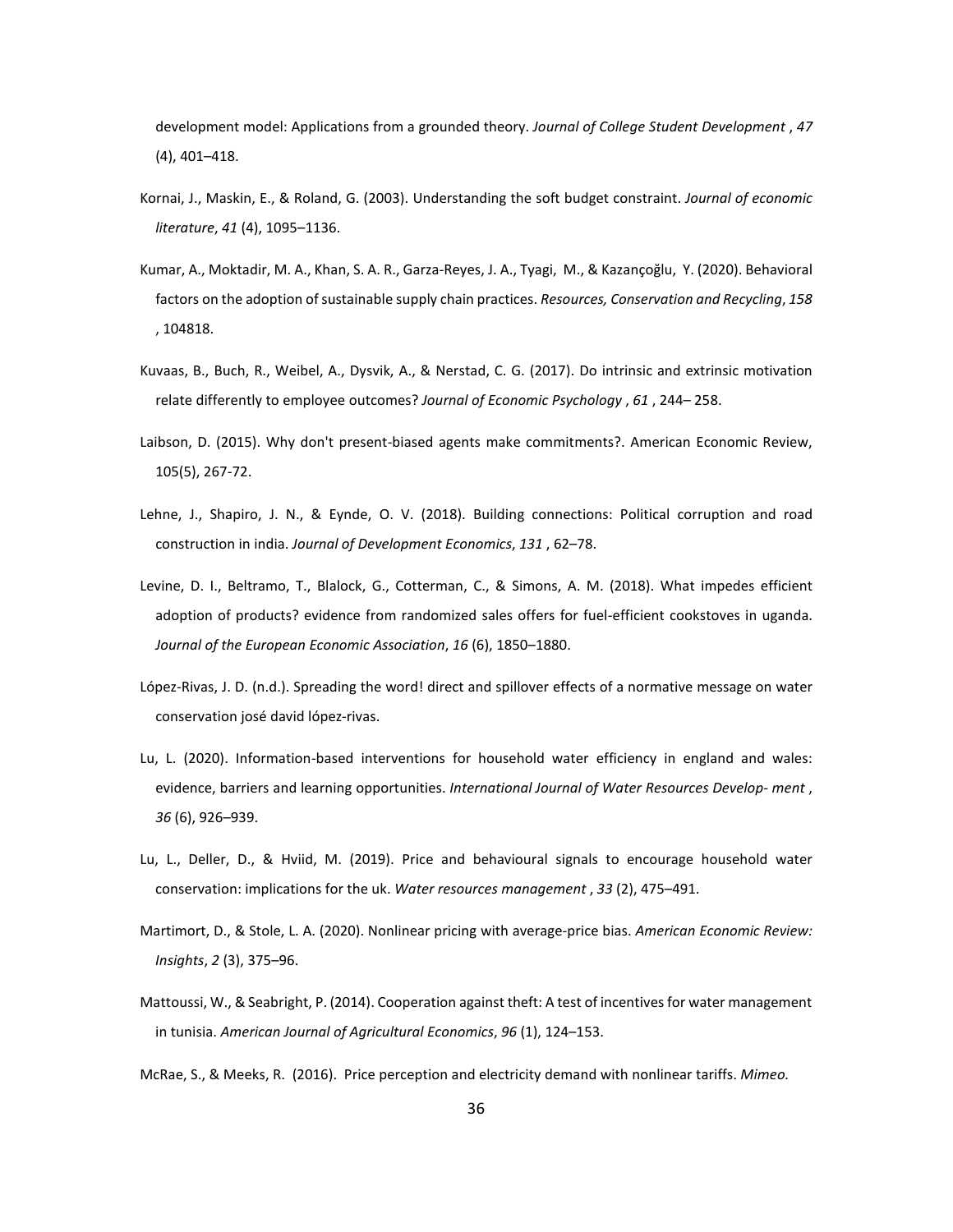- Mullainathan, S., & Shafir, E. (2013). Scarcity: The new science of having less and how it defines our lives. *Times Books*, Henry Holt.
- Münscher, R., Vetter, M., & Scheuerle, T. (2016). A review and taxonomy of choice architecture techniques. *Journal of Behavioral Decision Making*, 29(5), 511-524.
- Mutikanga, H. E., Sharma, S. K., & Vairavamoorthy, K. (2011). Investigating water meter perfor- mance in developing countries: A case study of kampala, uganda. *Water SA*, *37* (4), 567–574.
- Nagpal, T., Malik, A., Eldridge, M., Kim, Y., & Hauenstein, C. (2018). *Mobilizing additional funds for pro-poor water services.* Urban Institute, Washington, DC.
- Nickson, A., & Vargas, C. (2002). The limitations of water regulation: The failure of the Cochabamba concession in Bolivia. *Bulletin of Latin American Research*, 21(1), 99-120.
- Olken, B. A., & Pande, R. (2012). Corruption in developing countries. *Annu. Rev. Econ.*, *4* (1), 479–509.
- Patel, M. S., & Volpp, K. G. (2012). Leveraging insights from behavioral economics to increase the value of health-care service provision. *Journal of general internal medicine*, *27* (11), 1544–1547.
- Pettersson-Lidbom, P. (2010). Dynamic commitment and the soft budget constraint: An empirical test. *American Economic Journal: Economic Policy*, *2* (3), 154–79.
- Porchet, S., & Saussier, S. (2018). Public versus private management in water public services: Taking stock, looking ahead. *Looking Ahead (December 2018). Robert Schuman Centre for Advanced Studies Research Paper No. RSCAS* , *64* .
- Prendergast, C. (2007). The motivation and bias of bureaucrats. *American Economic Review* , *97* (1), 180–196.
- Rasul, I., & Rogger, D. (2018). Management of bureaucrats and public service delivery: Evidence from the nigerian civil service. *The Economic Journal* , *128* (608), 413–446.
- Rioja, F. (2013). What is the value of infrastructure maintenance? a survey. *Infrastructure and Land Policies*, *13* , 347–365.
- Rioja, F. K. (2003). Filling potholes: macroeconomic effects of maintenance versus new investments in public infrastructure. *Journal of Public Economics*, *87* (9-10), 2281–2304.
- Robinson, J. A., & Torvik, R. (2005). White elephants. *Journal of Public Economics*, *89* (2), 197-210. Retrieved from <https://www.sciencedirect.com/science/article/pii/S0047272704000775> doi: https://doi.org/10.1016/j.jpubeco.2004.05.004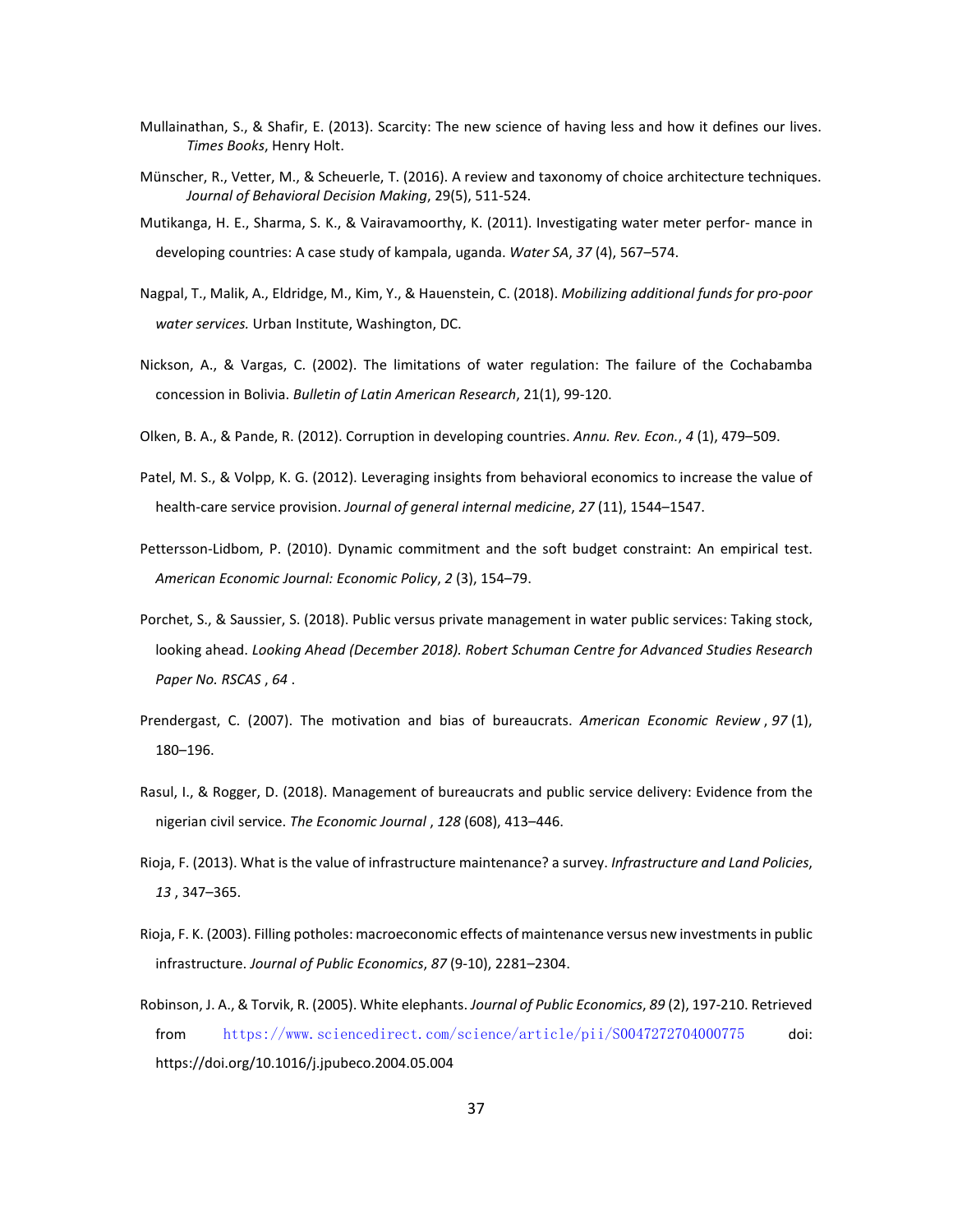- Romero, M. J. (2015). *What lies beneath?: A critical assessment of ppps and their impact on sustainable development*. Eurodad.
- Rozenberg, J., & Fay, M. (2019). *Beyond the gap: How countries can afford the infrastructure they need while protecting the planet*. The World Bank.
- Rustichini, A., & Gneezy, U. (2000). A fine is a price. *The Journal of Legal Studies*, *29* , 1–17.
- Sahin, O., Can, N., & Demirbas, E. (2014). The effects of infrastructure determinants on economic growth: European union sample. *Eurasian Journal of business and economics*, *7* (13), 11–27.
- Sallee, J. M. (2014). Rational inattention and energy efficiency. *The Journal of Law and Economics*, *57* (3), 781–820.
- Samuelson, P. A. (1954). The pure theory of public expenditure. *The review of economics and statistics*, *36*  (4), 387–389.
- Schmidt, K. M. (1996). The costs and benefits of privatization: an incomplete contracts approach. *The Journal of Law, Economics, and Organization*, *12* (1), 1–24.
- Selmoune, A., Cheng, Q., Wang, L., & Liu, Z. (2020). Influencing factors in congestion pricing acceptability: a literature review. *Journal of Advanced Transportation*, *2020* .
- Shaffer, B. (2020). Misunderstanding nonlinear prices: Evidence from a natural experiment on residential electricity demand. *American Economic Journal: Economic Policy*, *12* (3), 433–61.
- Streletskaya, N. A., Bell, S. D., Kecinski, M., Li, T., Banerjee, S., Palm-Forster, L. H., & Pannell, D. (2020). Agricultural adoption and behavioral economics: Bridging the gap. *Applied Economic Perspectives and Policy*, *42* (1), 54–66.
- Strong, A., & Goemans, C. (2014). Quantity uncertainty and demand: The case of water smart reader ownership. *The BE Journal of Economic Analysis & Policy*, *14* (3), 669–694.
- Strong, A., & Goemans, C. (2015). The impact of real-time quantity information on residential water demand. *Water Resources and Economics*, *10* , 1–13.1
- Sudarshan, A. (2017). Nudges in the marketplace: The response of household electricity consumption to information and monetary incentives. *Journal of Economic Behavior & Organization*, *134* , 320–335.

Sunstein, C. R., & Thaler, R. (2003). Libertarian paternalism. *American Economic Review*.

Tanzania, W. A. (2008). Why did City Water fail? The rise and fall of private sector participation in Dar es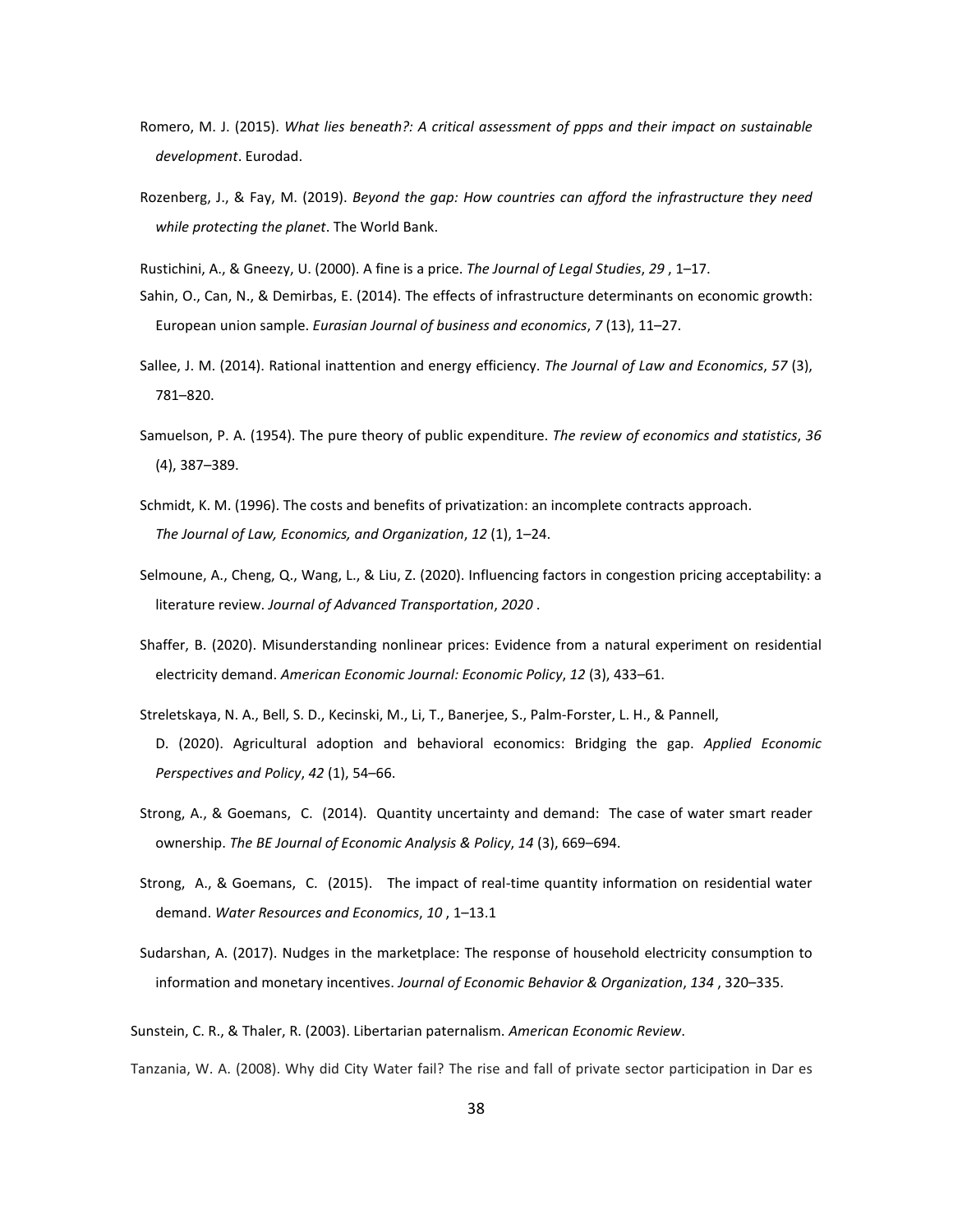Salaam's water supply. *WaterAid Tanzania*, Dar es Salaam.

Tirole, J., & Jean, T. (1988). *The theory of industrial organization*. MIT press.

- Toledo, C. (2016). Do environmental messages work on the poor? experimental evidence from brazilian favelas. *Journal of the Association of Environmental and Resource Economists*, *3* (1), 37–83.
- Torres, M. M. J., & Carlsson, F. (2018). Direct and spillover effects of a social information campaign on residential water-savings. *Journal of Environmental Economics and Management*, *92* , 222– 243.
- Van Reenen, J., Bloom, N., Sadun, R., Lemos, R., & Scur, D. (2014). The new empirical economics of management
- Visser, M., Booysen, M., Brühl, J. M., & Berger, K. J. (2021). Saving water at cape town schools by using smart metering and behavioral change. *Water Resources and Economics*, 100175.
- Wang, X., Lee, J., Yan, J., & Thompson, G. D. (2018). Testing the behavior of rationally inattentive consumers in a residential water market. *Journal of Environmental Economics and Management*, *92* , 344–359.

Weitzman, M. L. (1974). Prices vs. quantities. *The review of economic studies*, *41* (4), 477–491.

WHO, U. (2019). Progress on household drinking water, sanitation and hygiene 2000–2017: special focus on inequalities. New York: WHO.

World Bank. (2003). *World development report 2003: Sustainable development in a dynamic world: Transforming institutions, growth, and quality of life*. The World Bank.

World Bank. (2004). *World development report 2004: Making services work for the poor*. The World Bank.

- World Bank. (2017). *Who sponsors infrastructure projects? disentangling public and private contri- butions*. The World Bank.
- World Bank. (2018). *Procuring infrastructure public-private partnerships report 2018: Assessing government capability to prepare, procure, and manage ppps*. World Bank.
- World Bank. (2020a). *Assessing the welfare and distributional impacts of private sector participation in infrastructure interventions*. The World Bank.

World Bank. (2020b). *Private participation in infrastructure 2019 annual report*. The World Bank.

<span id="page-40-0"></span>Yoeli, E., Budescu, D. V., Carrico, A. R., Delmas, M. A., DeShazo, J., Ferraro, P. J., . . . others (2017). Behavioral science tools to strengthen energy & environmental policy. *Behavioral Science & Policy*, *3* (1), 68–79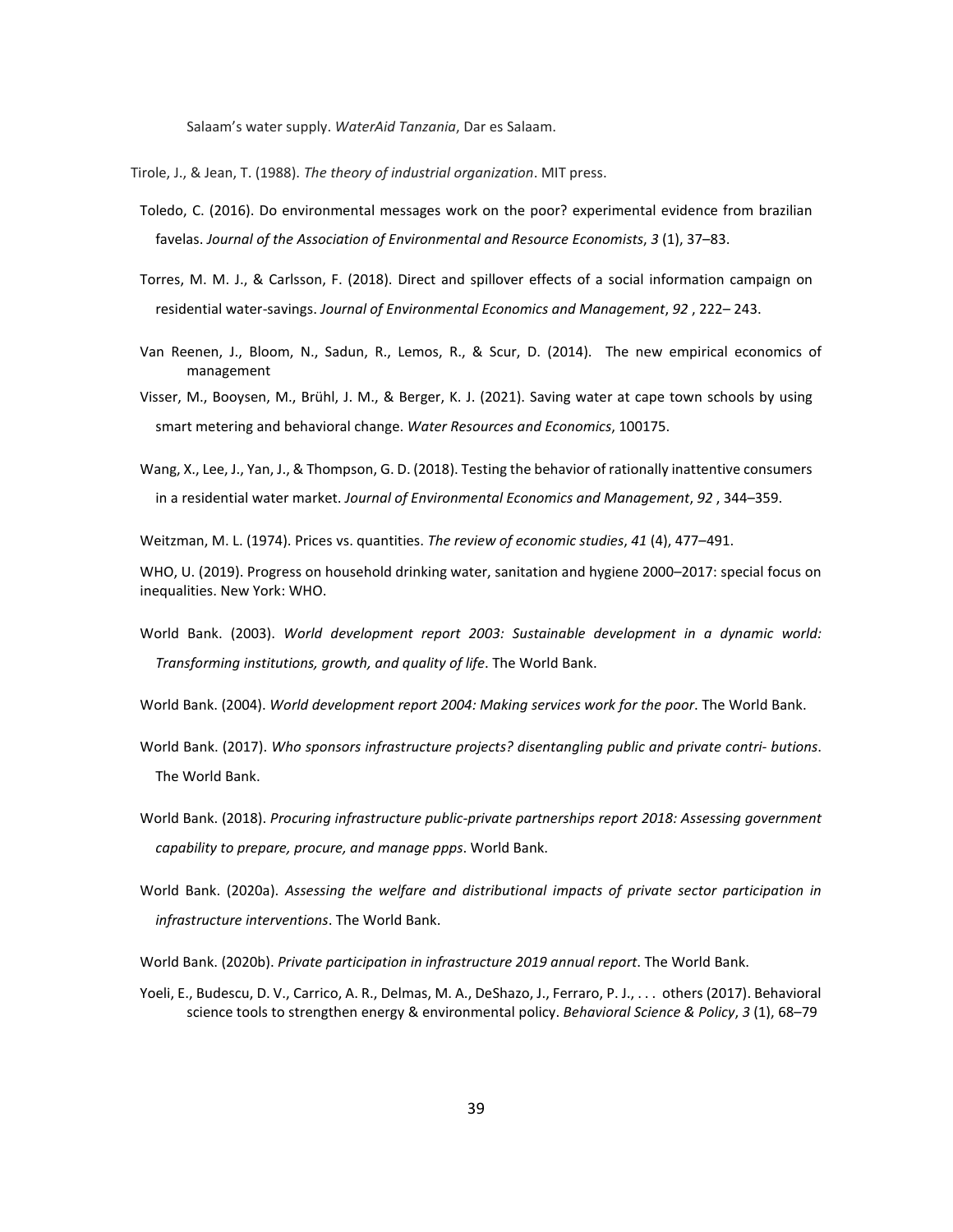<span id="page-41-0"></span>

| Government and Investor Side |                           |                                                                                                                                                                                                                                                          |  |
|------------------------------|---------------------------|----------------------------------------------------------------------------------------------------------------------------------------------------------------------------------------------------------------------------------------------------------|--|
| Challenge                    | Reference                 | <b>Main Results</b>                                                                                                                                                                                                                                      |  |
| <b>Principal Agent Model</b> | Fabre and Straub (2019)   | For infrastructure, there is some evidence of PPPs leading to gains in labor productivity                                                                                                                                                                |  |
|                              |                           | having entailed significant labor downsizing.                                                                                                                                                                                                            |  |
|                              | Porchet & Saussier (2018) | PPPs in water had an increase or neutral impact on prices, private sector participation<br>improves coverage, poor consumers welfare increased and there is no impact on<br>technical efficiency                                                         |  |
| Time Horizon                 | Fay et al (2021)          | Attracting private funding for infrastructure in developing countries has proven to be<br>challenging, especially given the low institutional and political stability of recipients that<br>makes contract implementation and renegotiation challenging, |  |
|                              |                           | While in developed countries fiscal space for general taxes and tariffs and transfers for<br>the use of the infrastructures are able to cover a big share of the costs, in developing                                                                    |  |
| Choice among projects        | Nagpal et al (2018)       | countries the former is extremely low in comparison to the cost of providing the service.                                                                                                                                                                |  |
|                              |                           | To find resources for the sustainable financing of infrastructure in line with the SDG is                                                                                                                                                                |  |
|                              |                           | a crucial question.                                                                                                                                                                                                                                      |  |

**Annex** Table 1: Government and Investor Behavioral Challenges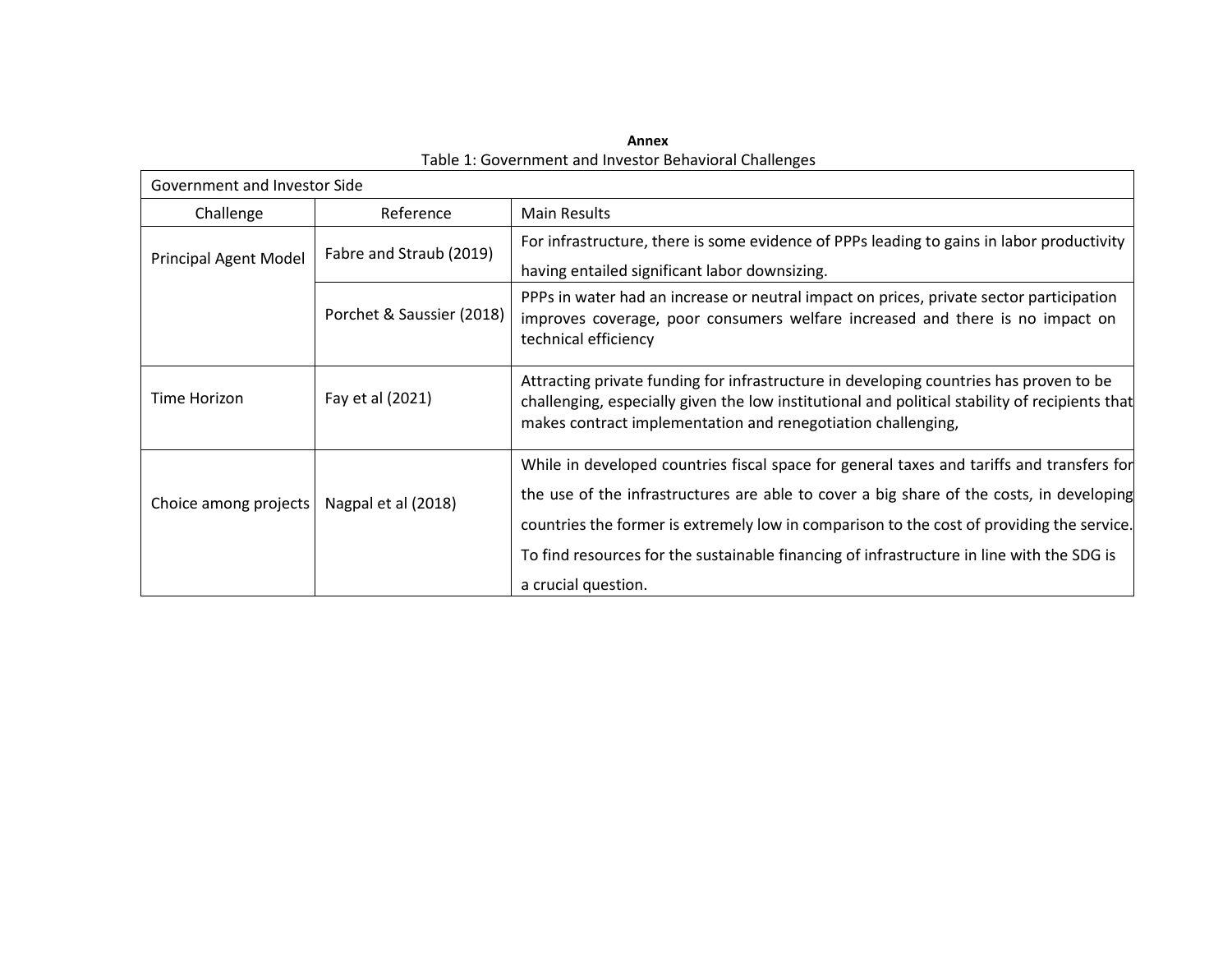#### Table 2: Service Provider Behavioral Challenges

| Service Provider            |                                     |                                                                                                                                                                                                                   |
|-----------------------------|-------------------------------------|-------------------------------------------------------------------------------------------------------------------------------------------------------------------------------------------------------------------|
| Challenge                   | Reference                           | <b>Main Results</b>                                                                                                                                                                                               |
|                             | Bloom, Proper and                   | Adding rival hospital increases managerial quality and higher management scores are                                                                                                                               |
|                             | Seiler (2015)                       | associated with better hospital outcomes.                                                                                                                                                                         |
| Good Service Performance    | Rasul and Rogger (2016)             | Increasing bureaucrats autonomy is positively associated with completion rates, yet<br>practices related to incentives/monitoring of bureaucrats are negatively associated<br>with completion rates.              |
|                             | Bandeira et al (2019)               | Organization design and anti-corruption policies must balance agency issues at<br>different levels of the hierarchy.                                                                                              |
|                             | Bloom et al (2015)                  | Higher management quality is strongly associated with better educational outcomes.                                                                                                                                |
|                             | Porchet & Saussier                  | Private management and better managerial practices are associated with an                                                                                                                                         |
|                             | (2018)                              | improvement in service quality and changes in technical efficiency.                                                                                                                                               |
|                             | Gauri, Jaminson et<br>al (2019)     | Social recognition improved performance in 1 state but had no effect on the other                                                                                                                                 |
| <b>Employees Motivation</b> | Ashraf, Bandeira<br>& Jack (2014)   | Extrinsic rewards can improve the performance of agents engaged in public service<br>delivery, and that non-financial rewards can be effective in settings where the power<br>of financial incentives is limited. |
|                             | Belle (2015)                        | Monetary incentives for activities with prosocial impact may crowd out employee<br>image motivation. No crowding-out effects when a symbolic reward was substituted<br>for the monetary incentive.                |
|                             | Van Reenen et<br>al (2014)          | Highlight the importance of managerial practices in firm performance.                                                                                                                                             |
|                             | Belsey & Ghatak (2018)              | Agents working on the public sector may have pro-social motivation, which changes<br>the design of incentives.                                                                                                    |
| Adoption of new practices   | Alpizar, Del Caprio<br>et al (2019) | Evidence suggest weakness in the common practice of using simple workshops for<br>delivering capacity building and climate science.                                                                               |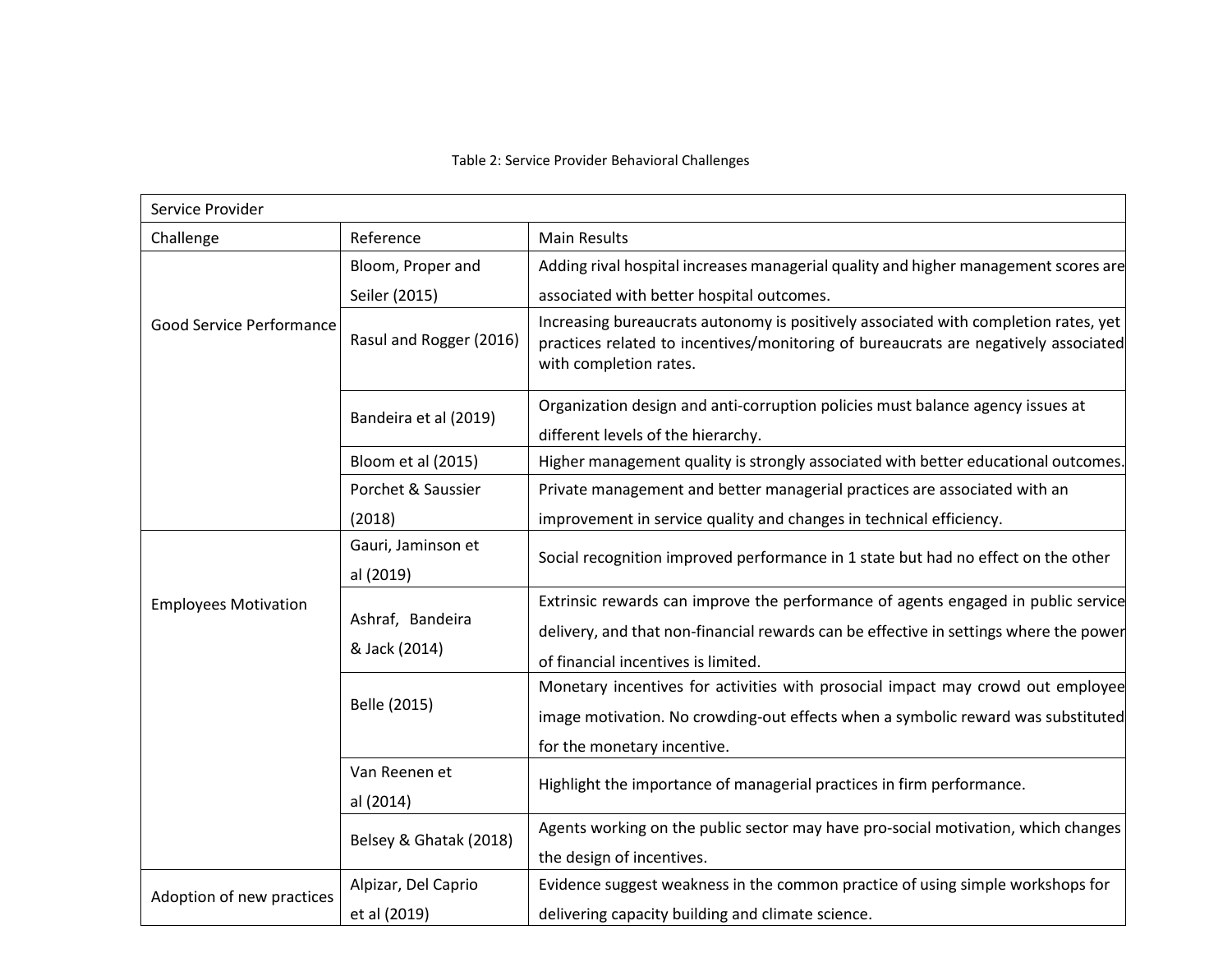#### Table 3: Consumers Behavioral Challenges

| Consumer    |                        |                                                                                                                                                                                                                                               |
|-------------|------------------------|-----------------------------------------------------------------------------------------------------------------------------------------------------------------------------------------------------------------------------------------------|
| Challenge   | Reference              | <b>Main Results</b>                                                                                                                                                                                                                           |
|             | Peletz, Delaire et     | Survey-based methods may not provide accurate estimates of consumer demand for safe, reliable                                                                                                                                                 |
|             | al (2020)              | and equitable sanitation products among low-income populations.                                                                                                                                                                               |
| Adoption    | Devoto et al (2012)    | Willigness to pay for a private connection is high when it can be purchased on credit, because it                                                                                                                                             |
|             |                        | increases time available for leisure                                                                                                                                                                                                          |
|             | Toledo (2016)          | Persuasive wording was as crucial as subsidies to affect the adoption rates of poor Brazilian                                                                                                                                                 |
|             |                        | slum inhabitants.                                                                                                                                                                                                                             |
|             |                        | Monetary incentives were a valid variable to screen out most affluent individuals that were willing                                                                                                                                           |
|             | Hoffman (2018)         | to pay for a water filter, time was a more valuable factor to assess the valuation of more                                                                                                                                                    |
|             |                        | impoverished individuals                                                                                                                                                                                                                      |
|             | Kumar et al (2020)     | The factor "organization culture" is the most influencing behavioral factor, followed by                                                                                                                                                      |
|             |                        | "commitment from higher authority" to achieve Operational excellence.                                                                                                                                                                         |
|             | Álpizar, Del Caprio,   | Evidence suggest weakness in the common practice of using simple workshops for delivering                                                                                                                                                     |
|             | et al. (2019)          | capacity building and climate science.                                                                                                                                                                                                        |
|             | Levine et al. (2018)   | Attitudes and cultural factors influence household decisions to adopt less polluting cook stoves                                                                                                                                              |
| Consumption | Datta et al (2017)     | Norm-based messages varying the language to attain great communal affiliation have positive                                                                                                                                                   |
|             |                        | effect on water consumption reduction                                                                                                                                                                                                         |
|             | Brent and Olsen (2015) | Social comparisons to reduce water demand where effective on 2 out of 3 facilities                                                                                                                                                            |
|             | Costa & Kahn (2013)    | Popular electricity conservation "nudge" of providing feedback to households on own and peers'<br>home electricity usage in a home electricity report is two to four times more effective<br>with political liberals than with conservatives. |
|             | Allcott (2011)         | Home Energy Reports, as non-price interventions can substantially and cost effectively change<br>consumer behavior.                                                                                                                           |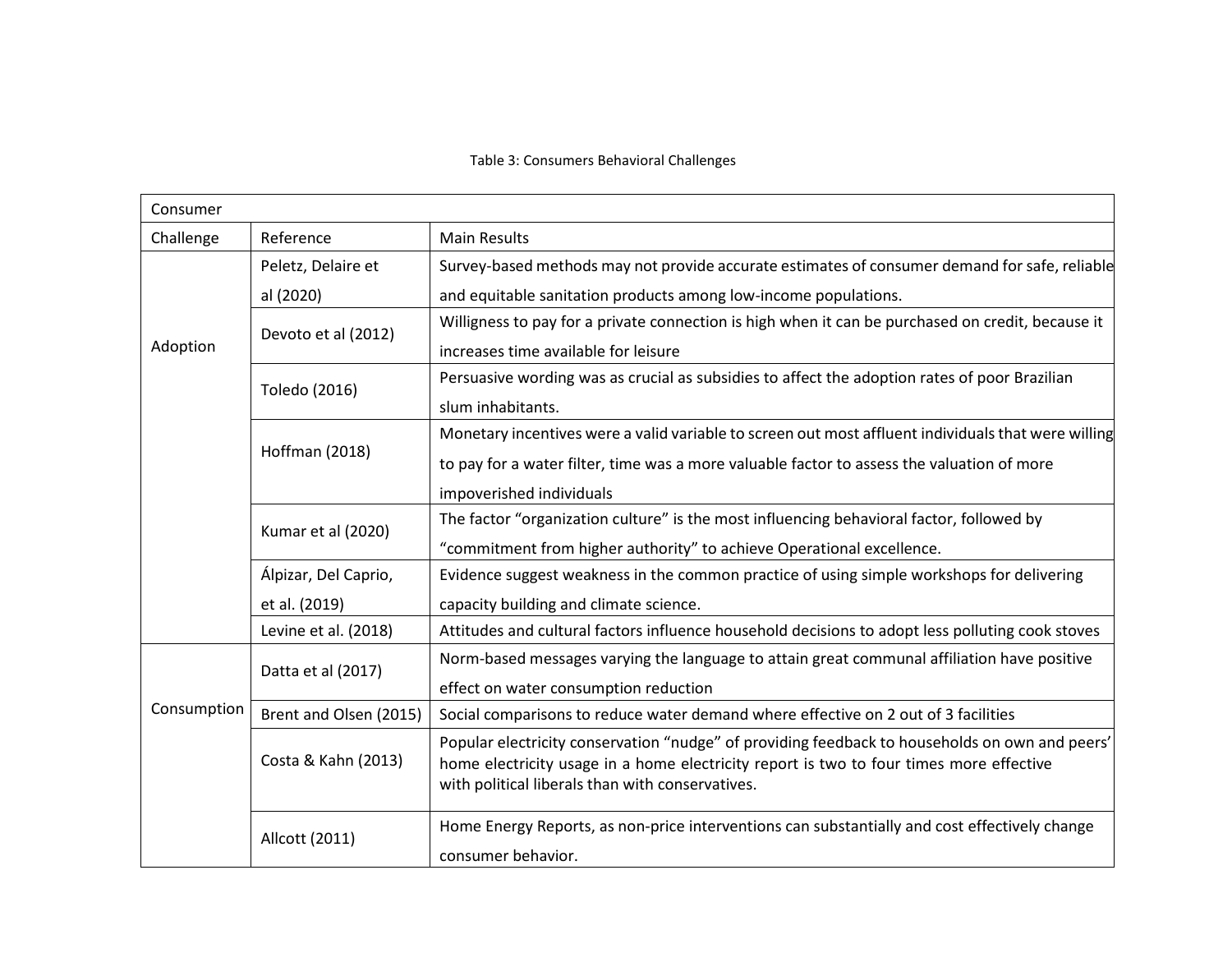| Consumer    |                          |                                                                                                   |
|-------------|--------------------------|---------------------------------------------------------------------------------------------------|
| Challenge   | Reference                | <b>Main Results</b>                                                                               |
| Consumption | Brandon et al (2017)     | Considering social nudges to reduce water consumption, they find that 35 to 55% of the reductions |
|             |                          | persist once treatment ends, and this is consonant with investment in physical capital            |
|             | Alpizar, Ferraro and     | Evidence suggest weakness in the common practice of using simple workshops for delivering         |
|             | Meiselman (2019)         | capacity building and climate science.                                                            |
|             | Ferraro & Price (2013)   | Norm-based messaging were able to effectively reduce peak summer water consumption in the US      |
|             | Ferraro & Miranda (2013) | Norm-based messages that combine technical information, moral suasion and social comparisons      |
|             |                          | exhibit strong heterogeneity among households.                                                    |
|             |                          | Outside US, electricity consumption levels and carbon intensities are much lower, hence Home      |
|             | Andor et al. (2020)      | Energy Reports interventions can only become cost-effective when treatment effect sizes are       |
|             |                          | substantially higher.                                                                             |
|             | Allcott & Mullainathan   | Recent examples of scaling behaviorally informed R&D into large energy conservation programs      |
|             | (2010)                   | suggest that this could have very high returns.                                                   |
|             | Ferraro et al. (2011)    | Pro-social preferences affect short-run patterns of water use, while only messages augmented with |
|             |                          | social comparisons have a lasting impact on water demand.                                         |
|             | Allcott & Rogers (2014)  | Social comparison reports in energy consumption showed that this intervention has relatively      |
|             |                          | persistent effects and that consumers are slow to habituate.                                      |
|             | Bernedo et al. (2014)    | Combining technical information, moral suasion, and social comparisons, nudges have a persistent  |
|             |                          | effect even 6 years after.                                                                        |
|             | Ayres et al. (2013)      | Using peer comparisons on home electricity and natural gas usage, authors found a reduction on    |
|             |                          | energy consumption, with a decrease sustained over time.                                          |
|             | Ito (2014)               | Strong evidence support that consumers respond to average prices rather than marginal or expected |
|             |                          | marginal price.                                                                                   |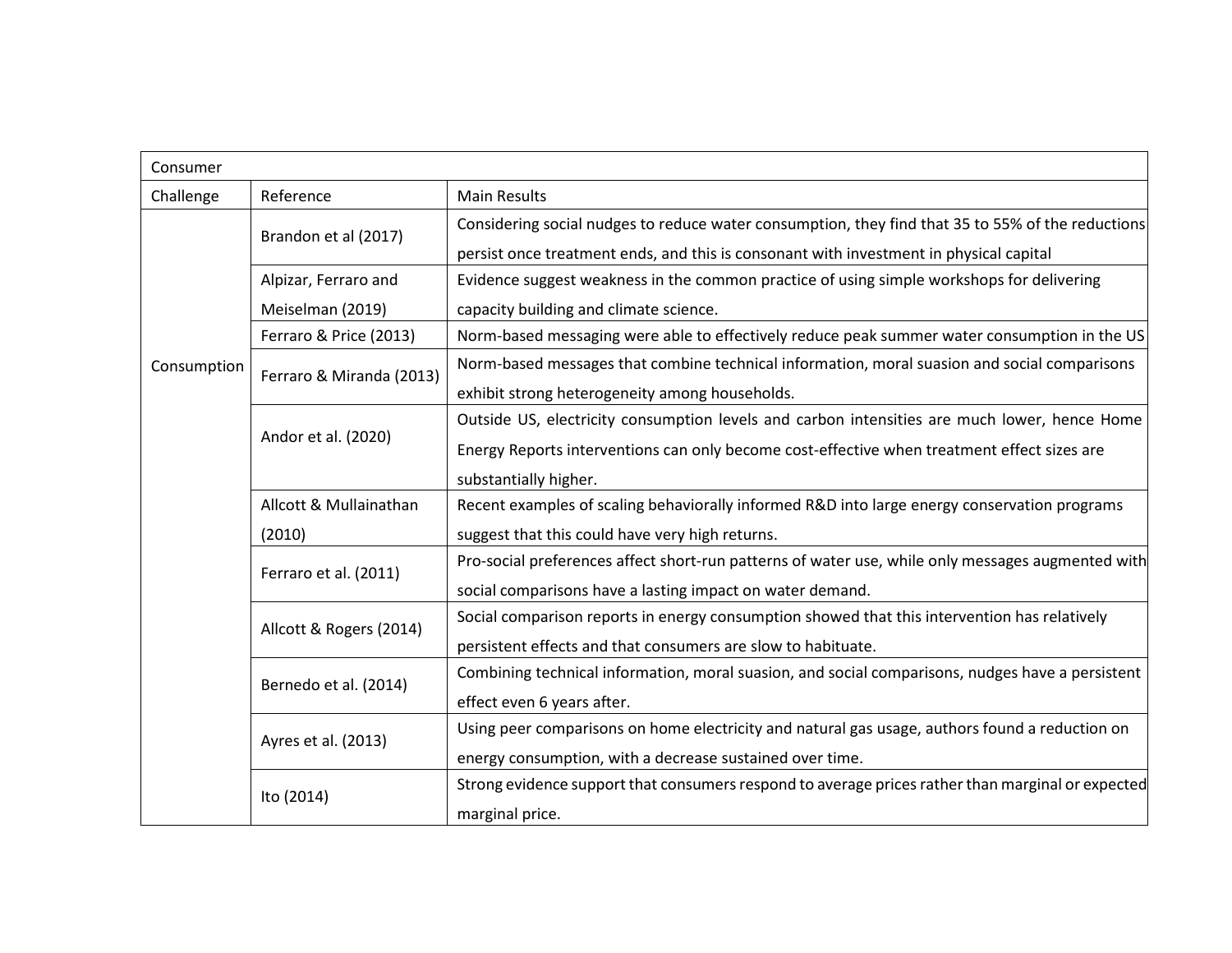| Consumer    |                             |                                                                                                                             |
|-------------|-----------------------------|-----------------------------------------------------------------------------------------------------------------------------|
| Challenge   | Reference                   | <b>Main Results</b>                                                                                                         |
|             | Sallee (2014)               | Often it will be rational for consumers to pay limited attention to energy efficiency when choosing                         |
|             |                             | among energy-consuming durable goods                                                                                        |
|             |                             | Providing inattentive consumers with timely and frequent information about their water usage,                               |
|             | Wang et al. (2018)          | simple usage-based pricing policy and non-price strategies based on consumers, decision-                                    |
|             |                             | making                                                                                                                      |
| Consumption |                             | may be effective to reduce water consumption.                                                                               |
|             | <b>Strong &amp; Goemans</b> | That a combination of increasing block rates together with real-time information increases water                            |
|             | (2014)                      | consumption but makes households more price sensitive.                                                                      |
|             | Gneezy et al (2012)         | When granted the opportunity to name the price, fewer consumers choose to buy it than when the                              |
|             |                             | price is fixed and low.                                                                                                     |
|             | Gneezy & Rustichini         | Penalties may change the information that agents have, and therefore the effect on behavior may                             |
|             | (2000)                      | be the opposite of that expected                                                                                            |
|             | Lu et al. (2019)            | Block-tariff effects on guiding water consumption towards social optima quantities during droughts                          |
|             |                             | are mixed.                                                                                                                  |
|             | Brick et al. (2017)         | Behavioral messages to households had a modest effect at reducing water usage                                               |
|             | Booysen et al. (2019)       | Smart-meters and inter-school competition as drivers to modify water consumption in school have                             |
|             |                             | a positive effect.                                                                                                          |
|             | Jessoe et al. (2017)        | Nudging households to save water and provide advice on how to save water and gas are an                                     |
|             |                             | effective treatment                                                                                                         |
|             |                             | Households provided reports alone reduced summer consumption of electricity, however when                                   |
|             | Sudarshan (2017)            | weekly reports are augmented with monetary incentives rewarding electricity conservations, no longer<br>reduce consumption. |
|             |                             |                                                                                                                             |
|             | Brandon et al. (2019)       | Findings suggest an important role for social nudges in the regulation of electricity market and a limited                  |
|             |                             | role for crowd out effects.                                                                                                 |